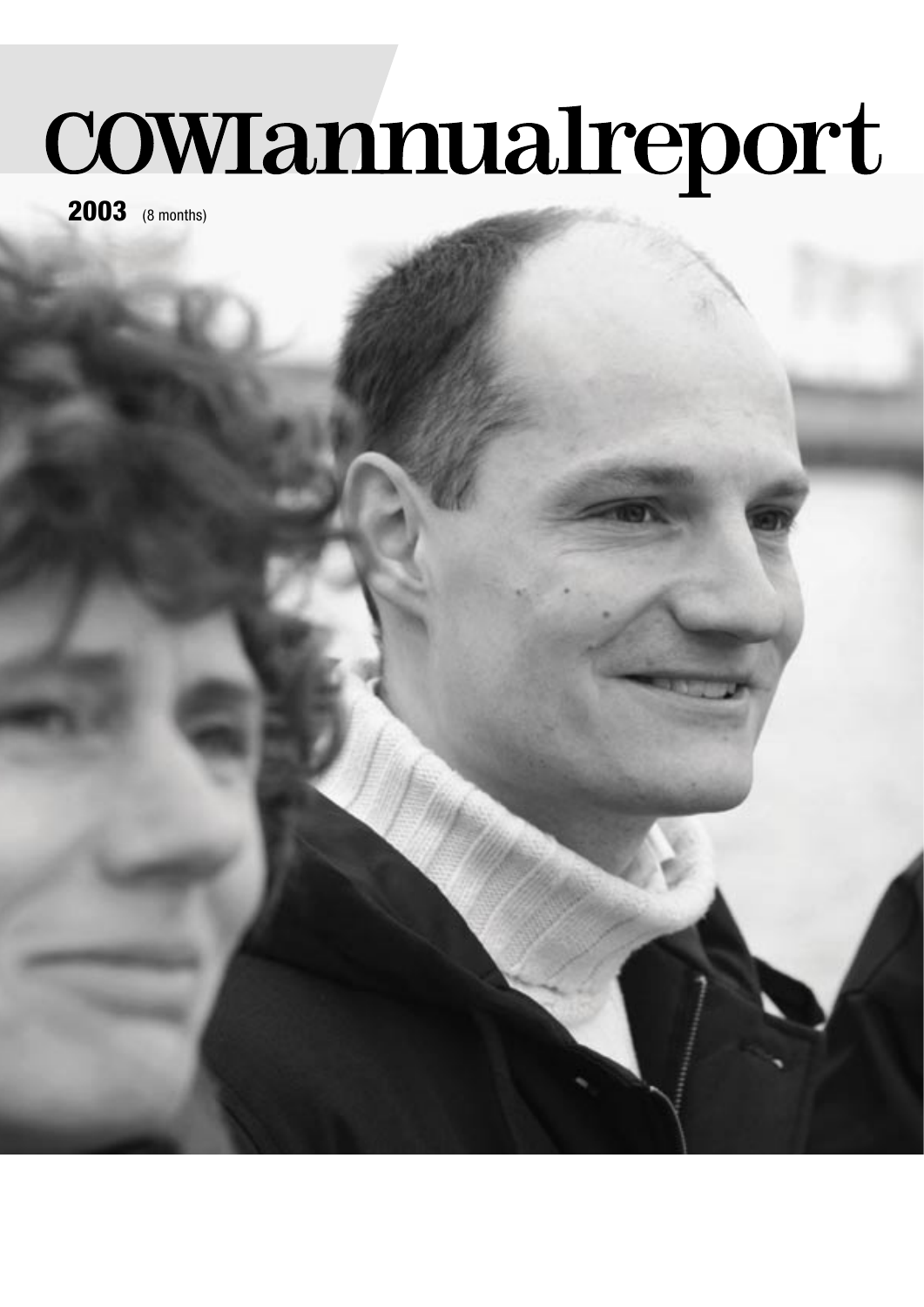#### COWI organisation 1 May 2004



#### Wholly and partly owned companies abroad Whole **Wholly owned companies in Denmark**

Ben C. Gerwick, Inc. San Francisco, California, USA (94,5%) COWI Canada Ltd. Saint John, Canada (100%) Buckland & Taylor Ltd. Vancouver, Canada (100%)

CCL GmbH Glienicke Nordbahn, Germany (100%)

COWI-ALMOAYED GULF W.L.L. Manama, Bahrain (49%)

COWI Tanzania Consulting Engineers

**and Planners Ltd.**<br>Dar es Salaam, Tanzania (100%)

COWI Philippines, Inc. Manila, Philippines (100%)

Beijing YAN-DAN Heat Energy Technology Development Co. Ltd. Beijing, China (30%) COWI Korea Seoul, Korea (60%) ETC Transport Consultants GmbH Berlin, Tyskland (90%)

UAB COWI Baltic Consulting Engineers and Planners Vilnius, Lithuania (100%)

MMS Norge Bærum, Norway (100%) COWI Belgium SPRL Brussels, Belgium (100%)

Interconsult ASA

Hjellnes COWI AS Oslo, Norway (70%)

CAT Alliance Ltd. London, England (33,3%)

COWI Hungary Ltd. Budapest, Hungary (100%)

Covitecma S.A. Madrid, Spain (25%)

**COWIconsult** International Ltd. London, England (100%)

Moscow Representative Office of COWIconsult International Ltd.

Moscow, Russia (100%)

BRUUN & SØRENSEN ENERGITEKNIK AS (100%)

COMAR Engineers A/S

DANPORT The Danish Port Consultancy Group (100%)

Enviroplan International A/S (100%)

MATCON Rådgivende Ingeniørfirma A/S (100%)

Studstrup & Østgaard A/S Rådgivende Ingeniørfirma (100%)

Kampsax Polska Sp. z o.o. Warsaw, Poland (100%)

Kampsax AB Sweden (100%)

KX A/S

Kampsax Caribersa S.A. Madrid, Spain (100%)

Kampsax India Private Limited (51%)

Kampsax Belgium SPRL (100%)

Beldandor Engineering **Consultants** Belarus (50%)

Darudec A/S (100%)

#### COWI A/S

|                                                                                         |                           |                                |                                   |                                 | <b>Board of Directors</b><br><b>Management</b> |                                            |                                            |                                     |                              |
|-----------------------------------------------------------------------------------------|---------------------------|--------------------------------|-----------------------------------|---------------------------------|------------------------------------------------|--------------------------------------------|--------------------------------------------|-------------------------------------|------------------------------|
|                                                                                         |                           |                                |                                   | <b>Central Services</b>         |                                                |                                            |                                            |                                     |                              |
| <b>Region North Jutland</b><br><b>Region Mid Jutland</b><br><b>Region South Jutland</b> | Div.<br><b>D01</b><br>and | Div.<br><b>D02</b><br>Planning | Div.<br><b>D03</b><br>Environment | Div.<br><b>D04</b><br>ᄇ         | Div.<br><b>D05</b><br><b>Airports</b>          | Div.<br><b>DO6</b><br><b>Tunnel</b><br>and | Div.<br><b>D07</b><br>Engineering<br>and   | Div.<br><b>D08</b><br>and Operation | Div.<br><b>DO9</b><br>Energy |
| <b>Region Funen</b><br><b>Region Øresund</b>                                            | management<br>Economics   | <b>Development</b>             | and<br><b>Water</b>               | Information and<br>Geographical | and<br><b>Roads</b>                            | <b>Metro</b><br>Rail,                      | <b>Marine</b><br>Bridges, Ma<br>Foundation | <b>Building</b>                     | and<br><b>Industry</b>       |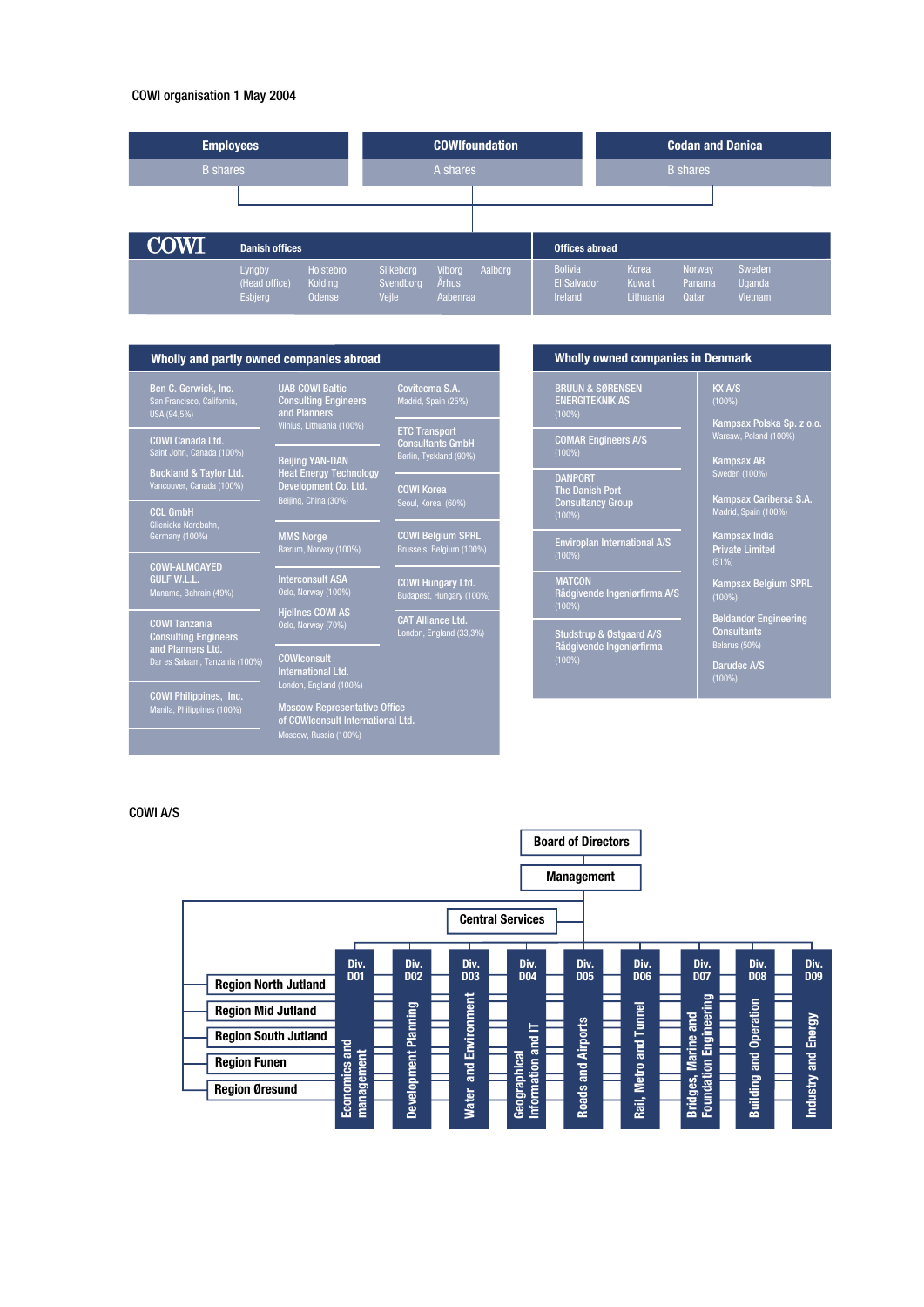Published by COWI A/S Parallelvej 2 DK-2800 Kongens Lyngby Tlf. +45 4597 2211 Fax. +45 4597 2212 www.cowi.dk

COWI is a leading northern European consulting group. We provide state-ofthe-art services within the fields of engineering, environmental science and economics with due consideration for the environment and society. COWI is a leader within its fields because COWI's 3400 employees are leaders within theirs.

Editors John Jørgensen (responsible), jhj@cowi.dk Christina Tækker, cht@cowi.dk Janne Toft Jensen, jaje@cowi.dk Susanne Junge, sgn@cowi.dk

Translation LanguageWire

Design & DTP Patrick Andresén

Print Saloprint A/S

Print run 3,000

Editorial input ended 1 April 2004

Reproduction Permitted with appropriate source references

ISSN 1600-6186

Cover: Six out of 10 employees are experienced in project management. Read more about COWI's employees in the Intellectual Capital Report on pages 48-49. Photo: Morten Larsen

## Annual Report 2003 (8 months)

## **Contents**

- 4 Statements on the Annual Report
- 5 Management's review
- 6 Group key figures and financial ratios
- 18 Financial review
- 20 Applied accounting policies
- 27 Profit and loss account
- 28 Balance sheet
- 30 Statement of changes in shareholders' funds
- 32 Cash flow statement
- 33 Notes
- 48 Intellectual Capital Report\*

\*The Intellectual Capital Report has not been audited by independent auditors

- 2 COWI's organisation
- 50 COWI worldwide
- 51 Services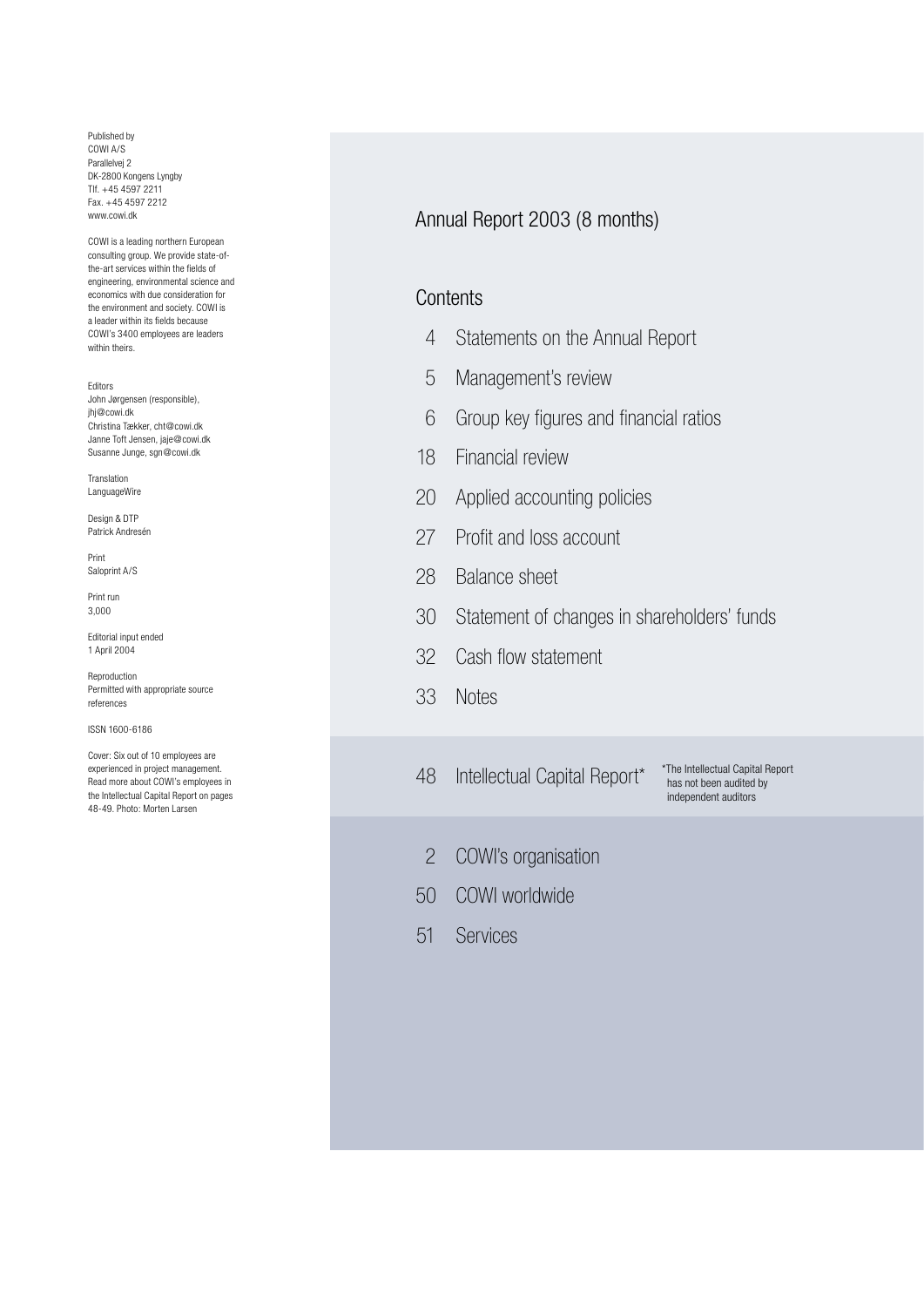# Statements on the Annual Report

# Statement by the Board of Directors and Executive Management

Today, the Board of Directors and the Executive Management have considered and adopted the Annual Report of COWI A/S.

The Annual Report has been prepared in accordance with the provisions of the Financial Statements Act for a major class C enterprise. In our opinion, the accounting policies applied are appropriate and the Annual Report gives a true and fair view of the Group's and the Parent Company's assets and liabilities, financial position and results.

The annual report has been submitted for approval by the AGM.

Kongens Lyngby, 1 March 2004

| <b>Executive Management:</b> |                          |                |
|------------------------------|--------------------------|----------------|
| Klaus H. Ostenfeld           | Keld Sørensen            |                |
| <b>Managing Director</b>     | Financial Director, CFO  |                |
| Knud Østergaard Hansen       | Henning H. Therkelsen    |                |
| Executive Director.          | Executive Director.      |                |
| <b>Danish Operations</b>     | International Operations |                |
|                              |                          |                |
| <b>Board of Directors:</b>   |                          |                |
| Ole Steen Andersen           | Vagn Jensen              | Berit Bankel * |
| Chairman                     | Vice Chairman            |                |
| Henriette R. Bundgaard *     | Anders Thyge Egeberg     | Henrik Gürtler |
| Jette Wigand Knudsen         | Niels Christian Nielsen  | Lars Rosholm   |

\* Staff representatives

#### Auditors' Report

#### To the shareholders of COWI A/S

We have audited the Annual Report of COWI A/S for the financial year 1 May 2003 to 31 December 2003.

The Annual Report is the responsibility of Company Management. Our responsibility is to express an opinion on the Annual Report based on our audit.

#### Basis of Opinion

We conducted our audit in accordance with Danish Auditing Standards. Those standards require that we plan and perform the audit to obtain reasonable assurance that the Annual Report is free of material misstatement. An audit includes examining, on a test basis, evidence supporting the amounts and disclosures in the Annual Report. An audit also includes assessing the accounting policies applied and significant estimates made by Management, as well as evaluating the overall Annual Report presentation. We believe that our audit provides a reasonable basis for our opinion.

Our audit has not resulted in any qualification.

#### **Opinion**

In our opinion, the Annual Report gives a true and fair view of the financial position at 31 December 2003 of the Group and the Parent Company and of the results of the Group and Parent Company operations and consolidated cash flows for the financial year 1 May 2003 - 31 December 2003 in accordance with the Danish Financial Statements Act.

Lyngby, 1 March 2004

PricewaterhouseCoopers statsautoriseret revisionsinteressentskab

Torben Haaning Jacob F Christiansen State Authorised State Authorised Public Accountant Public Accountant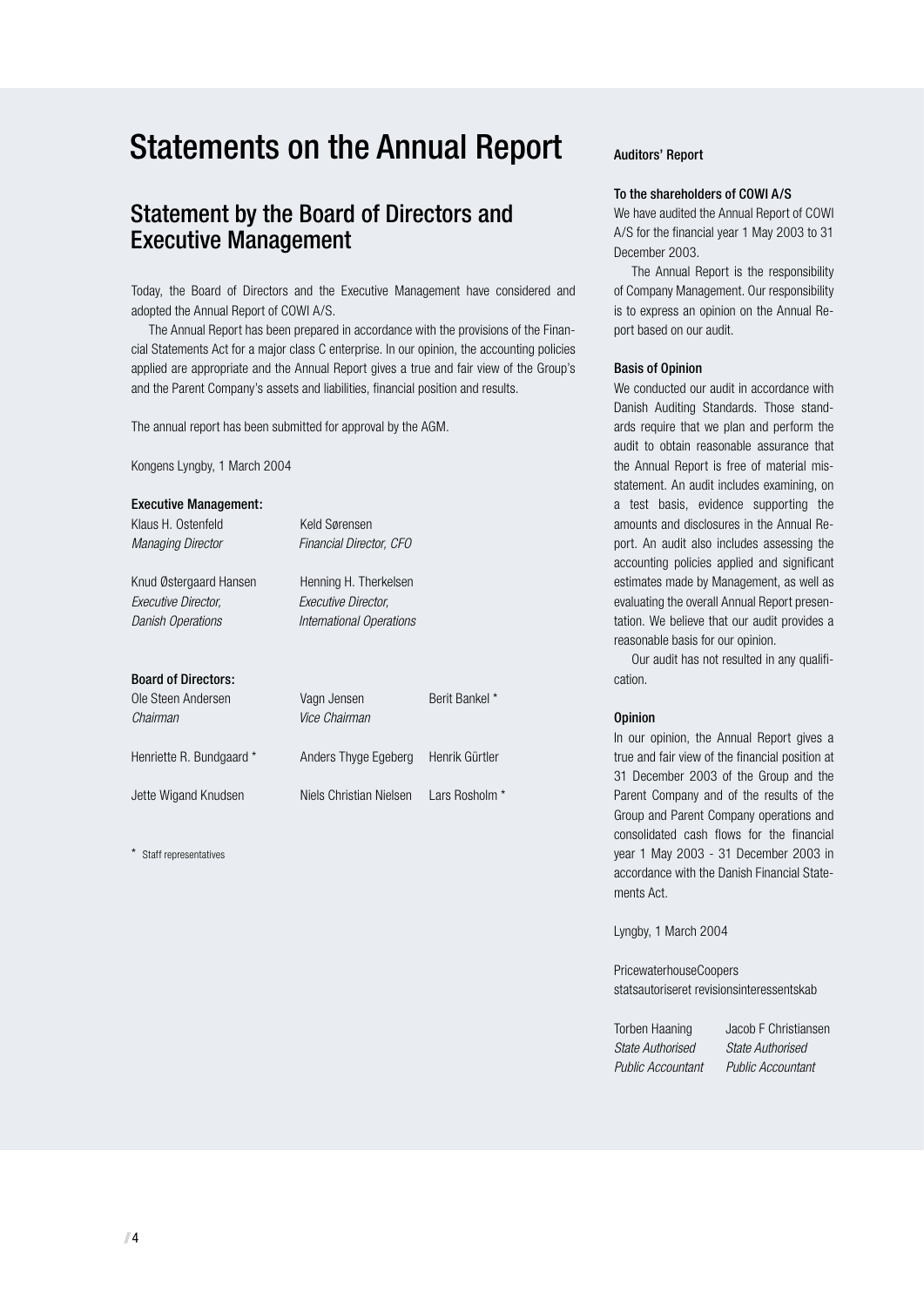# Management's review

# Company information

#### COWI A/S

Parallelvej 2 DK-2800 Kongens Lyngby Tel. +45 4597 2211 Fax +45 4597 2212 Website: www.cowi.dk E-mail: cowi@cowi.dk Company Registration No. (CVR-nr.) 44 62 35 28 Registered address: Kongens Lyngby

#### Auditing

PricewaterhouseCoopers Strandvejen 44 DK-2900 Hellerup Torben Haaning og Jacob F Christiansen

#### Annual General Meeting

The Annual General Meeting will be held on 24 May 2004 at the Company address.

#### Board of Directors

Ole Steen Andersen, Chairman Vagn Jensen, Vice Chairman Berit Bankel Henriette R. Bundgaard Anders Thyge Egeberg Henrik Gürtler Jette Wigand Knudsen Niels Christian Nielsen Lars Rosholm

#### Mission

COWI focuses on supplying consultancy services within engineering, environment and economics and activities that are naturally associated with these areas. The Company's objective is to supply consultancy services of the highest quality according to an international benchmark.

#### Vision

The overall objective of the COWI Group is to be recognised as a leading consultancy group in Northern Europe, at the same time as being the international market leader within selected services.

#### Executive Management Klaus H. Ostenfeld

Managing Director, CEO

Keld Sørensen Financial Director, CFO

Knud Østergaard Hansen Executive Director, Danish Operations

Henning H. Therkelsen Executive Director, International Operations

#### Ownership

The share capital amounts to DKK 34.75 million, consisting of DKK 20 million A shares and DKK 14.75 million B shares. The A shares carry 10 votes for each DKK 100 share, whereas the B shares carry 1 vote for each DKK 100 share. All A shares are owned by the COWI Foundation, which supports research and development within Danish engineering.

The insurance companies Codan and Danica each owns DKK 4 million B shares, the employees own DKK 5.80 million, while the COWI Foundation owns the remaining DKK 0.95 million B shares.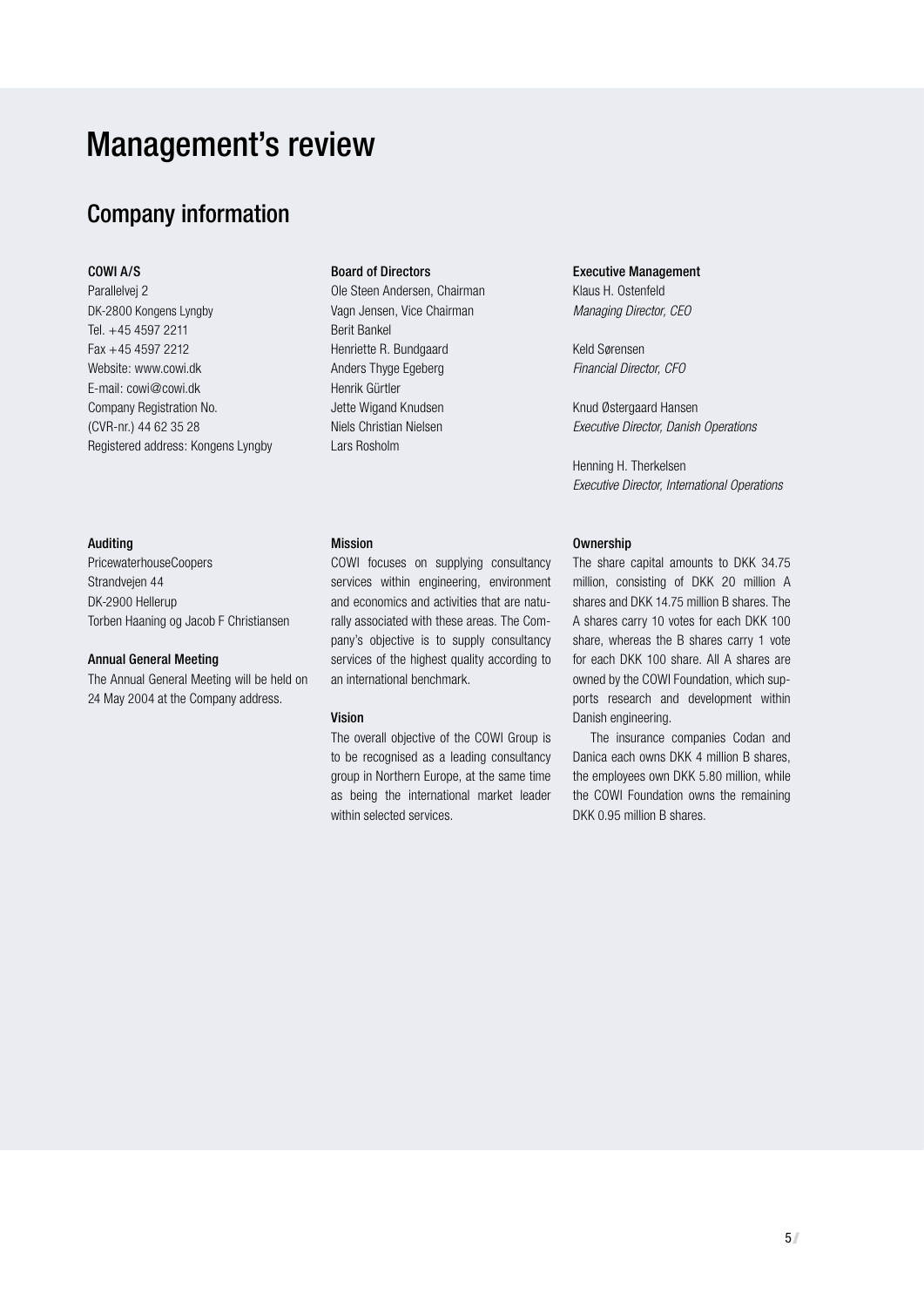# Group key figures and financial ratios

|                                                | 1999/00<br><b>DKKm</b> | 2000/01<br><b>DKKm</b> | 2001/02<br><b>DKKm</b> | 2002/03<br><b>DKKm</b><br>adjusted | 2003<br><b>DKKm</b><br>(8 months) | 2003<br><b>EURm</b><br>(8 months) |
|------------------------------------------------|------------------------|------------------------|------------------------|------------------------------------|-----------------------------------|-----------------------------------|
| <b>Key figures</b>                             |                        |                        |                        |                                    |                                   |                                   |
| Amounts in DKK million                         |                        |                        |                        |                                    |                                   |                                   |
| EUR/DKK rate, 31 December 2003<br>Net turnover | 1,379.7                | 1,533.2                | 1,720.4                | 2,292.9                            | 1,673.0                           | 744.46<br>224.7                   |
| Operating profit before amortisation,          |                        |                        |                        |                                    |                                   |                                   |
| depreciation and impairment losses             | 47.3                   | 84.8                   | 91.8                   | 114.5                              | 74.8                              | 10.0                              |
| Operating profit on ordinary activities        | 14.8                   | 46.2                   | 52.0                   | 49.7                               | 27.0                              | 3.6                               |
| Operating profit                               | 8.1                    | 44.4                   | 50.8                   | 44.5                               | 26.6                              | 3.6                               |
| Net financials                                 | 15.8                   | 0.9                    | 6.0                    | (1.1)                              | 5.7                               | 0.8                               |
| Profit on ordinary activities before tax       | 23.9                   | 45.3                   | 56.8                   | 43.4                               | 32.3                              | 4.3                               |
| Profit/loss on ordinary activities after tax   | 9.1                    | 35.3                   | 38.3                   | 25.3                               | 18.5                              | 2.5                               |
| Profit on extraordinary activities after tax   | 0.0                    | 0.0                    | 0.0                    | 0.0                                | 0.0                               | 0.0                               |
| COWI's share of profit for the year            | 9.1                    | 33.2                   | 35.7                   | 23.5                               | 15.6                              | 2.1                               |
| Group goodwill                                 | 11.7                   | 10.9                   | 15.7                   | 253.2                              | 242.6                             | 32.6                              |
| <b>Fixed assets</b>                            | 137.2                  | 103.5                  | 110.3                  | 177.3                              | 158.5                             | 21.3                              |
| <b>Current assets</b>                          | 910.6                  | 955.8                  | 956.4                  | 1,101.4                            | 1,118.2                           | 150.2                             |
| <b>Total assets</b>                            | 1,059.5                | 1,070.2                | 1,082.4                | 1,531.9                            | 1,519.4                           | 204.1                             |
| Share capital                                  | 34.8                   | 34.8                   | 34.8                   | 34.8                               | 34.8                              | 4.7                               |
| Shareholders' funds                            | 331.7                  | 360.5                  | 372.5                  | 382.2                              | 390.3                             | 52.4                              |
| Provisions                                     | 149.0                  | 146.8                  | 182.8                  | 208.5                              | 210.8                             | 28.3                              |
| Long-term debt                                 | 16.2                   | 9.7                    | 8.5                    | 38.6                               | 24.9                              | 3.4                               |
| Short-term debt                                | 565.7                  | 544.3                  | 507.0                  | 887.2                              | 878.1                             | 117.9                             |
|                                                |                        |                        |                        |                                    |                                   |                                   |
| Cash flows from operating activities           | (21.8)                 | 43.0                   | 124.7                  | 137.3                              | 65.8                              | 8.8                               |
| Investment in tangible fixed assets, net       | (14.2)                 | 30.0                   | (36.2)                 | (36.3)                             | (19.5)                            | (2.6)                             |
| Other investments, net                         | (12.8)                 | (15.0)                 | (31.1)                 | (161.6)                            | 0.2                               | 0.0                               |
| Cash flows from investing activities, net      | (27.0)                 | 15.0                   | (67.3)                 | (197.9)                            | (19.3)                            | (2.6)                             |
| Free cash flow                                 | (48.8)                 | 58.0                   | 57.4                   | (60.6)                             | 46.6                              | 6.3                               |
| Cash flows from financing activities           | 65.1                   | (50.2)                 | (42.9)                 | (32.1)                             | (15.4)                            | (2.1)                             |
| <b>Total cash flows</b>                        | 16.3                   | 7.8                    | 14.5                   | (92.7)                             | 31.2                              | 4.2                               |
| <b>Financial ratios</b>                        |                        |                        |                        |                                    |                                   |                                   |
| <b>EBITDA</b> margin                           | 3.4%                   | 5.5%                   | 5.4%                   | 4.9%                               | 4.5%                              |                                   |
| Operating margin                               | 0.6%                   | 2.9%                   | 3.0%                   | 1.9%                               | 1.6%                              |                                   |
| Return on invested capital                     | 1.3%                   | 7.8%                   | 9.2%                   | 4.5%                               | 4.3%                              |                                   |
| Equity ratio                                   | 31.3%                  | 33.7%                  | 34.4%                  | 25.0%                              | 25.7%                             |                                   |
| Return on equity                               | 2.8%                   | 9.7%                   | 9.7%                   | 6.3%                               | 6.1%                              |                                   |
| Average number of employees                    |                        |                        |                        |                                    |                                   |                                   |
|                                                | 2,085                  | 2,203                  | 2,318                  | 2,923                              | 3,467                             |                                   |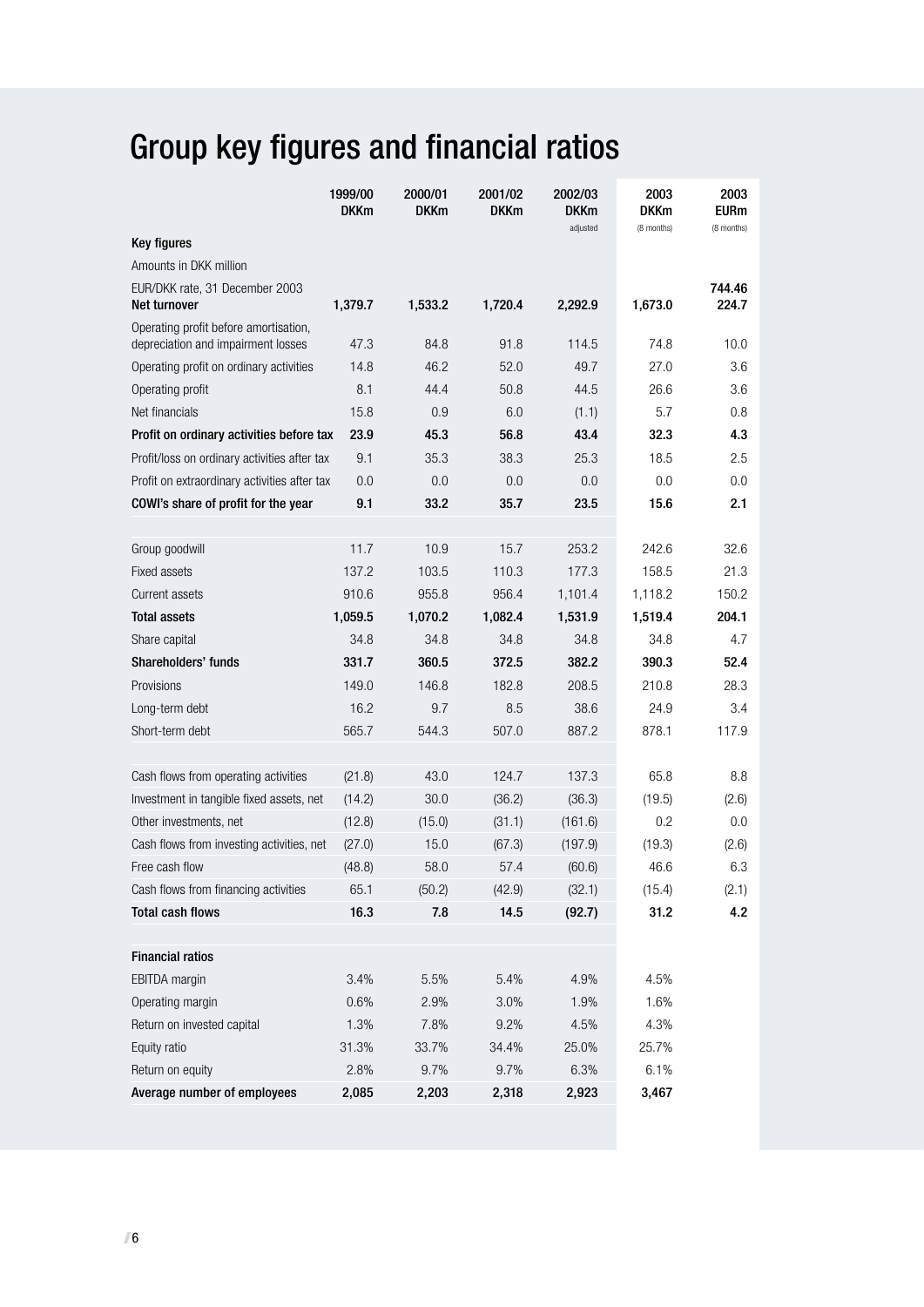# Report for the financial year 2003

# Results for the year

We have changed our financial year to the calendar year with effect from 1 January 2004. Therefore, the Annual Report only comprises the eight-month period from 1 May to 31 December 2003. For the financial period, net turnover of the COWI Group amounted to DKK 1,673.0 million. Operating profit amounted to DKK 26.6 million and profit before tax amounted to DKK 32.3 million.

Turnover for the period was much influenced by the poor economic climate with limited economic growth in both the Danish and international markets. Despite the economic downturn, we increased turnover by capturing market shares and exploiting the rising demand for our specialist services within some international market areas, including bridges, tunnels, marine engineering and development planning.

COWI Group earnings were influenced by tough competition and strong pressure on prices. Furthermore, expenses associated with the restructuring and restoration of business units with poor earnings had a negative effect on results. Thus, in the Norwegian Interconsult company, which COWI took over on 1 January 2003, a comprehen-

sive restoration plan was implemented during 2003. Moreover, expenses and provisions for closures or staff reductions in subsidiaries in Sweden and Poland were charged to the profit and loss account. Finally, certain large projects in Denmark also had a negative effect on results.

On the positive side, we achieved satisfactory earnings in a number of Danish and international business areas and markets where we enjoy a good competitive position.

Operating margin declined from 1.9 per cent in 2002/2003 to 1.6 per cent in the financial period. This decline in profitability did not live up to our expectations for the financial period or to our long-term target of an operating margin of 5-6 per cent.

The Board of Directors recommends the payment of a dividend of 6 2/3 per cent, with the remainder of the profit being carried forward to next year. The percentage dividend corresponds to recent years' 10 per cent dividends when adjusted for the short eight-month financial period.

At the end of the financial year, COWI employed a staff of 3,433, as against 3,501 the previous year.

## Key events

As expected, the acquisitions of Kampsax and Interconsult in 2002/2003 influenced the financial year. The coordination of COWI's and Kampsax's businesses has now largely been completed. Overlaps no longer remain between markets, business systems and offices.

The work of developing competencies from Kampsax into new business opportunities is progressing satisfactorily; this work involves development planning, environmental planning, building and construction, civil engineering projects and, in particular, geographic information systems (GIS) and mapping.

#### The international business is growing

COWI's international business is growing. In the last eight months of 2003, it accounted for 60 per cent of the company's total turnover compared to 56 per cent the previous year. The company now ranks no. 27 on the Engineering News Record's list of the world's most exporting consultancy companies—as against no. 44 last year.

#### Breakthrough in China and Korea

China and Korea are two new markets where COWI has made serious break-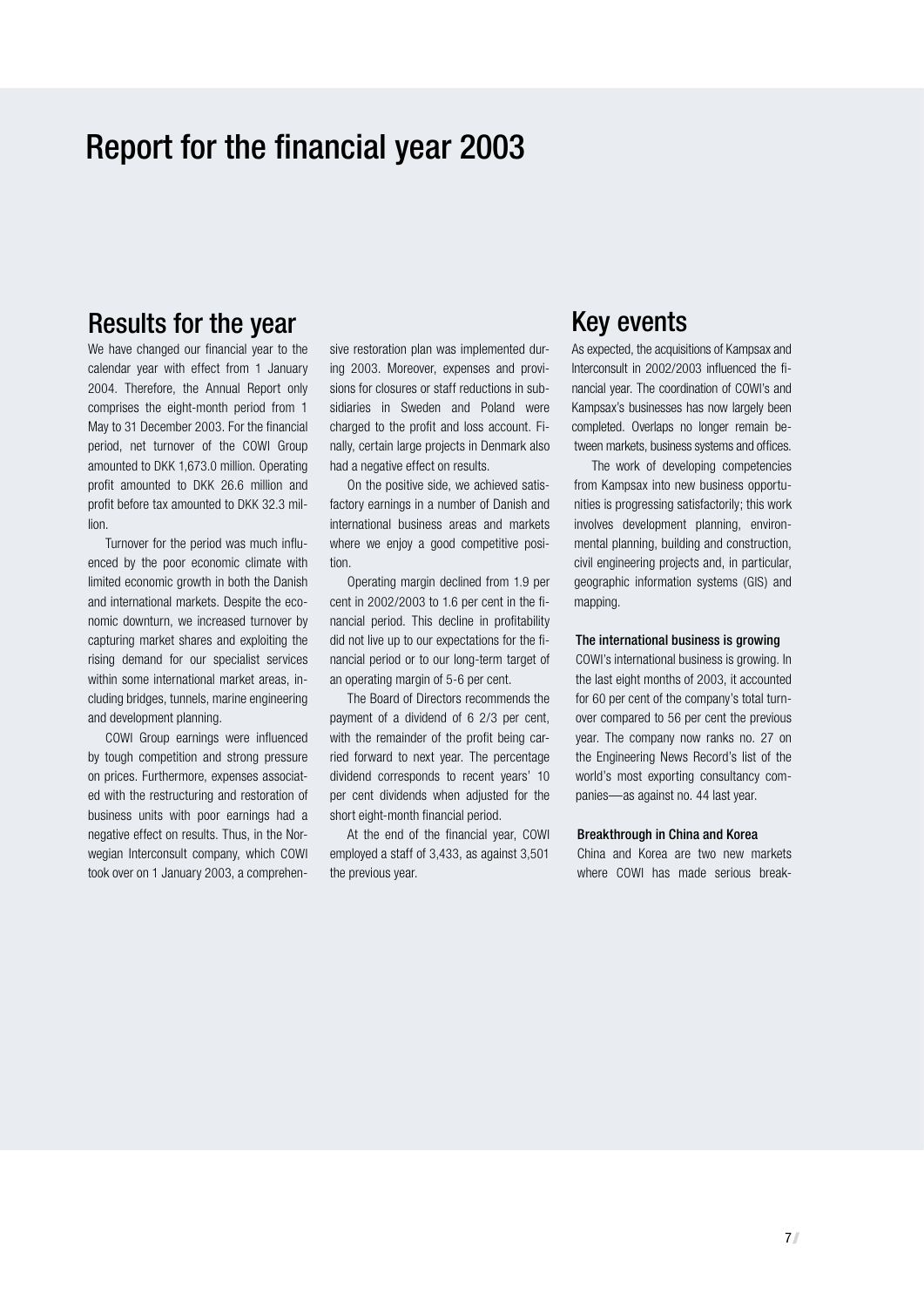throughs. We have won contracts for the planning of major civil engineering works and the prospects of more infrastructure assignments in the two countries are so promising that we have established a permanent base in Korea.

China is in a period of powerful economic growth. The country is more open to foreign companies than previously and there is a desire for increased trade between the northern and southern parts of the country. Thus at the moment, about half of the world's major bridges are being built in China. We consider China one of the most promising growth markets for infrastructure assignments. We have been active in China since 1980 and we have participated in more than 200 projects within the energy, environmental and transportation infrastructure areas. Customers include Chinese authorities, international organisations and Danish industrial companies.

#### Patient work in Iraq

The reconstruction of Iraq is underway and we are offering our expert services within such areas as water, roads, sewage treatment, building and construction, and public administration. COWI had many major assignments in Iraq from the sixties to the eighties. The complex situation in Iraq requires patience. We assess that there is a market in Iraq in the long term. The safety of our personnel is our prime concern when it comes to potential commitments and choice of assignments.

#### Production to India

Kampsax India Ltd. is 51 per cent jointly owned with the Industrialisation Fund for developing Countries (IFU) and the local company IL&FS. Kampsax India produces digital maps at competitive prices, which is a prerequisite if we are to compete for mapping services both in Denmark and internationally.

#### Important assignment in Hungary

COWI has been awarded an assignment of strategic importance for the provision of assistance for regional development in Hungary. With a contract worth DKK 125 million the assignment is the hitherto largest of its kind. We are to assist Hungarian local councils, counties and ministries to develop projects which will prepare the country to seek investment grants from the EU upon its entry into the Union. The assignment is being financed by the Hungarian government and the EU. 150-200 projects are to be developed in such areas as transport, environment and nature conservation, telecommunications, healthcare, tourism, research and development, and business development.

The assignment will strengthen our position both in the Hungarian market where we have had company representation since 1997 and in the other new member countries, which will all have corresponding access to EU regional development grants.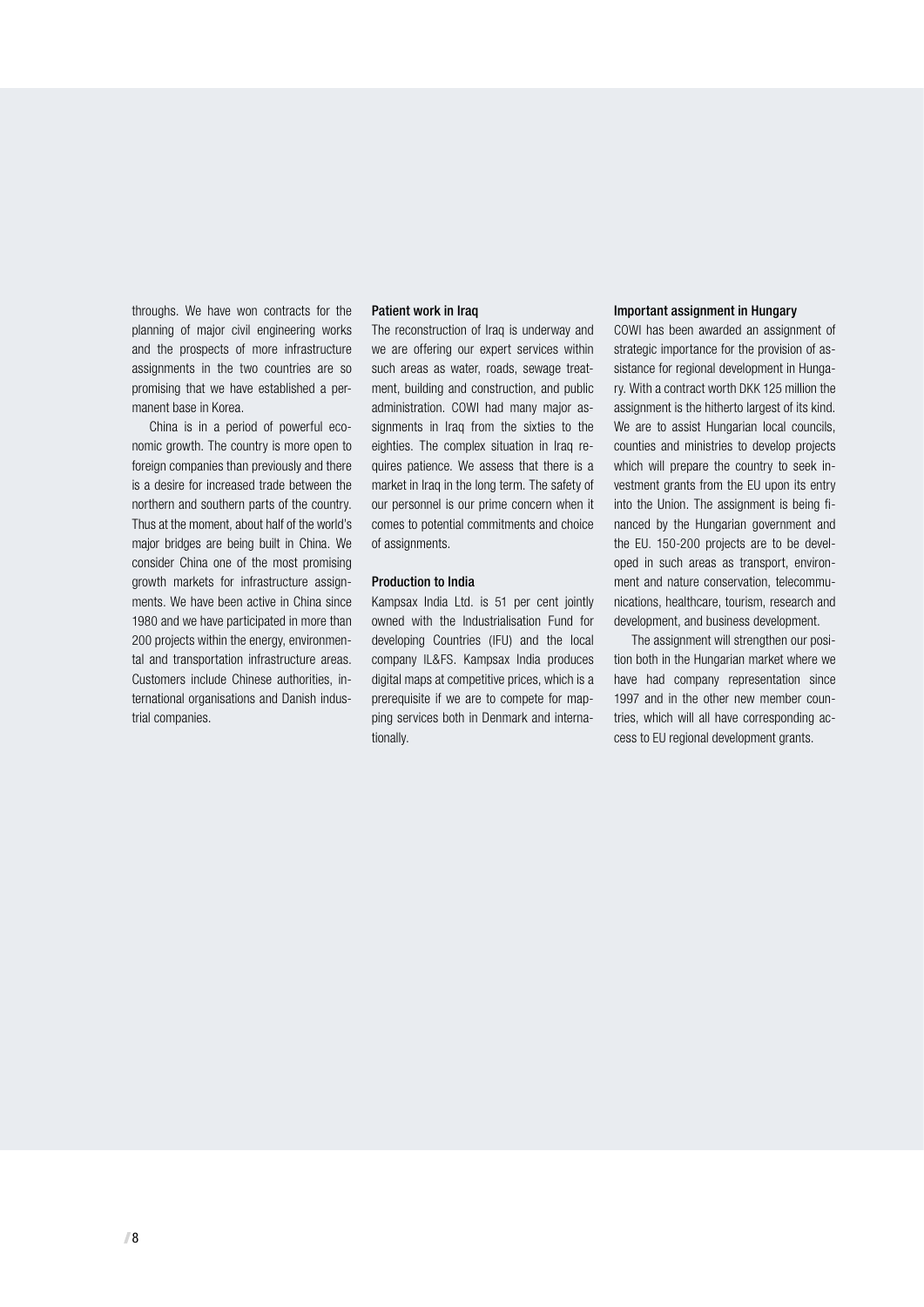# Market developments

#### Denmark

The Danish market suffered a downward trend during the period. Nevertheless, we have expanded the Danish business by about four per cent. However, this progress varies greatly from segment to segment, where building, GIS and IT activities have grown, while activities in the remaining market segments have tended to stagnate.

Turnover in the Danish market segments over the last three years:

| <b>Market segment</b>     | 2001/2002<br>[DKKm] | 2002/2003<br>[DKKm] |     | $2003*$<br>[DKKm] |
|---------------------------|---------------------|---------------------|-----|-------------------|
| Building and construction | 175                 | 200                 | 151 | (226)             |
| Civil engineering         | 234                 | 271                 | 178 | (268)             |
| Environment               | 142                 | 145                 | 101 | (152)             |
| Energy                    | 59                  | 62                  | 37  | (55)              |
| Industry                  | 134                 | 146                 | 90  | (135)             |
| GIS and IT                | 9                   | 61                  | 60  | (90)              |
| Economics and transport   | 51                  | 51                  | 34  | (50)              |
| Other                     | 8                   | 17                  | 11  | (17)              |
| Total                     | 812                 | 953                 | 662 | (993)             |

\*Figures in brackets have been extrapolated from eight months to 12 months in order to give a realistic picture of COWI's turnover.

#### Important assignments in Denmark

Once again we have been working on a large number of major Danish projects this year. Worthy of note among the year's assignments are:

- Public transport plan. In March 2003, the work on a new public transport plan for Aalborg was completed. In April, work began on a new public transport plan for Odense. We have created an overview for how public transport works as a basis for target setting and proposals for action plans.
- Benchmarking. We are working on benchmarking at several levels, both as it applies to obtaining an overall grasp of potential efficiency enhancements in Denmark, e.g. in the waste and sewage areas, and assistance in analysing specific processes at selected clients'. In 2003, we carried out process benchmarking of 10 waste incineration plants for Affald Danmark.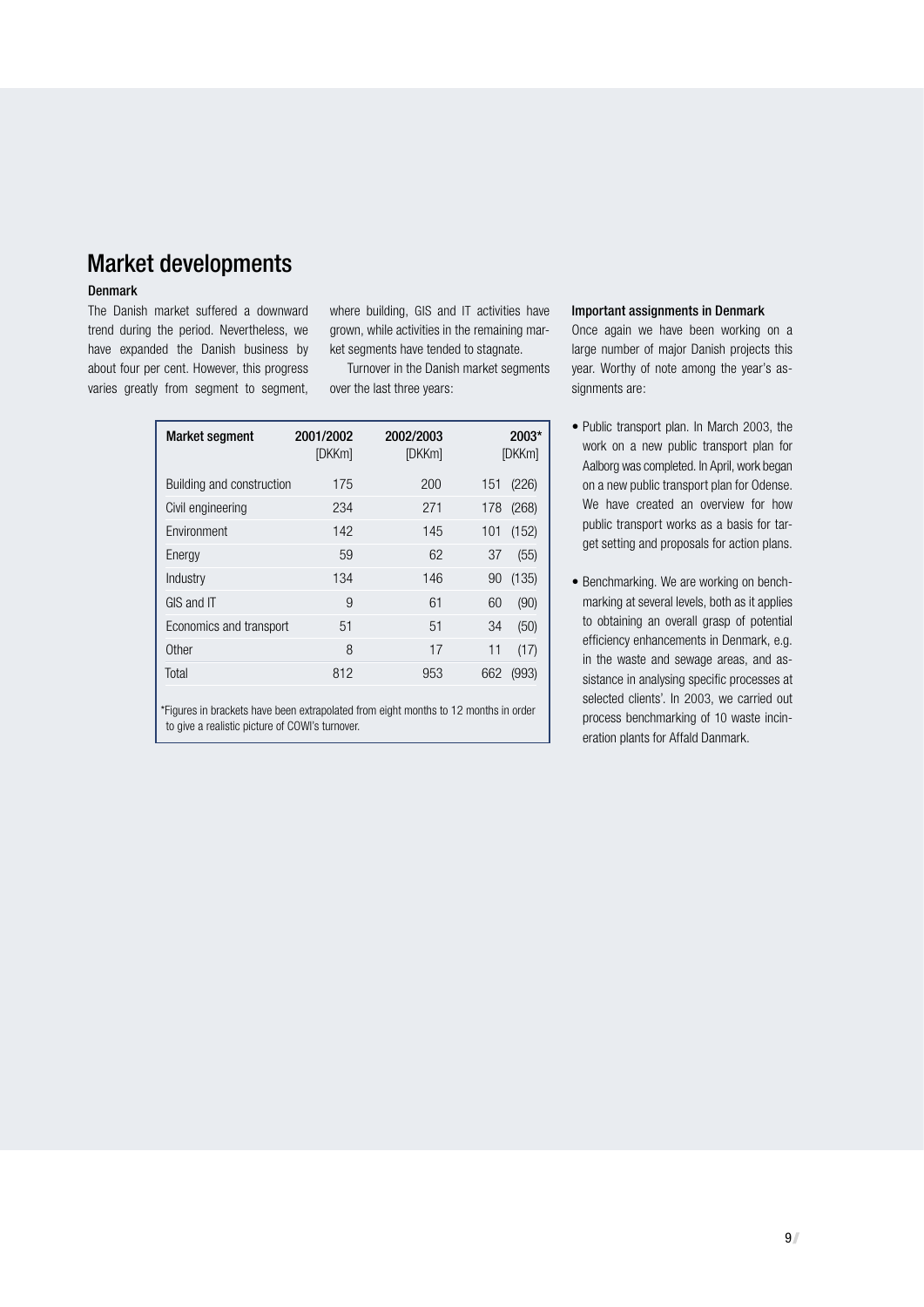- We have participated in pioneering work on road noise, where, for the first time, attempts have been made to evaluate the health benefits to be obtained by reducing road noise. The work was carried out as part of the Government's national road noise strategy, where COWI was commissioned to undertake cost-benefit analyses of road noise reduction via various means.
- The land register of the Soil Contamination Act (in Danish the JAR). We are developing a GIS-based IT environmental registration system, which 11 counties have signed up for so far. The system is intended to ensure a coherent and strengthened commitment to combating soil contamination and also to safeguarding water supplies.
- Rail Net Denmark has initiated a comprehensive renovation of the Danish railway tracks. The first assignment was put out to tender in the summer of 2003 and was won by COWI, involving the renewal of 10 km of track at Herning and 5 km at Skive.
- The Copenhagen Metro. COWI continued its leading role as consultant for the Ørestad Company on the construction of the Copenhagen Metro installations, which inaugurated Phase 2B to Vanløse in October 2003. The signing of two major contracts in the autumn of 2003 sounded the starting shot for construc-

tion work on Phase 3 from Lergravsparken to Copenhagen Airport. Moreover, during the year we completed together with the Ørestad Company the first part of the preliminary studies for a new metro line, referred to as the City Ring, in central Copenhagen.

- 3D urban model. We have developed a concept for the Municipality of Århus for 3D urban models known as VAP (Virtual Assessment of Plans—VVP in Danish) focussing on improved tools for the assessment of changes to the urban environment. A complete 3D model of Århus, which can be displayed on an ordinary PC and via the Internet, was constructed for the project.
- Security of supply. We are assisting DMdata to guarantee the security of supply at its IT exchanges. Technically speaking, this is an extremely difficult assignment that consists of ensuring constant power supplies and cooling functions to safeguard against the loss of data. The project passed with flying colours during the major power cut on Sjælland in September 2003.
- Project planning for Maersk. We have planned modifications of the processing plants in the Tyra, Dan and Gorm fields for Mærsk Olie og Gas AS. The modifications comprise process engineering, instrumentation, piping and mechanics.
- In 2002, COWI assisted the Vejcon construction consortium with tender preparation in connection with the consortium's submission of the winning tender for the first stretch of road put out to tender by the Danish Road Directorate as a turnkey contract. In 2003, we carried out detailed design for about 13 km of motorway (Ris-Ølhom) including 13 bridges and fauna ducts for Vejcon.
- COWI will carry out detailed design for the expansion of one of Denmark's busiest and most complex stretches of motorway, Motor Ring 3 encircling Copenhagen, which involves a 16.5 km long stretch between Jægersborg and the Holbæk motorway, which is to be expanded from 4 to 6 lanes.
- Bacteria for cleaning and decontamination. In collaboration with the Technical University of Denmark (DTU) and the Canadian company GeoSyntec we have studied the opportunities for applying bacteria to the cleaning up of chlorinated solvents. The assignment was commissioned by Fyn County and the Danish EPA.
- Odense Vandselskab, a public water company, chose COWI for a major consultancy assignment for the extension of the sewerage system at Odense Harbour. The project is to be implemented in partnering between the developer, the consultant and the contractor. Its purpose is to re-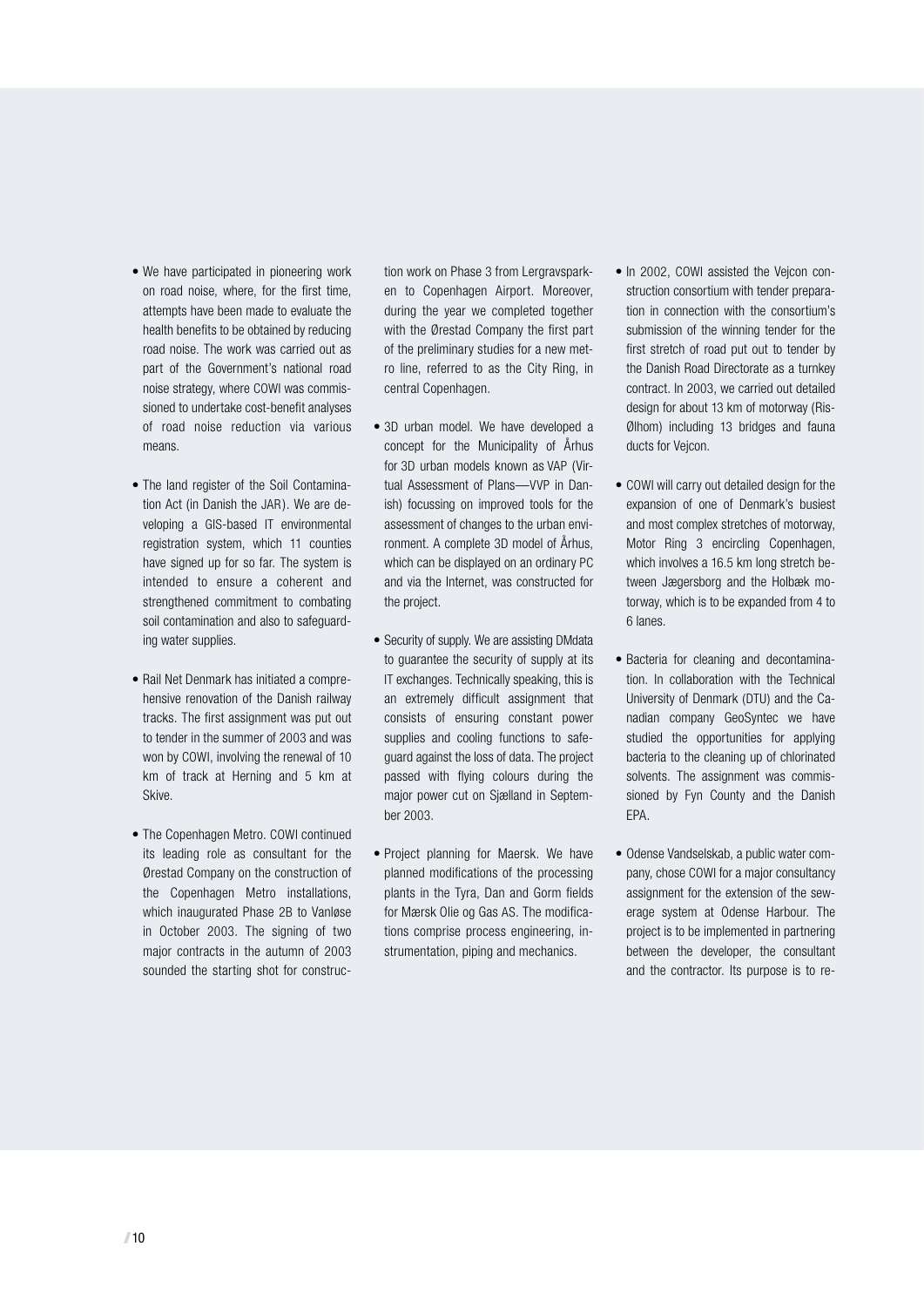duce the discharge of wastewater into Odense Harbour during rain and remedy a number of technical drainage problems in the catchment area.

- Karup Air Base. We are providing consultancy services for the construction of a hangar, workshop and administration facilities for helicopter services for the Danish Air Force, Army and Navy.
- We are consultants for an impressive 16 storey office block clad with copper at the entrance to Copenhagen harbour.
- Extension to school. Hunderup School is located in the converted buildings of Odense Barracks and has an exciting glass and steel extension. COWI is consultant for the construction work and the electrical and plumbing installations.
- We have completed total consultancy services for a new freeze-drying factory for Alpharma. The factory for the freezedrying of sterile/non-sterile antibiotics comprises all types of clean room for the various process facilities.
- We are total consultants for a new pharmaceutical HL 10 factory in Esbjerg for LEO Pharma. The factory will produce a pioneering medicine which can restore acutely collapsed lungs and thus save considerably more lives than with the current methods in use.

#### Norway

In 2003, the Norwegian consultancy market was subject to consolidation and foreign acquisitions. With the acquisition of Interconsult, the COWI Group is now the leading consultant in the Norwegian market. Together, Interconsult and Hjellnes COWI account for about one quarter of Group turnover.

As in previous years, Hjellnes COWI has been operating stably with satisfactory turnover and profits. The company's most important markets are building and construction, especially of hospitals, schools and university buildings, infrastructure and environment.

Interconsult has considerably restructured its business in order to improve profitability and in recent months it has enjoyed positive earnings. Interconsult has had a new managing director since 1 November. Interconsult's order book has been growing with several large, long-term project assignments particularly within hospital construction, which is a growing sector in Norway.

Together with the architect firms of Narud-Stokke-Wiig, Medplan Arkitekter and Arstads Arkitektkontor, Interconsult and Hjellnes COWI have won a major contract for design phase 2 of St. Olav's Hospital in Trondheim. This project is expected to generate major turnover in both companies for several years. Interconsult has also major assignments in the healthcare sector in Nye Ahus, Bærum Hospital and Ullevål University Hospital, Cancer and Isolation Unit.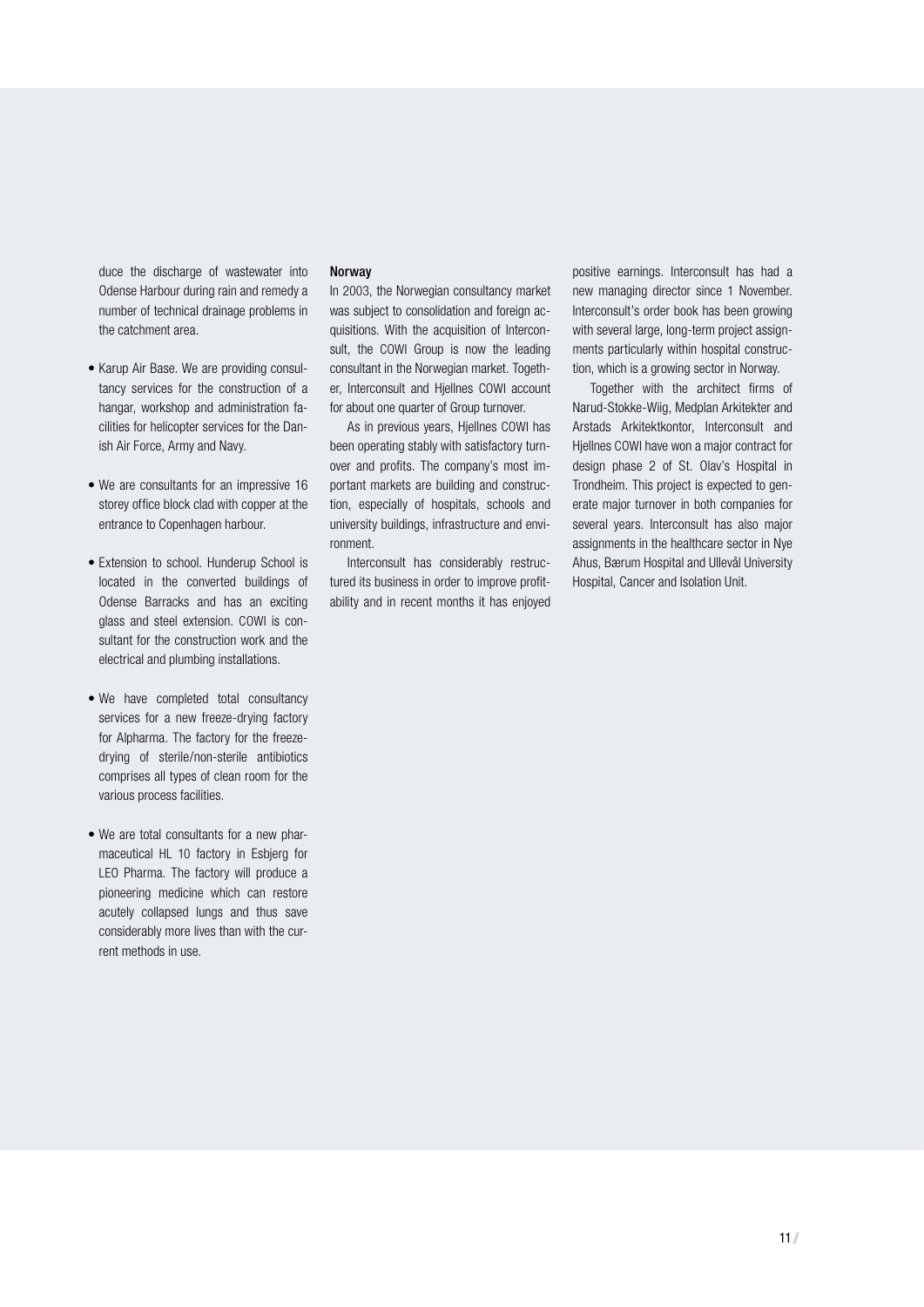#### International activities International business from Denmark

Turnover of the Parent Company outside Denmark increased by about 21 per cent during the period, which includes increasing foreign activities in civil engineering, development planning and mapping areas. In other areas, activity remained at previous years' levels. We have managed to consolidate activities within environment, economics and transportation at last year's level after a period of decline in the previous year.

#### Specialist services

COWI's business strategy is based on a combination of a strong position as a multidisciplinary domestic market consultant in selected North European markets and a focused international business providing five selected services. All five international areas of commitment enjoyed a great deal of success during the year.

#### Bridges

The bridge building area continued its positive progress, most pronounced in the Far Eastern markets. We are now involved in a number of major bridges in Korea. The positive developments in Korea have resulted in the setting up of a new bridge company, COWI Korea. In China, we signed China's hitherto largest international consultancy contract on the world's largest cable-stayed bridge and a number of other smaller contracts for other bridge projects. The local

| <b>Market segment</b> | 2001/2002<br>[DKKm] | 2002/2003<br>[DKKm] | 2003*<br>[DKKm] |
|-----------------------|---------------------|---------------------|-----------------|
| Civil engineering     | 149                 | 187                 | 151<br>(227)    |
| Environment           | 85                  | 58                  | 36<br>(54)      |
| Energy and Industry   | 45                  | 49                  | (52)<br>35      |
| GIS and IT            | 1                   | 38                  | 52<br>(79)      |
| Finance and transport | 60                  | 37                  | 24<br>(36)      |
| Development planning  | 202                 | 281                 | (311)<br>207    |
| Other                 | 16                  | 13                  | 14<br>(20)      |
| Total                 | 558                 | 644                 | 779)<br>519     |
|                       |                     |                     |                 |

\*Figures in brackets have been extrapolated from eight months to 12 months in order to give a realistic picture of COWI's turnover.

market in Denmark and Scandinavia remained stable, but we saw considerable growth in the market for bridge operation management and maintenance. The business consists of two units: COWI's bridge division in Denmark and the subsidiary company Buckland & Taylor Ltd. in Canada. The order book at the end of the year was fuller than ever and we expect a continued but moderate growth in 2004. During the period we strengthened our position as one of the world's three leading bridge consultants.

#### Marine engineering

We continued to expand our marine engineering business, with special focus on Europe, the Middle East and North America.

We aim to be among the world's five leading marine engineering consultants in 2005, measured by international turnover. We enjoyed powerful growth within Liquid Natural Gas terminals in Qatar and Egypt, but also marine engineering projects involving offshore wind turbine and major bridge and tunnel construction works are making good progress. Furthermore, we have implemented numerical modelling projects and the design of artificial islands in connection with the construction of exclusive homes and marinas in the Middle East. The business consists of COWI's Danish business areas for marine engineering and soil mechanics and the American subsidiary Ben C. Gerwick.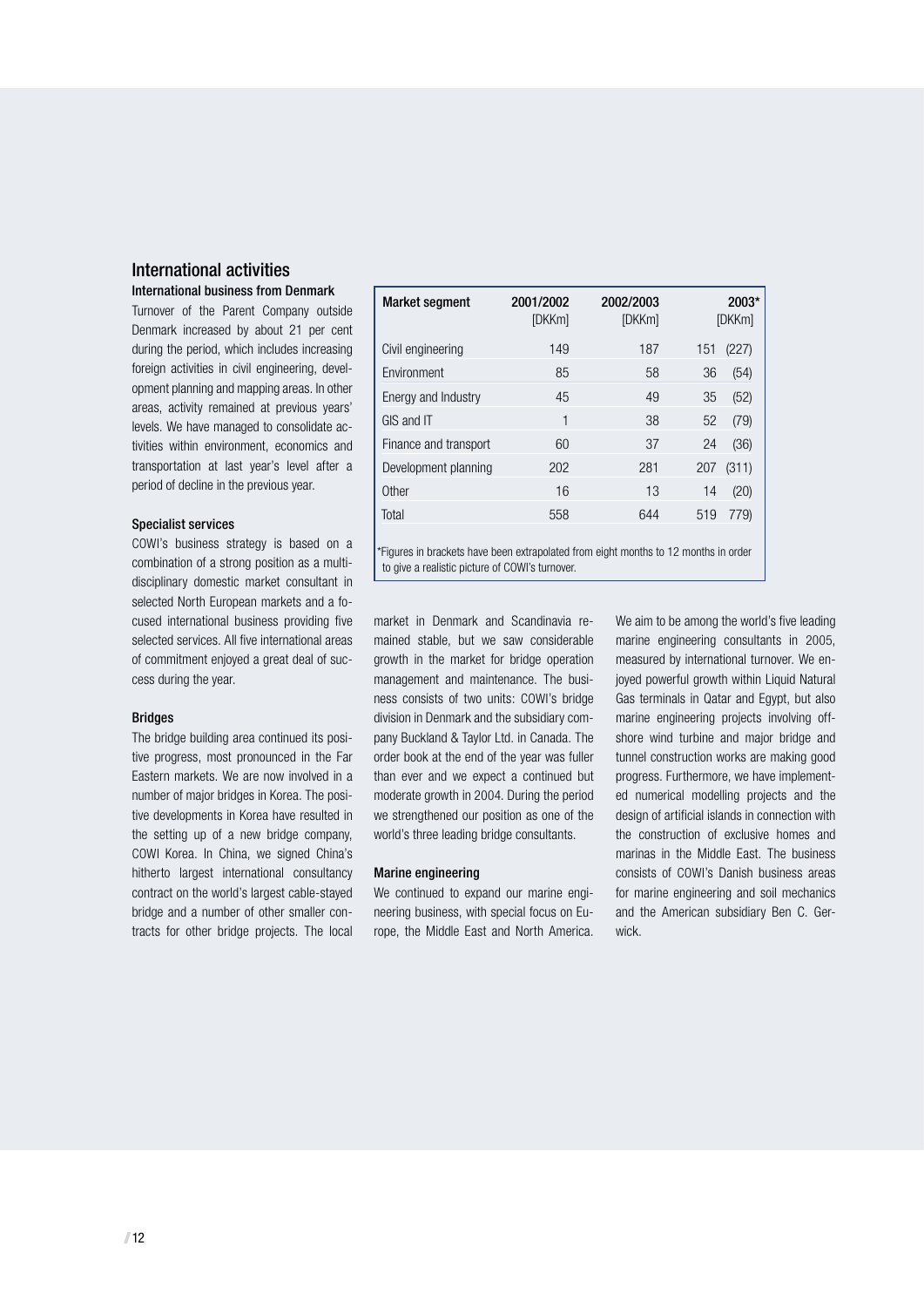#### Tunnels

In the tunnels area we continued to make progress in the international markets. We are working on immersed tunnels around the world and in the last year we carried out assignments in Scandinavia, the rest of Europe and the Far East. When it comes to bored tunnels we are focusing on Northern Europe and the Far East, which is a new market for us. Moreover, we are leading and participating in several EU financed research projects ( DART, FIT and UPTUN ), with the result that we can always provide the latest knowhow within tunnel construction, including design relative to service life, tunnel fires, risks and environmental conditions. There is a large and growing market for tunnels as a result of environmental factors, overcrowding in cities, etc. An increasing number of tunnels are being built by BOT consortia (Build, Operate, Transfer), which also in the past year required our international cross-disciplinary tunnel services.

#### Environmental due diligence

The international market for company takeovers was adversely affected by the general economic climate and the Iraq war. Despite this, CAT Alliance Ltd. increased its turnover for the third consecutive year. Via our ownership share in CAT Alliance Ltd. (together with Enviros ( UK) and Tauw (Holland)), we are in the process of establishing our name as a globally leading company within the environmental due diligence area (consultancy services related to the handling of environmental responsibilities during company M&As and the associated financial risks involved for buyers). Besides environmental due diligence, CAT Alliance draws on our expertise in the areas of production and logistics, building condition checks, sustainable energy and socio-ethical conditions. In 2003, CAT Alliance worked for Eastman Kodak, Heineken, GE Capital and many others.

#### Development planning

We have consolidated our position as one of the leading consultants in the area of development planning, despite a reduction in Danish development aid. Thus we are well equipped to take up the challenge presented by the liberalisation of the European aid organisations' procurement of consultancy services. The business areas where we have had most success are consultancy services related to the decentralisation of public sectors in developing countries and the maintenance of byroads in rural districts. Within these areas we have had particular success in Mozambique, where we are now carrying out a number of tasks financed by the Nordic Development Fund, the World Bank, and Norway and Denmark. Correspondingly, we have managed to maintain our strong position in French-speaking West Africa, where we provide consultancy services within a large number of our areas of expertise. In

Ghana, where we have been closely involved over the last ten years, we have enjoyed further success, especially in the water and rural road areas.

#### Important assignments abroad

Worthy of note among the year's foreign assignments are:

- In 2003 a consortium headed by COWI won a major EU project in Turkey. The consortium is to help the Turkish Ministry of the Environment and Forest develop an overall investment plan for the environmental sector. The project is funded by the EU who estimates that an environmental investment in the order of 30 billion euro is required for Turkey to live up to the environmental directives.
- In collaboration with a number of international partners, we have won an important project for the EU Commission. The purpose of Project TEN-STAC is to set up scenarios and assess the overall environmental impact of future passenger and freight transport on the most important road and railway stretches in the expanded EU, thus enabling the analysis of implementing the new transport infrastructure projects proposed by the Commission, and thus also making it possible to assess the possibilities for financing the projects.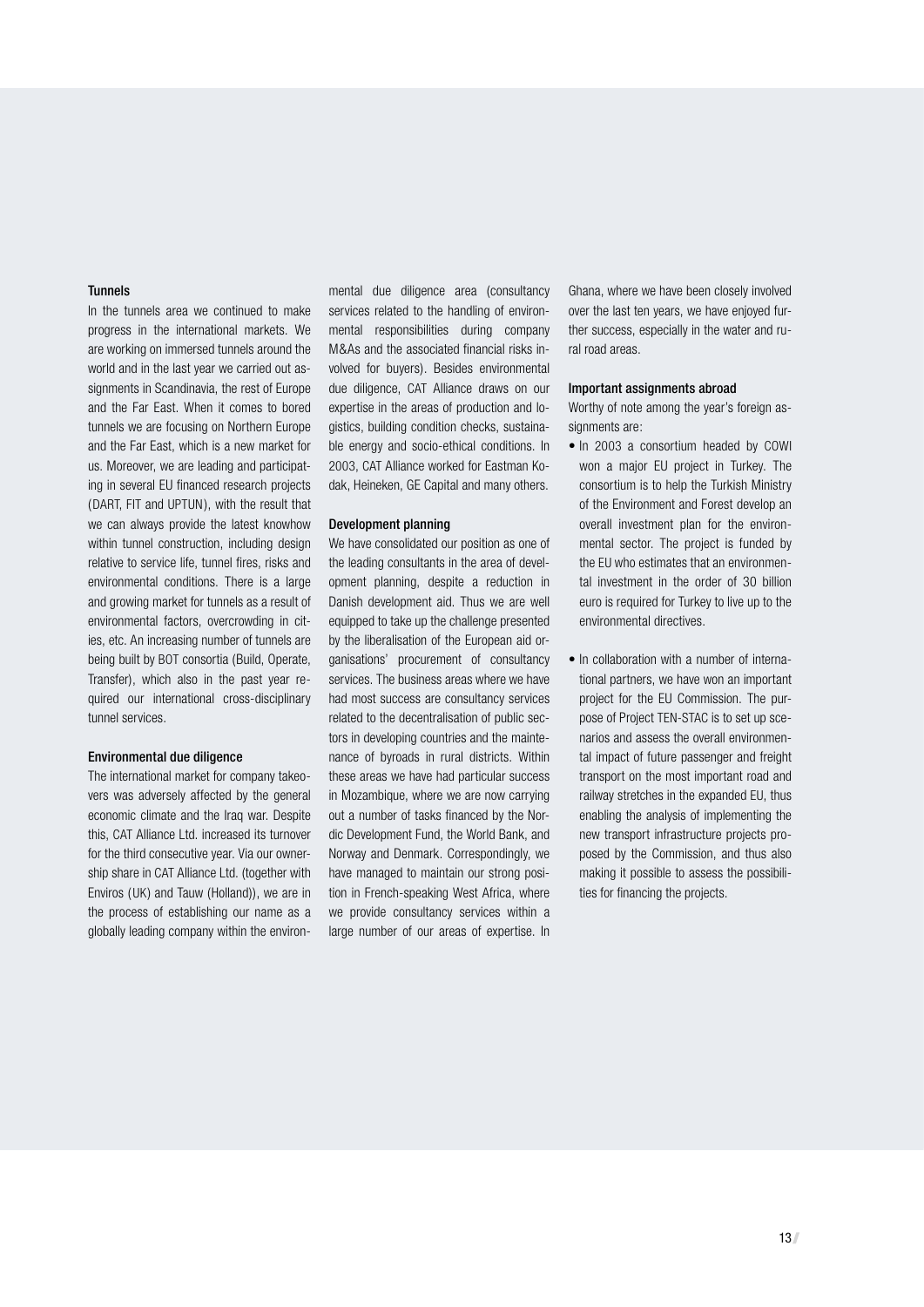- In England, Kampsax is aerial photographing 1000 km of coastline at low tide 5 to 8 times a year for four years for the Government's environmental agency, whose responsibilities include the monitoring of coastal erosion.
- Land registration in Panama. In the Chiriqui province of Panama, Kampsax has been awarded a major land registration project for the purpose of establishing property boundaries and rights for 15,000 properties.
- High speed railway through Lithuania. As part of an agreement between the EU and Russia on transit from Kaliningrad. It is to be ascertained whether it is possible to build a high speed railway across Lithuania. The EU Commission has requested COWI to undertake the initial investigations.
- We are working on Korea's largest infrastructure project—a motorway link of about 8.2 km from Korea's most southerly and second largest city Busan to the island of Geoje. The link comprises a fourkilometre immersed tunnel, one of the longest in the world, and two cable-stayed bridges each two kilometres long. COWI is the leading consultant for both the tunnel and the bridge assignments.
- Tunnel in Hong Kong. In Hong Kong, together with Scott Wilson we are preparing

the tender documents for a 1.7 km long immersed railway tunnel for the new metro line from Shatin to Central Link under the busy Victoria Harbour.

- In New Zealand, we are performing a feasibility study for a link from Auckland's northern suburbs to the airport and have drawn up a proposal for a 1.7 km long immersed road tunnel with three lanes in each direction.
- Clearing of land mines. COWI has evaluated Denmark's support for land mine clearing since 1992 based on the following criteria: efficiency, achievement of targets, longterm impact, relevance and sustainability in the light of international trends, poverty reduction and human rights. Evaluation included studies in Afghanistan, Nicaragua, Laos and Somaliland.
- Water for Sri Lanka. New USD 100 million loan from the Word Bank to the water sector in Sri Lanka. We are assisting the government in drawing up a project plan, project manuals and training plans for this loan from the World Bank, which will benefit a total of approximately one million people in two of the island's six provinces.
- Decentralisation in Africa. Benin in West Africa is in the middle of a major decentralisation programme, where many of the government's current powers will be delegated to the newly established local coun-

cils. We are advising the local councils in such areas as organisation, communication with citizens, economy and training of the newly elected politicians. The programme is being financed by the European Development Fund and will run for three years.

- Decommissioning in the North Sea. We are assisting BP in England in establishing a basis for decision relative to the removal/demolition of the large steel platform in the North West Hutton field to the northeast of the Shetlands.
- District heating in China. We are assisting private Chinese district heating companies with systems analysis and planning of new supply pipes. Our work included an assignment for the Chengde District Heating Company involving analyses which formed the basis for the final design of a 700 MW heat transfer pipeline. Corresponding analyses for a 1,300 MW system have been made for the district heating company in Urumqi. In Harbin, COWI is assisting the district heating company with tenders relative to the setting up of a 1,000 MW district heating network including a new distance heating plant.
- Planning in Estonia. We are carrying out a planning assignment for Eesti Energia in Estonia related to the Ahtme combined heat and power station. The project is interesting, as an analysis is involved which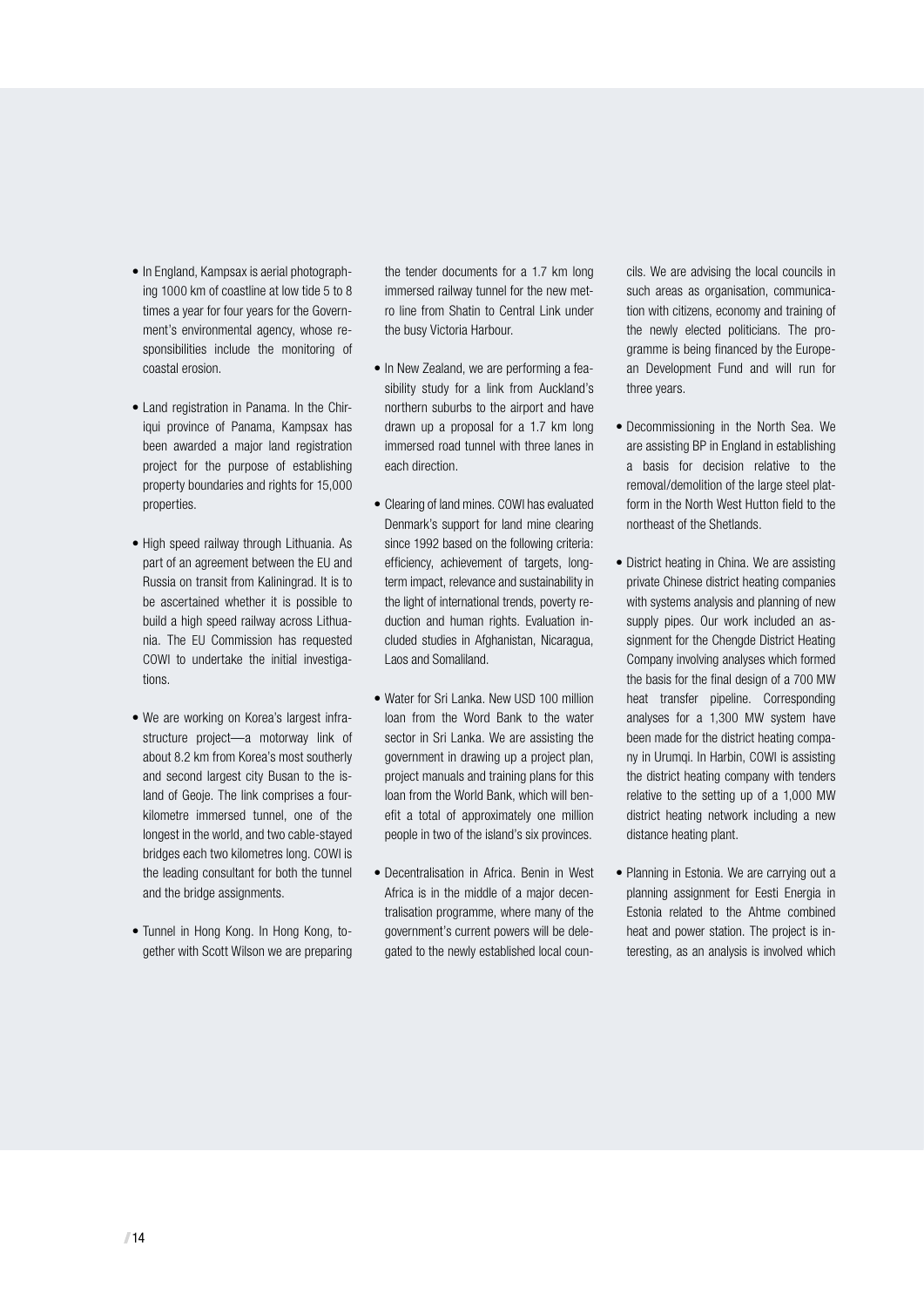will result in the choice of a future fuel - biomass or natural gas—and the choice between straightforward heat generation and combined electricity and heat generation.

- On behalf of the EU Commission, we are training ministries and other authorities in Slovakia, Slovenia, the Czech Republic and Hungary in the application of EU directives to open tender procedures for the procurement of engineering services, goods and public works. After 1 May 2004, these countries will have to adhere to the same open tender procedures as the "old" EU countries. This requires the drawing up of manuals and training the practical implementation of tender procedures.
- We are working with new environmentally sustainable pavement methods in Africa, initially as a pilot project in Uganda.
- New airport in India. At the head of a consortium that also consists of Norwegian Aviaplan and Indian STUP Consultants, we have been awarded the planning, design and preparation of tender documents of a new international airport in the Indian IT centre of Hyderabad.
- Together with Halcrow, we are assisting with a major concept development and pilot implementation of water supply and sewage projects for small and mediumsized towns throughout Rumania.
- We are working on a new cable-stayed bridge over the Panama Canal, where we are the client's representative for project management, construction supervision and design check.
- Lithuania is to have Europe's longest water slide. In collaboration with COWI Baltic and VAS Architects of Lithuania, we are to develop a modern aqua-park and health spa in Druskininkai south of Vilnius.
- We are working on the SuTong Bridge over the Yangtze River in China. With a main span of 1,088 metres it is the world's longest cable-stayed bridge.

#### COWI's subsidiaries

Below is a review of the activities of COWI's largest subsidiaries.

#### Ben C. Gerwick Inc. - USA

The company, whose head office is located in San Francisco, is an international company specialising in marine engineering. Ben C. Gerwick is an integral part of COWI's commitment to marine engineering as one of five international service areas. The company's turnover has been declining as a consequence of Californian state budget savings. The company improved its results compared to the previous year, but they are still not satisfactory. The company has a workforce of 39.

#### Buckland & Taylor Ltd. - Canada

The company with head office in Vancouver, Canada, is an international company specialising in large bridges and an integral part of COWI's worldwide commitment to bridgebuilding. The company has suffered declining turnover as a consequence of the downturn in the American and Canadian markets. Profit was somewhat below the high levels enjoyed by the company in recent years. The company has a workforce of 57.

#### COWI Korea Co. Ltd.

COWI Korea with its head office in Seoul was founded at the beginning of 2003 in collaboration with M. S. Lee, an associate of many years, who today is the manager of the company. The Korean infrastructure market is undergoing rapid growth, and COWI Korea has had a flying start with a high level of activity in bridge design. Services within construction engineering for building contractors is one of the areas which the company, together with the parent company, sees as having major development potential. The company has a workforce of 15.

#### European Transport Consultants, GmbH (ETC) - Germany

The company, whose head office is in Berlin, specialises in public transport and transport consultancy, with principal emphasis on rail transport. ETC has provided COWI with expertise particularly within the area of railway systems, and it collaborates with COWI's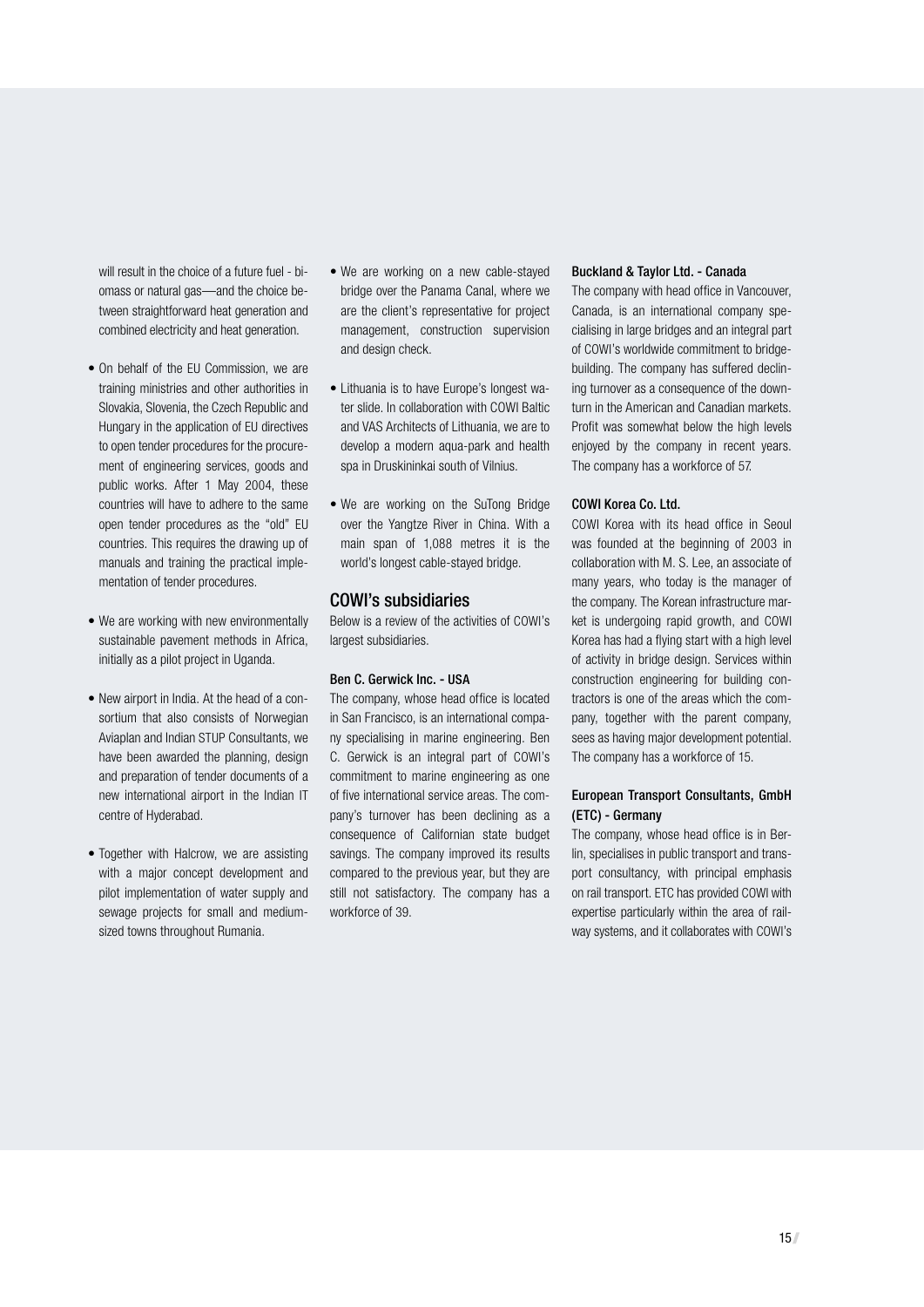Danish transport planning and railways business units. ETC has enjoyed rising and particularly satisfactory turnover and earnings. The company has a workforce of 108.

#### Kampsax India Ltd. - India

In Kampsax, COWI now has an exciting map business of great market potential—not least in connection with the company's other services. However, there are challenges to be faced relative to profitability. The business concept consists of units in Denmark and Spain, which attend to sales, control and development, combined with production at Kampsax India Ltd. ( KIL) in New Delhi.

KIL has a highly trained and educated Indian staff, which produces digital maps of various kinds for customers throughout the world. With good quality assurance this combination of bulk production in the Indian company at relatively low prices and sales and project management from Denmark is a concept we will invest in. The company has about 400 employees.

## Knowledge of markets and clients

Knowledge is the basis of COWI's creation of value for its clients, staff and the company. For the sixth consecutive year we are publishing our Intellectual Capital Report for the parent company, which focuses on these three groups.

Value creation is founded on our core competencies: the development of professional standards, the provision of multi-disciplinary services, and project management in close collaboration with clients.

#### More private clients

Our strategic commitment to increasing the proportion of private clients is producing results. During the period, the share of private clients increased from 31 to 34 per cent.

The share of overseas projects increased from 29 to 34 per cent. These comprise assignments for Danish clients abroad and foreign clients. The turnover for foreign clients in the form of exports from Denmark rose from 15 to 17 per cent.

#### Development projects

The following major development projects carried out for clients are worthy of note:

- Simulation and 3D visualisation of road traffic for alternative road alignments for local councils, counties and the Danish Road Directorate.
- Preparation of paradigms for combined sewer overflow structures capable of complying with the provisions of the EU's Water Framework Directive for a consortium of councils, counties and the Danish EPA. The project encompasses design, construction and monitoring of three innovative types of structures and the corresponding surface waters and transfer of results to make a general recommendation for all countries within the EU.
- Semi-rigid pavements—new material requirements and design models for pavements with cement-stabilized bases. The

project comprises laboratory and fullscale trials with calibration against actual performance. COWI in partnership with the Danish Road Directorate and Dansk Betonteknik (NCC).

- Evaluation of the technical risks involved with the decommissioning of large offshore concrete platforms for TOTAL.
- Implementation of trimmed building design with a view to enhancing efficiency and improved technical coordination. Examples: Roskilde police station for the Commissioner of Police and a new play-house for the Royal Danish Theatre, Danish Ministry of Culture.

#### Increased inter-trade

Inter-company-trade within the COWI Group increased from 4.5 to 12.9 per cent of turnover. The rise mainly stems from internal trade between the companies associated with Kampsax.

#### Higher professional profile

COWI's profile in the media declined from last year's media exposure per employee of 75,000 to 61,000. On the other hand, its professional profile as regards lectures and publicly available professional publications rose by 20-25 per cent.

#### Improving quality

The Intellectual Capital Report's indicators show a positive trend. Costs stemming from external faults fell to previous years' extremely low levels. The share of company turnover directly or indirectly affected by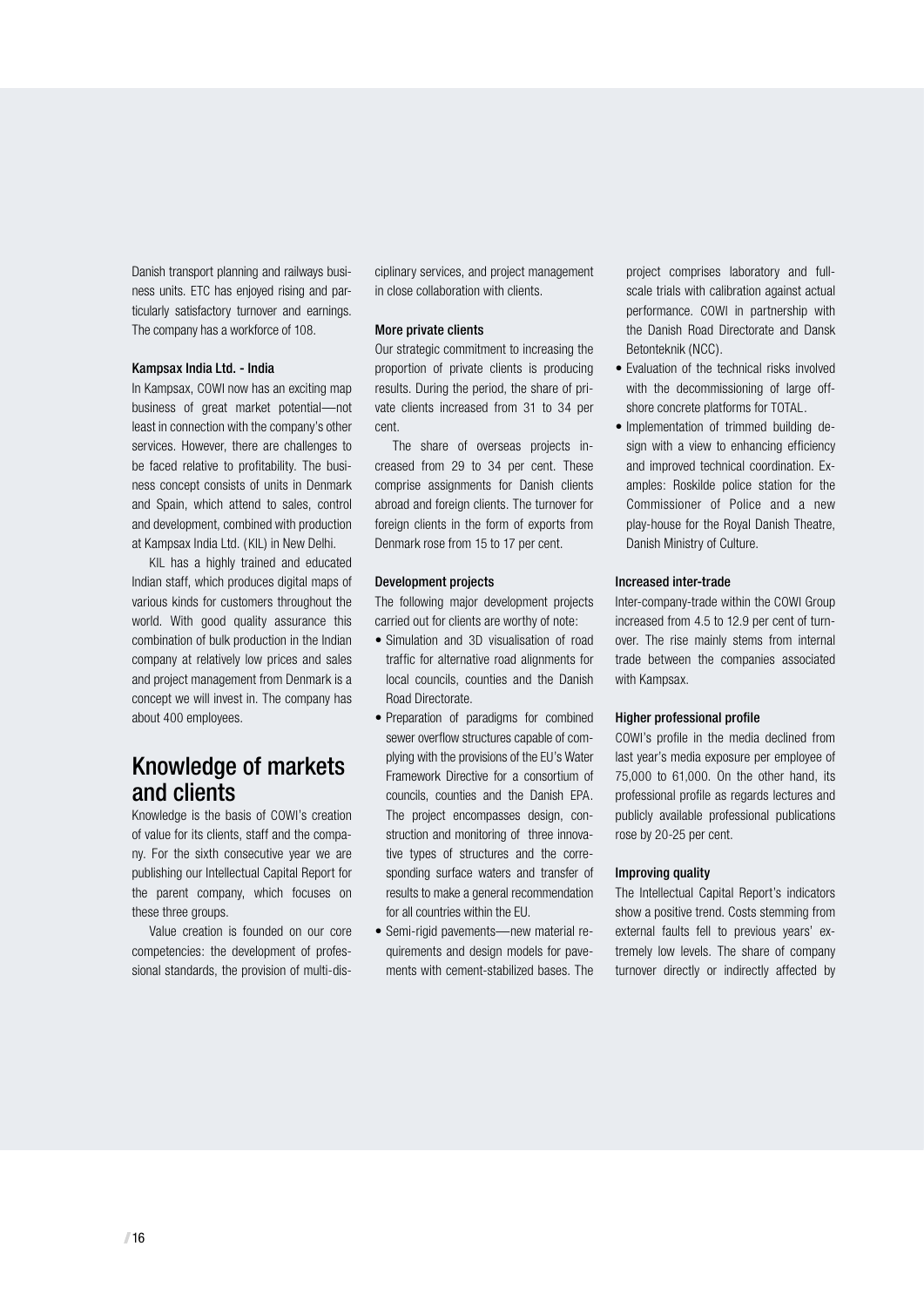defective projects declined correspondingly from 12 to just over 5 per cent. This success was underpinned by a stronger internal auditing commitment.

#### Staff numbers stable

The number of staff employed by the Group has stabilised following last year's major acquisitions. The Group now employs a staff of 3,433, of which 1,960 are based in Denmark. As a consequence of the growth in our international specialist services, the number of expatriate staff has more than doubled from 71 to 156.

| <b>Number</b><br>permanent staff | Denmark/Group |
|----------------------------------|---------------|
| 99/00                            | 1,455/2,087   |
| 00/01                            | 1,581/2,205   |
| 01/02                            | 1,643/2,335   |
| 02/03                            | 1,972/3,501   |
| 03                               | 1,960/3,433   |

The average age of employees rose from 43.3 to 44.0, and average length of service is now 10.1 years.

COWI's project management capacity rose during the period. 36 per cent of employees have experience in managing major projects, whilst 25 per cent are experienced managers of international projects.

## Events subsequent to the end of the financial year

There have been no events subsequent to balance sheet date of significance to the evaluation of the Annual Report.

## Future expectations

In general, we expect to see increased economic growth in 2004 compared to 2003. We are uncertain as to the timing and the extent to which this growth will have a positive effect on demand for the services of the COWI Group; in particular, the declining USD is contributing to uncertainty about a possible economic upturn.

We expect to see economic growth in the Danish market. Increasing public and private investment along with increasing public and private consumption will boost demand for COWI's services. We are seeking to enhance our strong market position and capture market shares through a commitment to client needs, dialogue with clients and the continued development of our services.

In the Norwegian market we expect growth in both public and private investment and consumption after a year of poor growth in 2003. Despite the tough competitive climate, overall we expect the turnover and earnings of our subsidiaries to increase. In 2004, Interconsult, which was restructured in 2003, is expected to considerably improve both its market position and earnings.

On the international markets, we generally also expect growth in 2004. We expect to expand in those markets where we are already strong, i.e. in the areas of bridges, tunnels and marine engineering. We expect increased turnover in Eastern Europe, the Middle East, China and in selected markets in Asia and Africa. However, a continued weakening of the USD against the EUR/DKK would considerably impair our competitiveness and thus restrain the influx of new assignments.

As a result of the uncertainty as to the scope and timing of an economic upturn, we will continue to focus on marketing and sale to selected clients and markets. Internally we will continue to work consistently towards managing costs and enhancing the efficiency of our business systems and procedures.

Against this background, we expect to see turnover growth in 2004, although modest; however, earnings are expected to increase as a result of improved profitability and operating margins. Together with the contribution from the new companies, the result of the intense focus on improved profitability will boost the Group's financial results.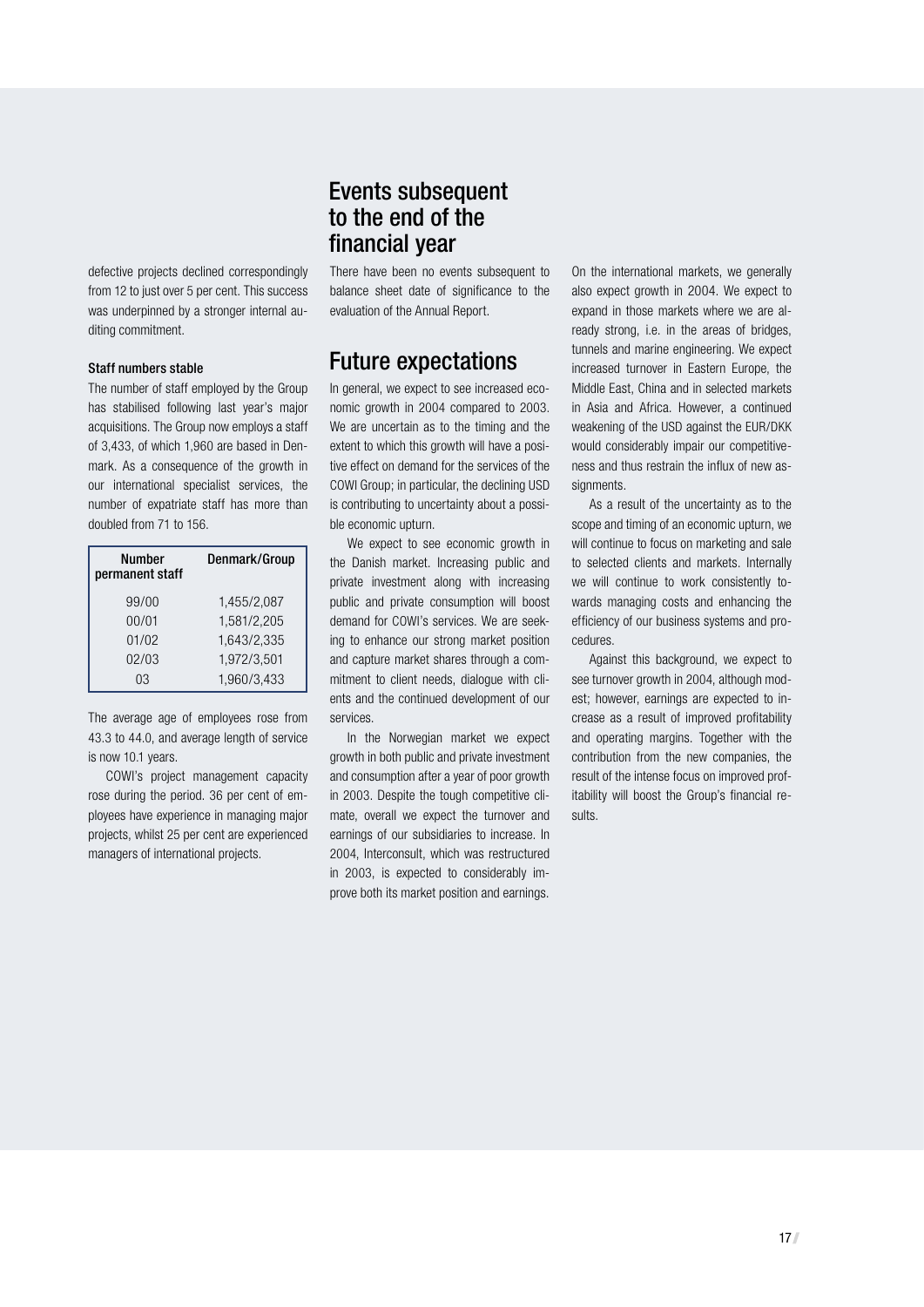# Financial review

#### General

The financial period comprises the 8-month period from 1 May 2003 to 31 December 2003, since COWI has chosen the calendar year as its financial year from and including 2004.

As a result of significant practical and financial inconvenience, comparative figures in the profit and loss account refer to the 12-month period from 1 May 2002 to 30 April 2003, just as comparative figures in the balance sheet are calculated as at 30 April 2003.

With regard to the acquisition of the shares in Interconsult on 1 January 2003, Interconsult's contributory pension scheme is not recognised in Group goodwill, but appears in the notes in line with the accounting policies applied by Interconsult ASA. For more information on this point refer to the section on "Applied accounting policies" and note 15.

Accounting policies have been changed in one respect compared to the previous year. Previously, in the notes to the accounts, COWI provided information on current and non-current pension obligations to former and present members of Management based on an accounting estimate. In accordance with the provisions of the Danish Financial Statements Act and generally accepted accounting principles, it has been decided to recognise pension liabilities in the balance sheet as plan benefits are earned. At the same time, COWI's pension obligations are now being calculated actuarially as compared to the previous estimate calculations, thus strengthening the basis of calculation.

The changed accounting policy, which has been backdated, has resulted in provisions for pension liabilities being increased by DKK 29.4 million as at 1 May 2002. After a tax deduction of DKK 8.8 million the impact as at 1 May 2002 resulted in a reduction in shareholders' funds of DKK 20.6 million. The changed policy has led to a restatement of the 2002/03 and 2003 profit and loss accounts, to the effect that profits before tax for 2002/03 and 2003 were increased by DKK 1.4 million and DKK 1 million, respectively, and Group shareholders' funds as at 31 December 2003 reduced by DKK 18.9 million.

#### Profit and loss account

Group net turnover for the financial period amounted to DKK 1,673.0 million. This represents an increase of about 23 per cent compared to the same 8-month period last year, of which turnover from the Norwegian Interconsult company contributed with a turnover increase of just under 20 per cent. Turnover was adversely affected by the strengthening of the DKK compared to a large number of other currencies, especially the USD and the NOK. The impact of changes in exchange rates during the accounting period can be reliably calculated for the part of turnover contributed by the Group's foreign subsidiaries. Thus exchange rate changes in this part of the Group resulted in an adverse impact of DKK 55 million on turnover. In the rest of the Group, the impact of exchange rate changes was mitigated by the hedging of accounts receivable via forward exchange contracts.

Foreign turnover accounted for 60.4 per cent of the Group's turnover. This share rose from 56.0 per cent in the 2002/03 financial year, primarily as a result of the increased turnover in the Norwegian market contributed by Interconsult.

Operating profit before amortisation, depreciation and impairment losses amounted to DKK 74.8 million. This was considerably influenced by the expenses associated with the restructuring and divestment of business units and areas. Thus Interconsult ASA was restructured during 2003, resulting in the company reporting a loss for the financial period. Furthermore, during the financial period expenses were incurred and provisions made for expenses relative to the restructuring of the Swedish company Kampsax AB and the two Polish companies Kampsax Polska and COWI Kampsax. In Denmark, expenses associated with the restructuring of the IT and card production business areas were incurred. Finally, operating profits were affected by losses arising from a number of individual projects.

After amortisation, depreciation and impairment losses of DKK 48.2 million, of which amortisation of goodwill and Group goodwill amounted to DKK 10.8 million, operating profit for the financial period amounted to DKK 26.6 million. The Group's operating margin calculated as the ratio of operating profit to turnover was 1.6 per cent, as against 1.9 per cent in the 2002/03 financial year (12 months).

Financials showed net income of DKK 6.0 million, which was an improvement compared to the 2002/03 financial year (12 months), in which net financial expenses of DKK 1.7 million were reported; this was primarily a result of the relatively positive developments within the securities market which improved returns on COWI's securities portfolio.

Profit on ordinary activities before tax and minority interests amounted to DKK 32.3 million, down DKK 11.1 million on 2002/03 (12 months).

Calculated tax amounted to DKK 13.8 million. The effective tax rate for the financial period was 42.8 per cent, compared to 41.8 per cent in the 2002/03 financial year (12 months). Non-deductible goodwill am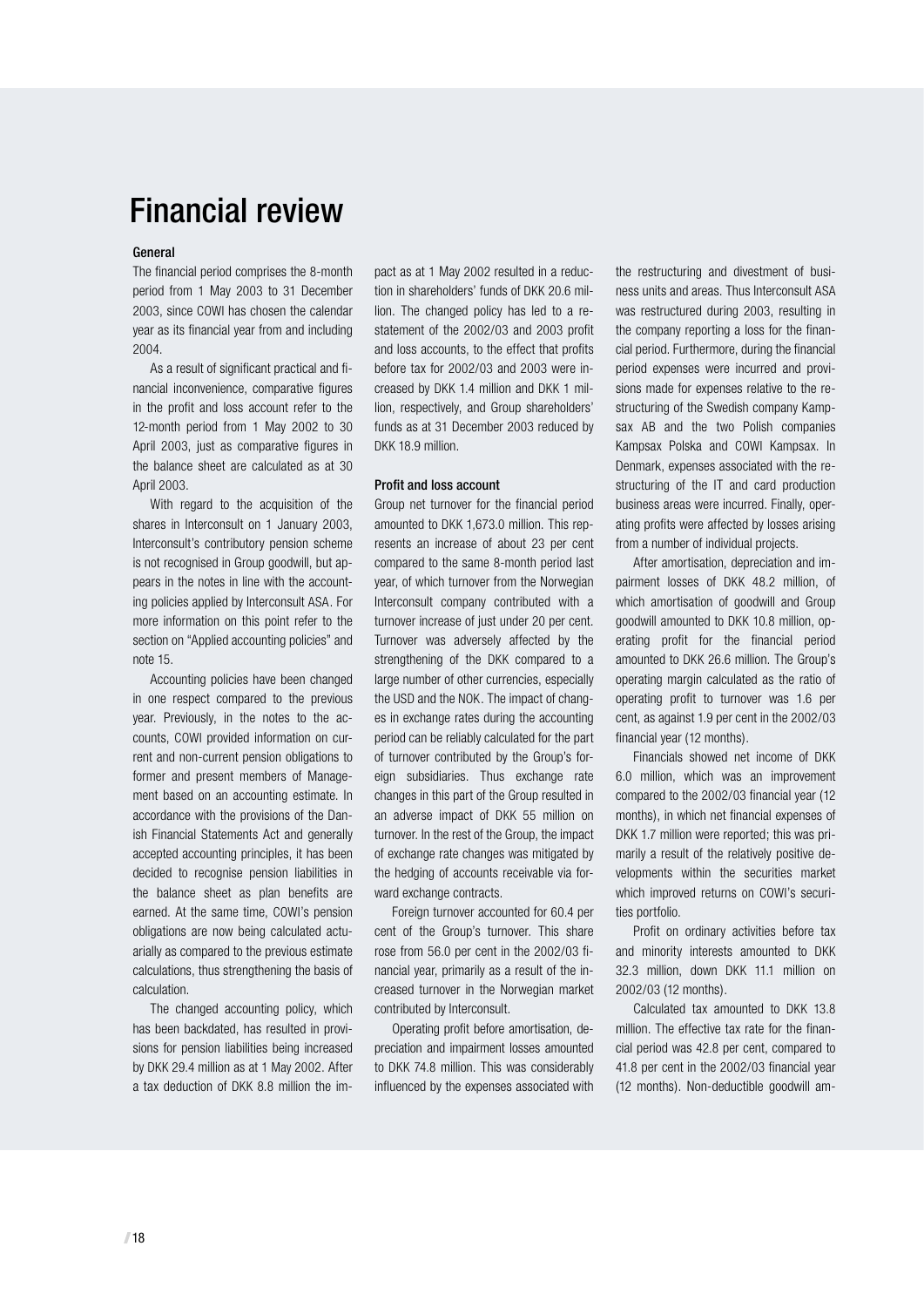ortisation and adjustment of previous years' tax were the principal reasons behind the increase in tax rate.

Group profit for the year after tax and minority shareholders amounted to DKK 15.6 million, compared to DKK 23.5 million in the 2002/03 financial year (12 months).

#### Balance sheet

The Group balance sheet total amounted to DKK 1,519.4 million, which was DKK 12.5 million less than at the end of the last financial year. There were no major changes to the balance sheet structure during the financial period, apart from the above-mentioned changed accounting policies, which resulted in COWI A/S pension liabilities of DKK 27 million being recognised in the balance sheet. In addition, a tax asset of DKK 25.9 million was also included, primarily relating to the subsidiary company Interconsult, which is expected to significantly improve its earnings in the coming year.

 After the adjustment of shareholders' funds in connection with the change in accounting policy, shareholders' funds as at 31 December 2003 amounted to DKK 390.3 million, compared to DKK 382.2 million at the end of the 2002/03 financial year. Retained earnings of DKK 15.6 million were added to shareholders' funds and distributed dividend payments of DKK 3.5 million in respect of the 2002/03 financial year and foreign exchange adjustments on investments in foreign subsidiaries of DKK 4.2 million were deducted. The equity ratio was 25.7 per cent as at 31 December 2003, compared to 25.0 per cent as at 30 April 2003.

#### Cash flow statement

Cash flow from operating activities was DKK 65.8 million. After investments of DKK 19.3 million, free cash flow was DKK 46.6 million. There was a negative free cash flow of DKK 60.6 million in the 2002/03 financial year (12 months) as a result of two major acquisitions.

At the end of the financial year, the Group's cash and cash equivalents and its securities amounted to DKK 250.2 million. which is an increase of DKK 31.2 million compared to at the end of the last financial year. If committed but undrawn credit facilities are added to cash and cash equivalents, COWI's financial resources amounted to DKK 537.2 million at the end of the financial year.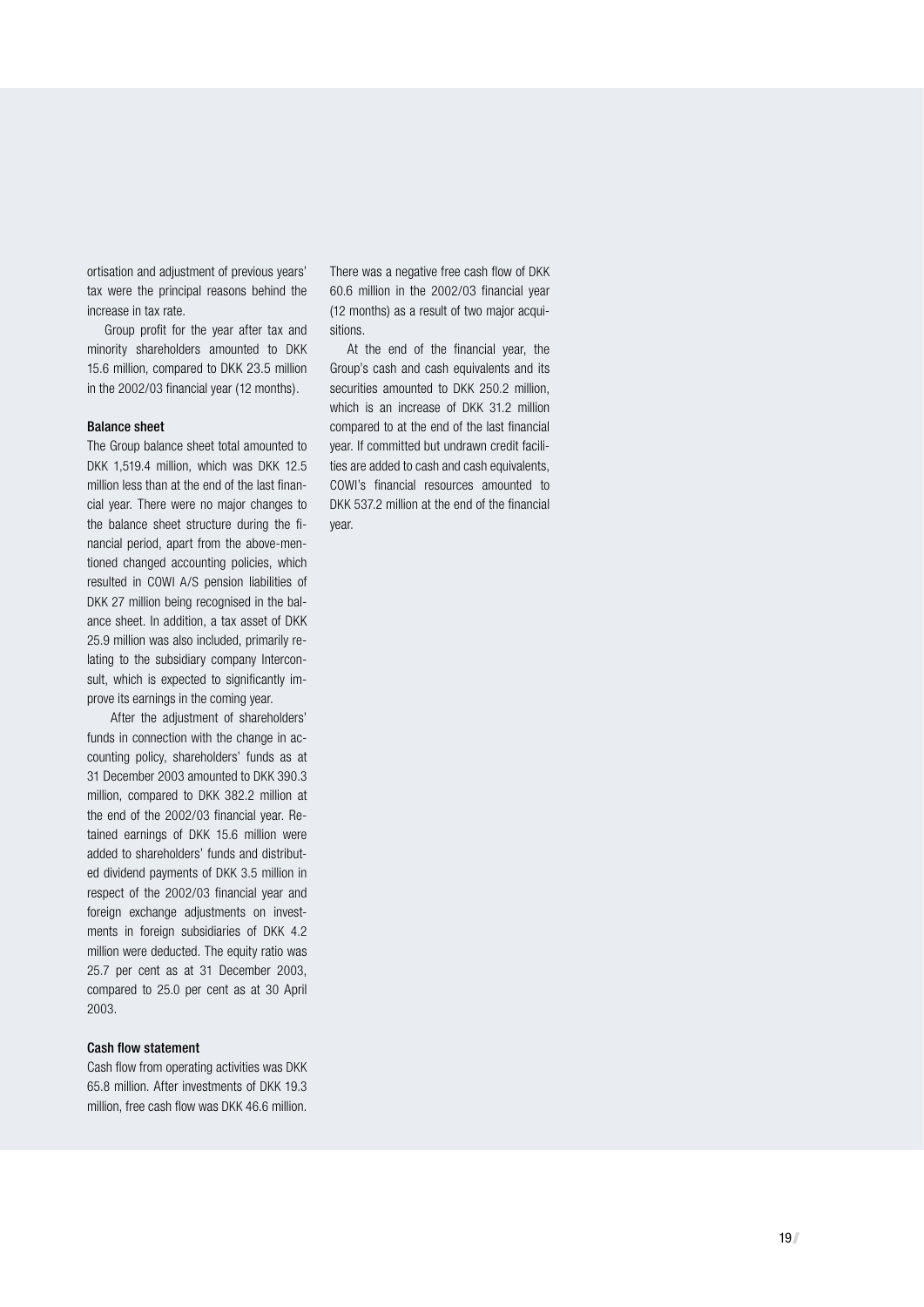# Applied accounting policies

The 2003 (8 months) Annual Report of COWI A/S has been prepared in accordance with the provisions of the Danish Financial Statements Act for a large class C enterprise.

Applied accounting policies remain unchanged from last year with the exception of accounting for pension obligations to former and present members of Management of COWI A/S. Previously, pension liabilities in COWI A/S were charged to the profit and loss account when due. This has been changed so that pension liabilities are charged to the profit and loss account as plan benefits are earned. The changed policy, which is in accordance with the provisions of the Danish Financial Statements Act and generally applied accounting principles, has resulted in an increase of DKK 29.4 million in provisions for pension liabilities at 1 May 2002. After a tax deduction of DKK 8.8 million, a DKK 20.6 million effect at 1 May 2002 has been charged directly to shareholders' funds. The changed policy has led to a restatement of the 2002/03 and 2003 profit and loss accounts, so that the profits before tax in 2002/03 and 2003 were increased by DKK 1.4 million and DKK 1.0 million, respectively, and Group shareholders' funds at 31 December 2003 was reduced by DKK 18.9 million.

In connection with the acquisition of the shares in Interconsult ASA on 1 January 2003 a statement of Group goodwill was drawn up. This statement did not include any adjustment of pension obligations to fair value. This was done with reference to section 11, subsection 3 of the Danish Financial Statements Act, as Management is of the opinion that a continuation of the accounting policy so far applied by Interconsult in the accounting for pension obligations gives a true and fair view in the Annual Report, as

this policy implies that non-amortised plan changes/estimate fluctuations and pension adjustments of DKK 83.7 million that can be recovered in the course of time should not be reclassified and amortised as Group goodwill.

The method applied has had no impact on the profit for the year. If net pension liabilities had been recognised at fair value in the acquisition balance sheet, Group goodwill at 31 December 2003 would have been DKK 57.2 million higher, and the net balance sheet total at 31 December 2003 increased by DKK 50.2 million. Group shareholders' funds at 31 December 2003 would have been DKK 6.9 million higher as a consequence of foreign exchange gains from translation into Danish kroner.

COWI A/S has changed its financial year from the period 1 May – 30 April to the calendar year. The change of financial year starts with a transition period from 1 May 2003 to 31 December 2003 (8-month transition period). Danish and foreign subsidiaries in the Group whose financial years were previously 1 May – 30 April have also changed their financial years to the calendar year starting with a transition period corresponding to that of the Parent Company. Comparative figures in the profit and loss account refer to the period from 1 May 2002 to 30 April 2003 (12 months), just as comparative figures in the balance sheet are stated at 30 April 2003, as it has been assessed that a restatement of comparative figures would entail material practical and financial inconvenience for the Company.

#### Recognition and measurement

In the profit and loss account, income is recognised as earned, including recognition of value adjustments of financial assets and liabilities measured at fair value or amortised cost. Similarly, all expenses including amortisation, depreciation and impairment losses are recognised in the profit and loss account.

Assets are recognised in the balance sheet when it is probable that future economic benefits will flow to the Company, and when the value of the asset can be reliably measured.

Liabilities are recognised in the balance sheet when it is probable that future economic benefits will flow out of the Company, and when the value of the liability can be reliably measured.

On initial recognition, assets and liabilities are measured at cost. Subsequently, assets and liabilities are measured as described for each individual item below.

Certain financial assets and liabilities are measured at amortised cost price where a constant effective interest is recognised over the maturity. Amortised cost is stated as original cost less any principal payments plus or minus the cumulative amortisation of any difference between cost and nominal amount. In this way capital losses and gains are amortised over the maturity.

Recognition and measurement take into consideration anticipated losses and risks that arise before the time of presentation of the Annual Report and which confirm or invalidate affairs and conditions existing at the balance sheet date.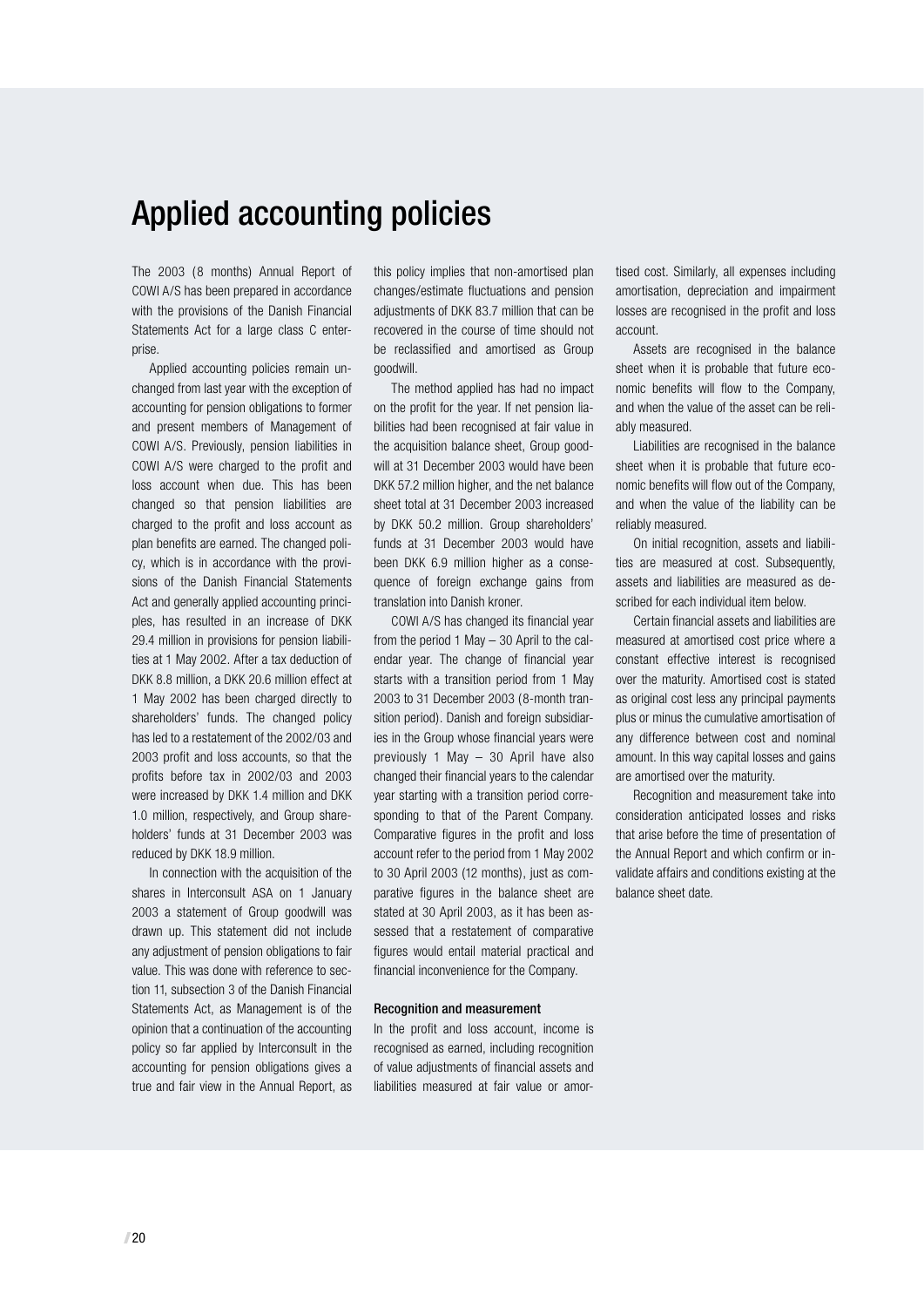## Group accounts

#### Consolidation policy

The Annual Report includes the Parent Company COWI A/S as well as undertakings in which the Parent Company directly or indirectly holds the majority of the voting rights or in which the Parent Company through its shareholding or otherwise exercises a controlling interest. Undertakings in which the Group holds between 20% and 50% of the voting rights and exercises a significant but not controlling interest are treated as associated undertakings.

On consolidation, intercompany profits and expenses, shareholdings, dividends and balances as well as realised and unrealised gains and losses on transactions between consolidated companies have been eliminated.

The accounts applied for the Group's Annual Report have been presented in accordance with Group accounting policies. The Group's Annual Report has been prepared on the basis of the accounts of the Parent Company and the subsidiaries by combining items of a uniform nature.

Investments in subsidiaries are eliminated at the relevant proportion of the net asset value of the subsidiaries at the time of acquisition.

On acquisition of subsidiaries, any differences between the acquisition cost and the net asset value of the undertaking acquired is stated at the time of acquisition after adjusting the individual assets and liabilities at fair value (the purchase method) and allowing for recognition of any reconstruction provisions in respect of the undertaking acquired. Any remaining positive differences are recognised in the balance sheet under intangible fixed assets as Group goodwill and amortised on a straight-line basis over the expected useful life, however at a maximum of 20 years. Any negative differences are recognised in the balance sheet.

Goodwill from acquired undertakings is adjusted as a result of changes in recognition and measurement of net assets for a period of up to a total financial year following the time of acquisition.

#### Minority interests

On statement of Group results and Group shareholders' funds, the share of results and equity in subsidiaries that is attributable to minority interests is recognised as separate items in the profit and loss account and the balance sheet. Minority interests are recognised at fair value on the basis of a remeasurement of acquired assets and liabilities at the time of acquisition of subsidiaries.

#### Corporation tax and deferred tax

The Company is jointly taxed with certain 100% owned Danish and foreign subsidiaries. The tax effect of the joint taxation with the subsidiaries is charged to the profit and loss account in the Parent Company.

Tax for the year consisting of current tax and deferred tax for the year is recognised in the profit and loss account with the share attributable to profit for the year, and is recognised directly in shareholders' funds with the share attributable to entries recognised directly in equity. Any share of the tax carried in the profit and loss account arising from profit/loss on extraordinary activities for the year is attributed to the profit and loss account, while the remaining share is attributed to profit/loss on ordinary activities for the year.

Current tax liabilities and current tax receivable are recognised net in the balance sheet as tax computed on taxable income for the year adjusted for tax on taxable income for previous years.

Deferred tax is accounted for using the balance-sheet liability method in respect of all temporary differences between accounting and tax values of assets and liabilities. However, no deferred tax is recognised in respect of temporary differences concerning goodwill not deductible for tax purposes as well as other items—apart from acquisition of enterprises—where temporary differences have arisen at the time of acquisition without any effect on accounting and taxable profits. In cases where the computation of the tax value may be made according to alternative tax rules, deferred tax is recognised on the basis of the planned use of the asset or settlement of the liability, respectively.

Deferred tax assets including the tax value of tax-loss carryforwards are recognised at the value at which they are expected utilised, either by elimination in tax on future earnings or by set-off against deferred tax liabilities within the same legal tax entity and jurisdiction.

Adjustment of deferred tax is made concerning elimination made of unrealised intercompany gains and losses.

Deferred tax is measured on the basis of the tax rules and tax rates in the respective countries that will be effective under the legislation at the balance sheet date when the deferred tax is expected to crystallise as current tax. Any changes in deferred tax as a consequence of amendments to tax rates are recognised in the profit and loss account.

#### Translation policies

Transactions in foreign currencies are translated applying standard rates approximating the foreign exchange rates ruling at the dates of transaction. Any exchange differences arising between the transaction date rates and the rates at the date of payment are recognised in the profit and loss account as part of net turnover.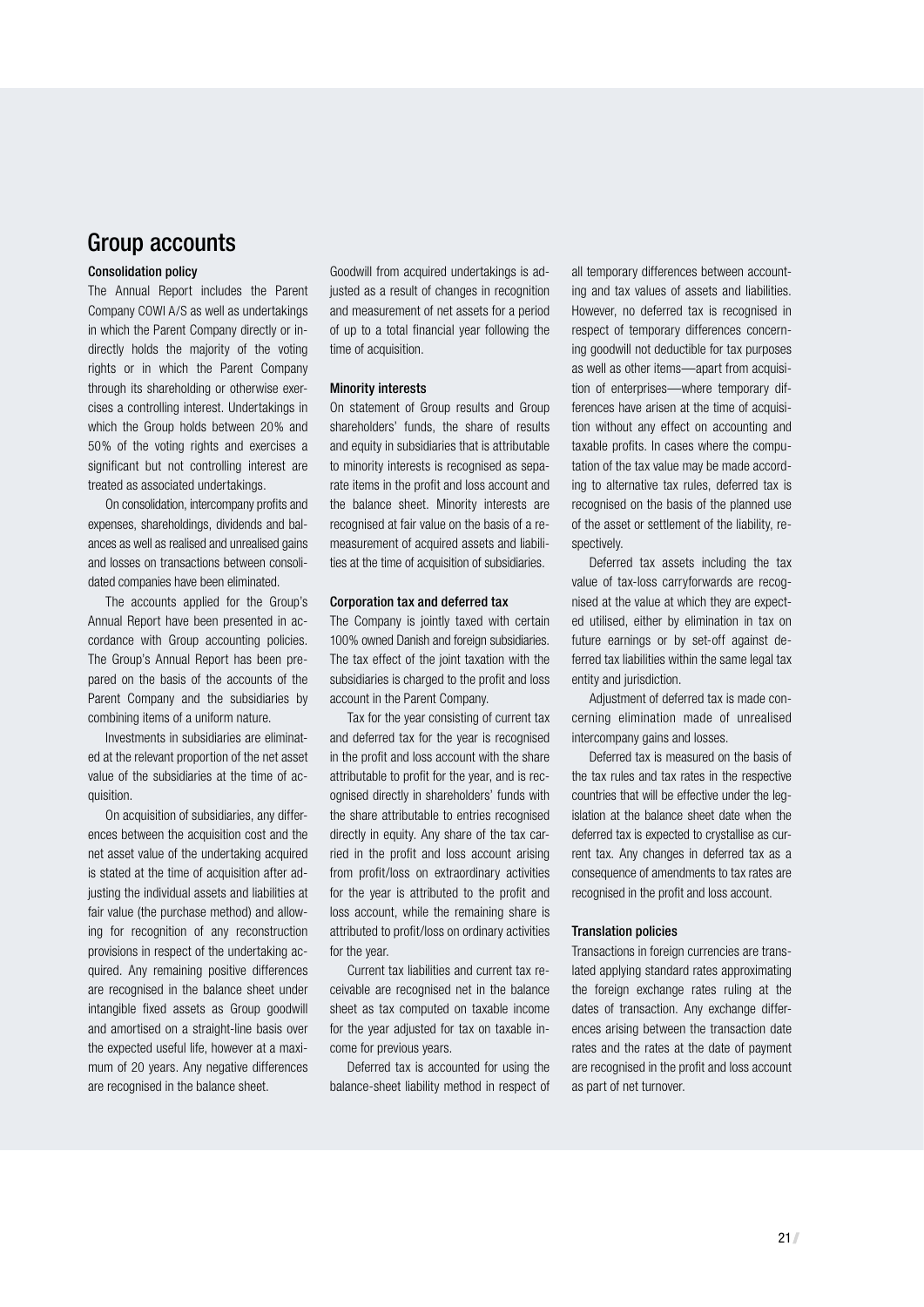Accounts receivable and payable and other monetary items in foreign currencies that have not been settled at the balance sheet date are translated into the exchange rates ruling at the balance sheet date. Any differences between the exchange rates at the balance sheet date and the rates at the time when the receivable or payable arises are recognised in the profit and loss account under financial income and expenses.

Fixed assets acquired in foreign currencies are translated into the rates ruling at the dates of transaction.

On recognition of foreign subsidiaries and associated undertakings that are separate legal entities, profit and loss accounts are translated at monthly average exchange rates, and balance sheet items are translated at the exchange rates at the balance sheet date. Exchange differences arising on translation of the opening equity of foreign subsidiaries to the exchange rates at the balance sheet date, and on translation of profit and loss accounts from average exchange rates to the rates at the balance sheet date are recognised directly in shareholders' funds.

On recognition of foreign subsidiaries that are integrated entities, monetary items are translated at the exchange rates ruling at the balance sheet date. Non-monetary items are translated at the rates at the time of acquisition or at the time of any subsequent revaluation or writedown for impairment of the asset. Profit and loss account items are translated at transaction-date exchange rates; however, items derived from non-monetary items are translated at the historical rates in respect of the non-monetary item.

Exchange adjustments of intercompany balances and transactions with foreign subsidiaries that are considered additions to or deductions from the equity of independent subsidiaries are recognised directly in shareholders' funds. Similarly, exchange gains and losses on loans and derivative financial instruments contracted for hedging purposes by independent foreign subsidiaries are recognised directly in shareholders' funds.

#### Derivative financial instruments

Derivative financial instruments are initially recognised in the balance sheet at cost and subsequently remeasured at their fair value. Positive and negative fair values of derivative financial instruments are included in prepayments under assets and in deferred income under liabilities, respectively.

Changes in the fair value of derivative financial instruments that are designated and qualify as fair value hedges of a recognised asset or liability are recognised in the profit and loss account together with any changes arising in the fair value of the hedged asset or the hedged liability.

Changes in the fair value of derivative financial instruments that are designated and qualify as future asset and liability hedges are recognised in prepayments/deferred income or shareholders' funds, respectively. Where the forecast transaction results in the recognition of an asset or a liability, amounts that have been deferred in equity are transferred from equity and included in the cost of the asset and the liability, respectively. Where the forecast transaction results in income or expenses, amounts that have been deferred in equity are transferred to the profit and loss account in the period during which the hedged item affects the profit and loss account.

Changes in the fair value of any derivative financial instruments that do not qualify for hedge accounting are recognised immediately in the profit and loss account.

#### Segment information

Information is provided on geographical markets. Information on geographical markets is based on the Group's internal financial reporting system.

#### Incentive schemes

The material provisions of the employee share schemes are disclosed in the notes to the Group Accounts and have no effect on the profit and loss account. At present, there are no incentive schemes.

# Profit and loss account

#### Net turnover

Net turnover corresponds to an approximate and prudently assessed sales value of work performed for the year. The completion of the individual projects will generally progress over several accounting periods and therefore the percentage-of-completion method is applied for revenue recognition. Profits on work performed are recognised as income accordingly and by reference to the stage of completion.

#### Project expenses

Project expenses include expenses directly attributable to projects excluding salaries including travel expenses, external expenses as well as other expenses.

#### External expenses

External expenses include administrative expenses, office expenses, marketing expenses as well as other expenses.

#### Other operating expenses, net

Other operating expenses, net include items of a secondary nature compared with the Company's core activities, including removal expenses as well as profits and losses from the sale of intangible and tangible fixed assets.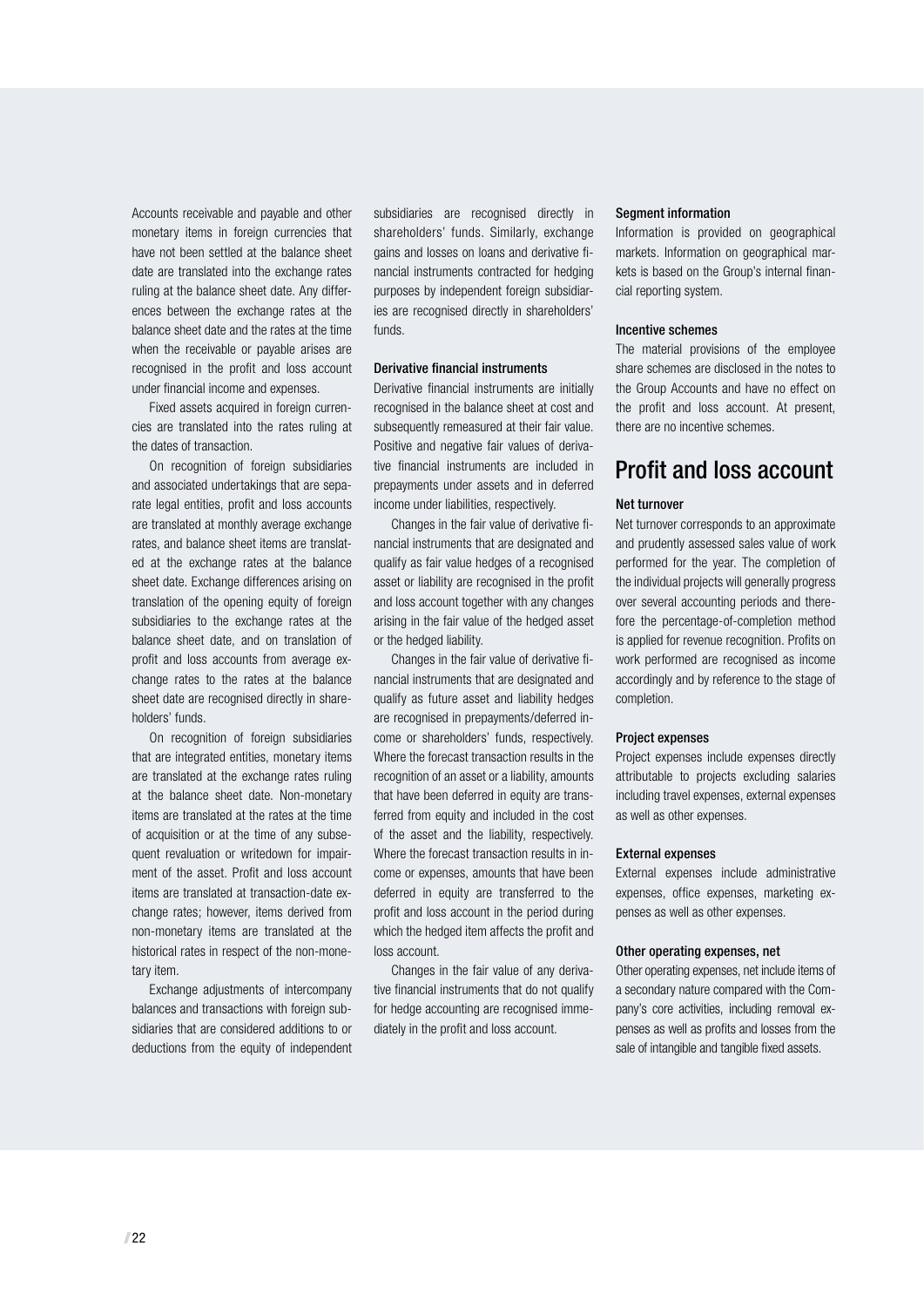#### Net financials

Financial income and expenses include interest, financial expenses related to finance leases, realised and unrealised exchange adjustments, price adjustments on securities as well as amortisation of long-term receivables.

#### Extraordinary income and expenses

Extraordinary income and expenses include income and expenses attributable to events or transactions that are clearly distinct from the ordinary activities and are anticipated to be non-recurring.

## Balance sheet

#### Intangible fixed assets

#### Goodwill

Goodwill is amortised over the estimated useful life determined on the basis of Management's experience with the individual business areas. The amortisation period is 5-20 years, the longest period applying to acquired undertakings with a strong market position and an expected long earnings profile.

#### **Rights**

Rights are amortised on a straight-line basis over 5 years.

#### Own-developed products

Own-developed products that are clearly defined and identifiable where the technical utilisation rate, sufficient resources and a potential future market or development opportunity in the enterprise can be verified and where the intention is to market or use the project, are recognised with effect from 1 May 2002 as intangible fixed assets. This applies if sufficient certainty exists that the net present value (value in use) of the future earnings can cover the expenses involved.

Own-developed products that do not meet the criteria for recognition in the balance sheet are recognised as expenses in the profit and loss account as incurred.

Own-developed products include salaries, amortisation and other expenses that are directly or indirectly attributable to the Company's development activities. Capitalised own-developed product costs are measured at the lower of cost, less accumulated amortisation and impairment losses, and recoverable amount.

On completion of the development work, own-developed products are amortised on a straight-line basis over the period in which the work is expected to generate economic benefits. The amortisation period is 2-5 years.

#### **Software**

Software is measured at the lower of cost, less accumulated amortisation and impairment losses, and net asset value. The amortisation period is 3-5 years.

#### Summary of the amortisation periods for intangible fixed assets

| Goodwill               | 5-20 years |
|------------------------|------------|
| Rights                 | 5 years    |
| Own-developed products | 2-5 years  |
| Software               | 3-5 years  |

#### Tangible fixed assets

#### Land and buildings

Land and buildings are measured at cost less accumulated depreciation and impairment losses and depreciated on a straightline basis over 50 years.

Special installations in buildings are depreciated on a straight-line basis over 10-15 years.

#### Technical installations, operating and other equipment

Technical installations, operating and other equipment, including leasehold improvements are measured at cost less accumulated depreciation and impairment losses and depreciated on a straight-line basis over 3-10 years.

#### Assets under finance leases

At the inception of the lease, leases in respect of tangible fixed assets in terms of which the individual Group companies assume substantially all the risks and rewards of ownership (finance leases) are recognised in the balance sheet at the fair value of the leased asset where such an asset exists. Alternatively, the net present value, if lower, of future lease payments at the inception of the lease is applied. When computing the net present value, the interest rate implicit in the lease is applied as the discount rate or an approximated value. Assets under finance leases are depreciated and impaired like the Group's other tangible fixed assets.

The residual lease obligation is capitalised and recognised in the balance sheet under debt, and the interest element on the lease payment is charged to the profit and loss account, as incurred, over the lease term.

All other leases are considered as operating leases. Lease payments under operating leases are recognised in the profit and loss account over the lease term.

#### Summary of depreciation periods for tangible fixed assets

| <b>Buildings</b>                   | 50 years    |
|------------------------------------|-------------|
| Special installations in           |             |
| buildings                          | 10-15 years |
| Technical installations, operating |             |
| and other equipment, including     |             |
| leasehold improvements             | 3-10 years  |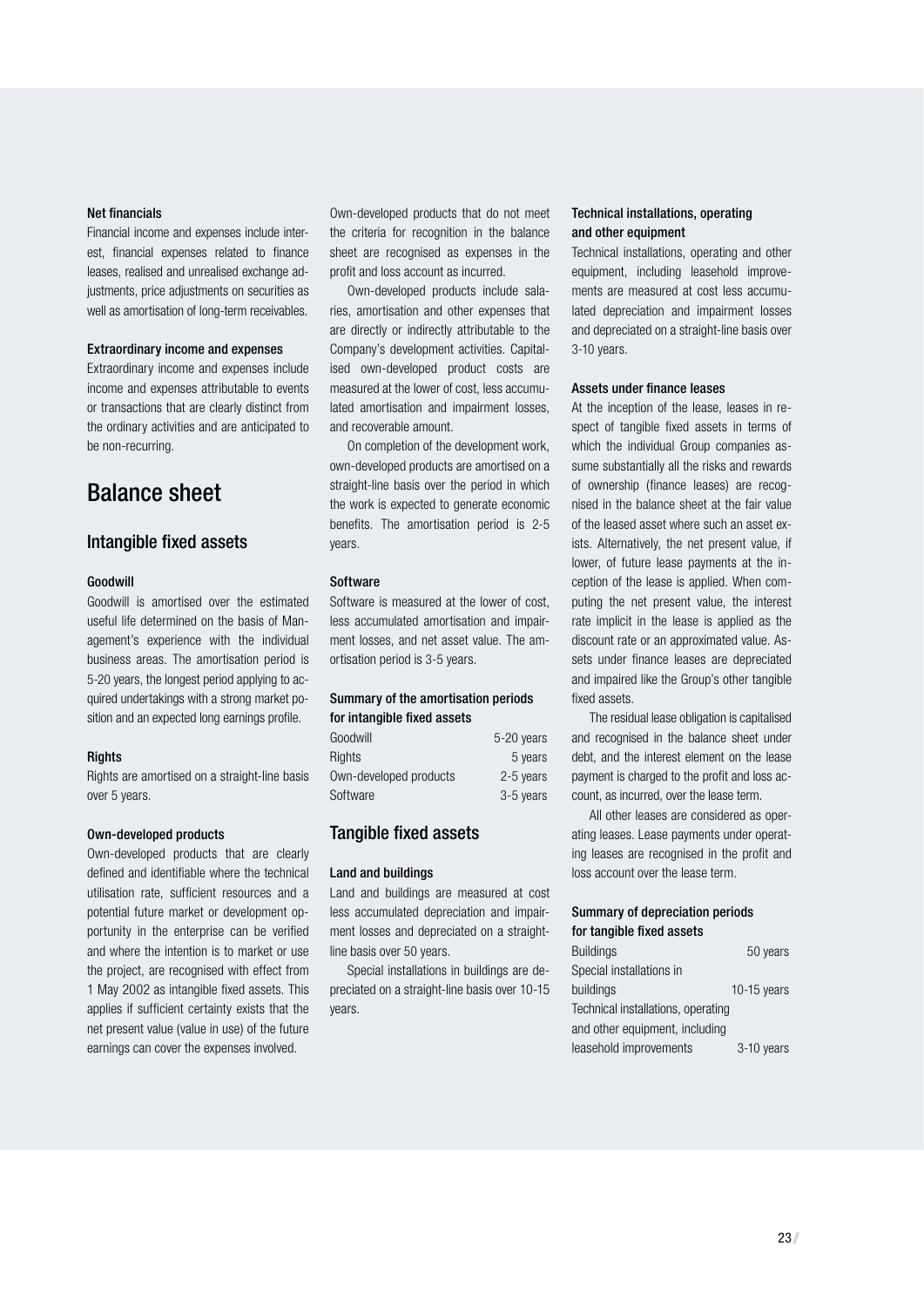#### Impairment of fixed assets

The net book value of intangible as well as tangible fixed assets are reviewed on an annual basis to determine whether there is any indication of impairment exceeding the writedowns in connection with general amortisation and depreciation. Where impairment is required, writedown is made to recoverable amount, if lower. The recoverable amount of the asset is determined as the higher of net selling price and net present value (value in use). Where it is not possible to determine the recoverable amount of the individual asset, the impairment requirement is assessed in respect of the smallest group of assets for which it is possible to determine the recoverable amount.

#### Fixed asset investments

#### Investments in subsidiaries and associated undertakings

Investments in subsidiaries and associated undertakings are recognised and measured under the equity method in the Parent Company's Annual Report.

The Parent Company profit and loss account recognises the proportionate share of the subsidiaries' results before tax for the year under the item 'Share of profit before tax in subsidiaries', while the share of tax in subsidiaries is included in the item 'Tax on profit on ordinary activities'. Group goodwill amortisation is presented separately in the profit and loss account under the item 'Goodwill and Group goodwill amortisation'.

The Group's and the Parent Company's profit and loss account includes the proportionate share of results before tax for the year of associated undertakings under the item 'Share of profit before tax in associated undertakings', while the share of tax in associated undertakings is included in the item 'Tax on profit on ordinary activities'.

Group goodwill amortisation is presented separately in the profit and loss account under the item 'Goodwill and Group goodwill amortisation'.

Under the item 'Investments in associated undertakings', the Group's balance sheet includes the relevant equity interest proportion of the net asset value of the associated undertakings measured under the Parent Company's accounting policies less deduction or with addition of the share of unrealised intercompany profits or losses.

Under the items 'Investments in subsidiaries' and 'Investments in associated undertakings', the Parent Company's balance sheet includes the relevant equity interest proportion of the net asset value of the undertakings measured under the Parent Company's accounting policies less deduction and with addition of the share of unrealised intercompany profits or losses.

Subsidiaries and associated undertakings with a negative net asset value are measured at DKK zero, and any receivable from these undertakings is written down, to the extent estimated to be uncollectible, by the Parent Company's share of the negative net asset value. Where the negative net asset value exceeds the amount receivable, the residual amount is recognised under provisions to the extent where the Parent Company has a legal or constructive obligation to cover the undertaking's negative balance.

The total net revaluation of investments in subsidiaries and associated undertakings is transferred in the Parent Company over the distribution of profit to 'Reserve for net revaluation according to the equity method' under shareholders' funds.

Positive and negative differences are separately included under the item 'Group goodwill' both in the Parent Company's balance sheet and in the Group Accounts.

Undertakings acquired during the financial year are included in the Parent Company and Group Accounts from the time of acquisition, and undertakings disposed of are included until the time of disposal. Comparative figures are generally not adjusted for new acquisitions and disposals.

Any gains or losses on disposal or liquidation of subsidiaries are computed as the difference between the sales sum or the liquidation amount and the net asset value of net assets at the time of disposal or liquidation, including non-amortised goodwill as well as expected sales or liquidation expenses. Any gains or losses are recognised in the profit and loss account.

#### Other investments and participating interests

Other investments and participating interests include bonds and shares measured at fair value at the balance sheet date. Listed securities are measured at the official market price at the balance sheet date. Unlisted securities are measured at selling price based on a computed value in use.

#### Current assets

#### Receivables

Accounts receivable are measured at the lower of amortised cost or net realisable value corresponding to a nominal value less losses for uncollectibles. Losses on uncollectibles are calculated on the basis of an individual assessment of each account receivable, and in respect of trade accounts receivable, an additional general provision is made.

#### Contract work in progress

Contract work in progress is recognised in the balance sheet net of amounts invoiced in advance. Gross work in progress is meas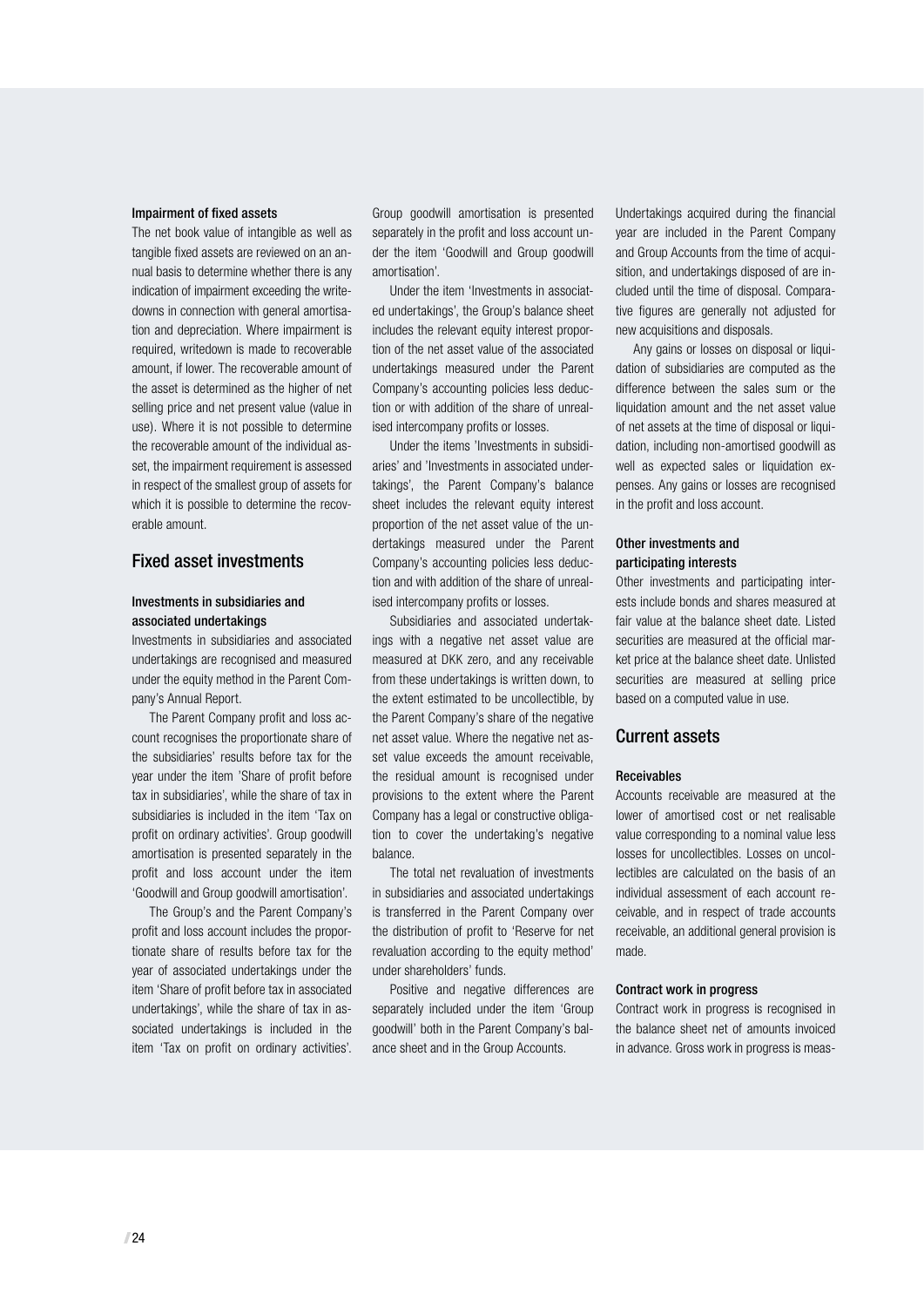ured at the selling price of the work performed. The selling price is measured in proportion to the stage of completion at the balance sheet date and the total expected profit on the individual projects (the percentage-of-completion method). This principle implies that the expected profit on the individual projects is recognised in the profit and loss account on a current basis by reference to the stage of completion.

The stage of completion is measured by the proportion that project expenses incurred for work performed to date bear to the estimated total project expenses. Where it is probable that total project expenses will exceed the total revenues from a project, the expected loss is recognised as an expense in the profit and loss account.

The share of work in progress etc. performed in joint ventures is included in work in progress.

#### Own shares

Own shares are shares acquired by COWI A/S for use in future allotments to employees. Own shares are measured at cost and tied up in a special reserve under shareholders' funds. Any gains/losses on disposal are recognised in the profit and loss account.

#### Current asset investments

Current asset investments include listed bonds and shares measured at fair value at the balance sheet date. Listed securities are measured at market price. Unlisted securities are measured at selling price based on a calculated value in use.

#### Net pension funds and pension benefit obligations

A number of defined benefit plans have been concluded in the Group's Norwegian subsidiaries. The assets stemming from these plans are placed in pension funds in

accordance with the relevant regulations. The pension plans are funded through contributions from the company, due consideration being paid to the assessments by independent, qualified actuaries on the determination of the necessary contributions to the plans.

When determining pensions, linear earnings profiles and expected final salaries constitute the basis of eligibility. For the benefit plans, total obligations are assessed against total assets in the benefit plan. When measuring plan assets and benefit obligations, the estimated fair value at the time of closing the accounts is applied. The estimated values are adjusted each year in accordance with actuarial calculations. The accounting for pension costs is in accordance with International Accounting Standard no. 19 ( IAS 19, Employee Benefits). Payroll tax is charged to the profit and loss account on the basis of paid-in pension premiums. Plan changes are amortised over the estimated remaining earnings period. The same applies to estimate fluctuations to the extent that they exceed 10 per cent of the higher of the accrued pension benefit obligations and the plan assets (the corridor approach).

COWI A/S has contributed to defined benefit plans for a number of former and present members of Management. These plan benefits are recognised in the balance sheet as the benefits are earned. The calculation of plan benefits is based on actuarial calculations.

#### Prepayments

End-of-period adjustments required by accrual accounting recognised as prepayments under assets include payments made in respect of subsequent financial years, typically prepaid rent, insurance premiums, subscriptions etc. as well as adjustments to fair value of derivative financial instruments with a positive fair value.

#### Shareholders' funds

#### Dividend

Dividend is recognised as a liability at the time of adoption by the Annual General Meeting. Dividend expected distributed for the year is recorded in a separate item under shareholders' funds.

#### **Provisions**

Provisions are recognised when—as a consequence of an event occurred before or on the balance sheet date—the Group has a legal or constructive obligation and it is probable that economic benefits must be sacrificed to settle the obligation.

Other provisions include legal obligations etc. on completed projects. Provisions with an expected maturity exceeding one year from the balance sheet date are discounted at the average bond yield. Deferred tax is not discounted to present value.

#### Financial debts

Fixed-rate loans such as mortgages and loans from credit institutions intended held to maturity are recognised initially at the proceeds received net of transaction expenses incurred. In subsequent periods, borrowings are stated at amortised cost corresponding to the capitalised value using the effective interest method; the difference between the proceeds and the nominal value (the capital loss) is recognised in the profit and loss account over the loan period.

Other debts are measured at amortised cost, materially corresponding to nominal value.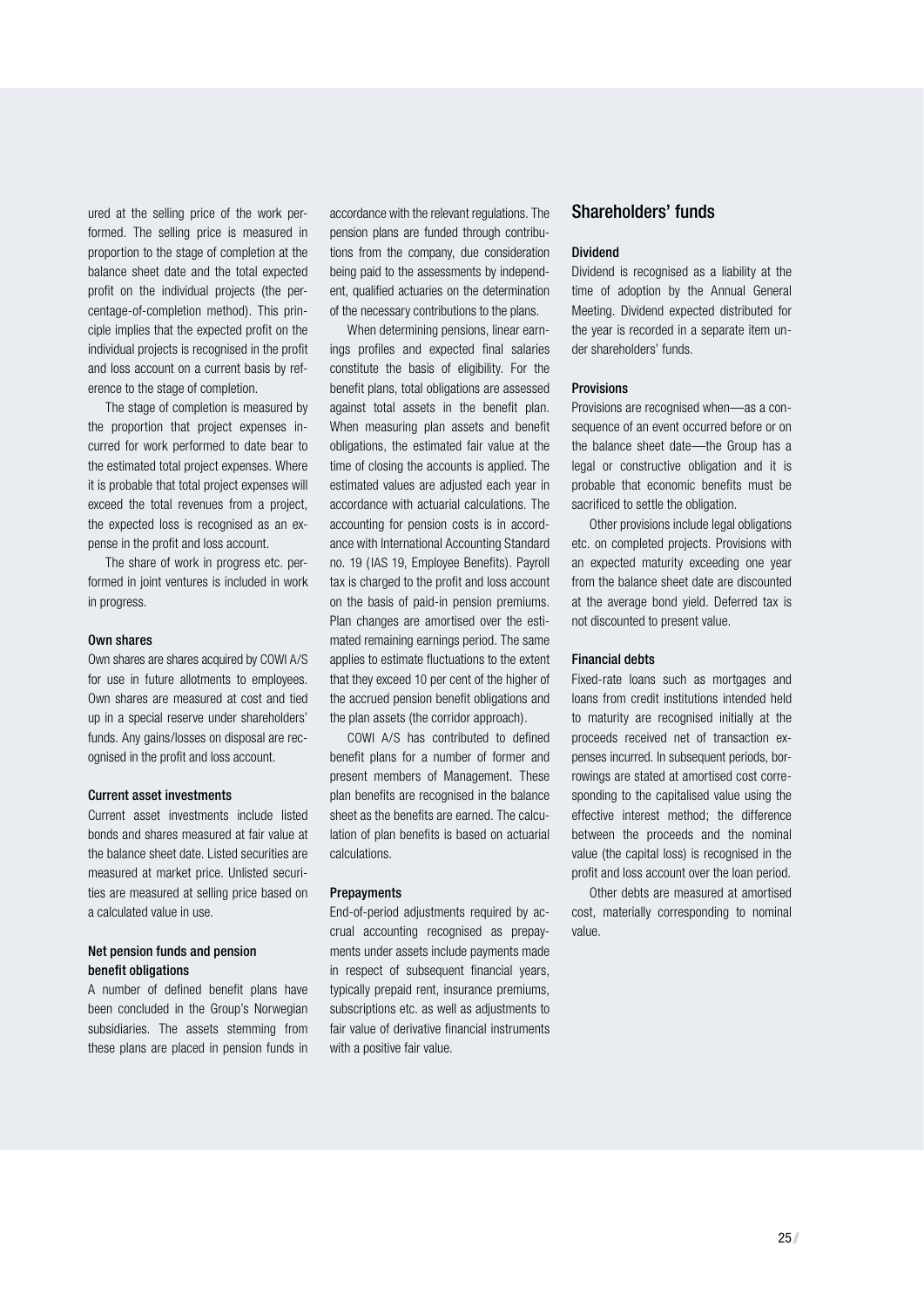#### Deferred income and other liabilities

End-of-period adjustments required by accrual accounting recognised as deferred income under liabilities include payments received concerning income in respect of subsequent periods as well as adjustments to fair value of derivative financial instruments with a negative fair value.

#### Cash flow statement

The cash flow statement shows the Group's cash flows for the year distributed on operating, investing and financing activities, net changes for the year in cash and cash equivalents as well as Group cash and cash equivalents at the beginning and end of the year.

#### Cash flow from operating activities

Cash flows from operating activities are calculated as Group results adjusted for noncash operating items such as amortisation, depreciation and impairment losses, provisions as well as net change in working capital, interest income and expenses, amounts paid in respect of extraordinary items and corporation tax paid.

Working capital includes current assets less short-term debt excluding items included in cash and cash equivalents.

#### Cash flow from investing activities

Cash flows from investment activities include cash flows from acquisitions and disposals of intangible and tangible fixed assets as well as fixed asset investments.

#### Cash flow from financing activities

Cash flows from financing activities include cash flows from the raising and repayment of long-term debt as well as purchase of own shares and dividend payments to shareholders.

#### Cash and cash equivalents

Cash and cash equivalents include cash at bank and in hand as well as securities recognised as current asset investments.

The cash flow statement cannot be immediately derived from the published financial records.

#### Financial ratios

The financial ratios stated in Key Figures and Financial Ratios have been calculated as follows:

| <b>EBITDA</b> margin       | Operating profit before depreciation and amortisation x 100<br>Net turnover                     |
|----------------------------|-------------------------------------------------------------------------------------------------|
| Operating margin           | Operating profit x 100<br>Net turnover                                                          |
| Return on invested capital | Operating profit x 100<br>Non-financial assets less advance invoicing, end-of-year              |
| Equity ratio               | Equity excl. minority interests, end-of-year x 100<br>Total liabilities and equity, end-of-year |
| Return on equity           | COWI-Group share of profit for the year x 100<br>Average equity excl. minority interests        |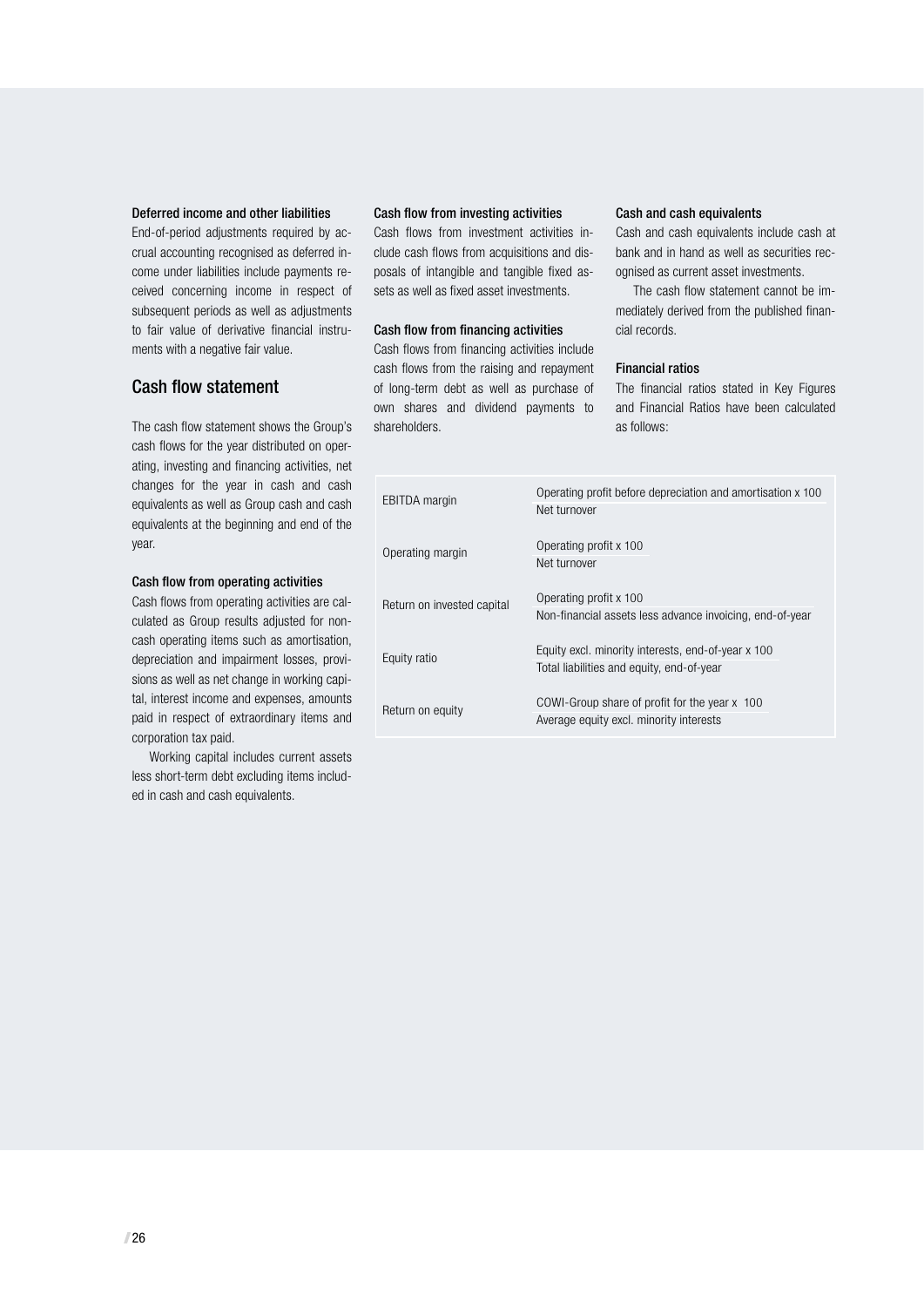# Profit and loss account

| PARENT COMPANY                     |                    |                                                                        |                         |                    | GROUP                              |
|------------------------------------|--------------------|------------------------------------------------------------------------|-------------------------|--------------------|------------------------------------|
| adjusted<br>2002/03<br>(12 months) | 2003<br>(8 months) | <b>DKK '000</b>                                                        | <b>Note</b>             | 2003<br>(8 months) | adjusted<br>2002/03<br>(12 months) |
| 1,596,904                          | 1,181,485          | Net turnover                                                           | $\mathbf{1}$            | 1,673,046          | 2,292,929                          |
| (477, 712)                         | (406, 224)         | Project expenses                                                       |                         | (466, 917)         | (668, 068)                         |
| 1,119,192                          | 775,261            | Own production                                                         |                         | 1,206,129          | 1,624,861                          |
| (169, 108)                         | (107, 297)         | External expenses                                                      | $\overline{2}$          | (202, 484)         | (294, 039)                         |
| (857,096)                          | (613,081)          | Staff expenses                                                         | 3                       | (928, 431)         | (1, 211, 059)                      |
| (40, 429)                          | (24,098)           | Amortisation, depreciation and<br>impairment losses                    | 4                       | (48, 183)          | (70,037)                           |
| 52,559                             | 30,785             | Operating profit on ordinary activities                                |                         | 27,031             | 49,726                             |
| 9,702                              | 1,767              | Other operating expenses, net                                          | 5                       | (437)              | (5, 243)                           |
| 62,261                             | 32,552             | <b>Operating profit</b>                                                |                         | 26,594             | 44,483                             |
| (11, 734)                          | (376)              | Profit on ordinary activities before tax<br>in subsidiaries            | 6                       |                    |                                    |
| 259                                | (63)               | Profit on ordinary activities before tax<br>in associated undertakings | $\overline{7}$          | (260)              | 630                                |
|                                    |                    | Goodwill and group goodwill                                            |                         |                    |                                    |
| (13, 949)                          | (10, 777)          | amortisation                                                           | $\overline{\mathbf{4}}$ |                    |                                    |
| 27,850                             | 14,947             | Financial income                                                       | 8                       | 20,553             | 33,840                             |
| (24,001)                           | (7,532)            | Financial expenses                                                     | 9                       | (14, 542)          | (35, 534)                          |
| 40,686                             | 28,751             | Profit on ordinary activities before tax                               |                         | 32,345             | 43,419                             |
| (17, 159)                          | (13, 168)          | Tax on profit on ordinary activities                                   | 10                      | (13, 835)          | (18, 167)                          |
| 23,527                             | 15,583             | Profit on ordinary activities after tax                                |                         | 18,510             | 25,252                             |
|                                    |                    | Profit on extraordinary activities after tax                           |                         |                    |                                    |
| 23,527                             | 15,583             | Profit for the year                                                    |                         | 18,510             | 25,252                             |
|                                    |                    | Profit/loss from subsidiaries<br>attributable to minority shareholders |                         | (2,927)            | (1, 725)                           |
| 23,527                             | 15,583             | COWI's share of profit for the year                                    |                         | 15,583             | 23,527                             |

## Proposed distribution of net profit

|        |        | <b>DKK '000</b>                  |
|--------|--------|----------------------------------|
| 3.475  | 2.318  | Proposed dividend at 6.67% (10%) |
| 20.052 | 13.265 | Retained earnings                |
| 23,527 | 15,583 |                                  |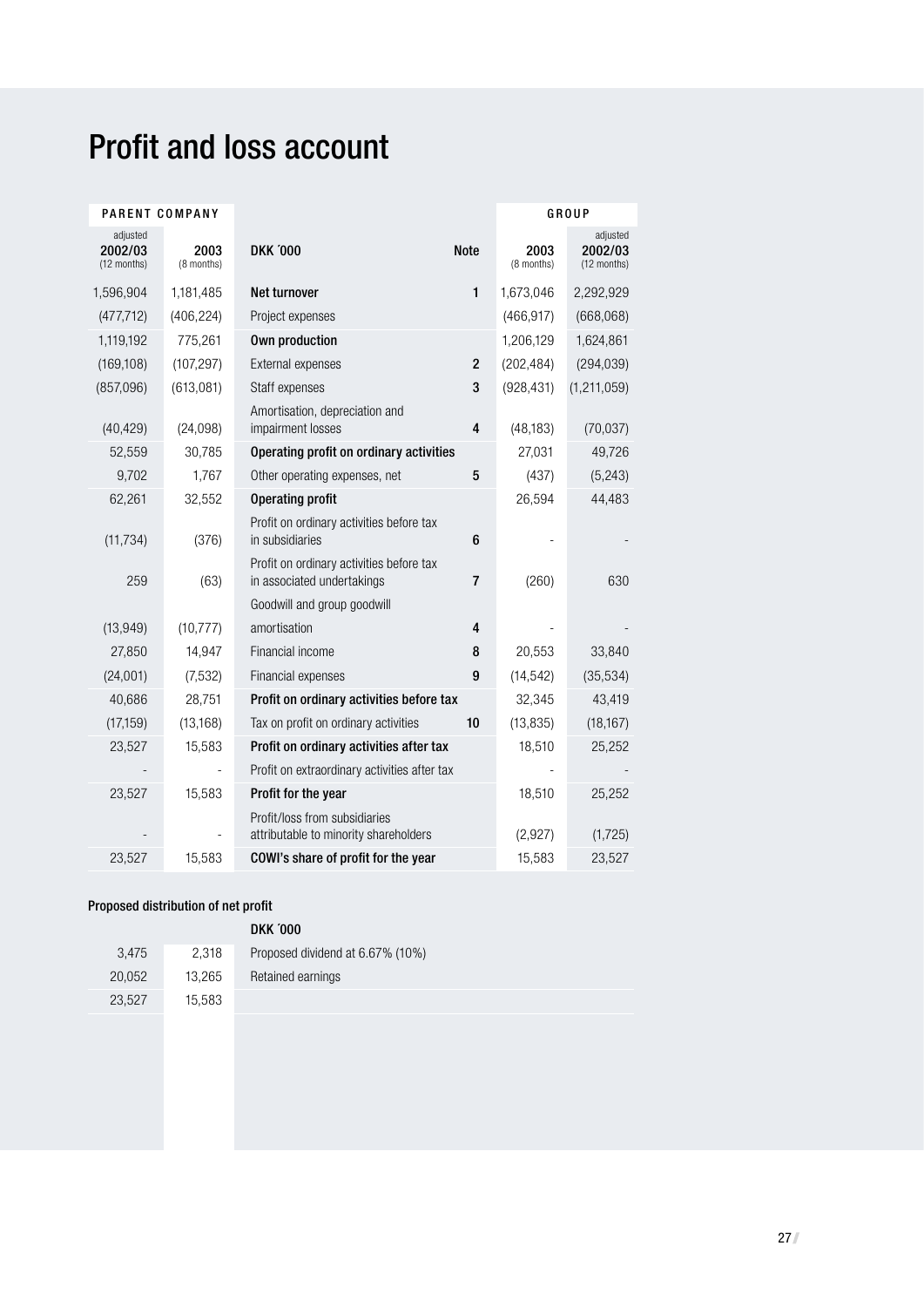# Balance sheet

| PARENT COMPANY               |                 |                                                           |      |                 | GROUP                        |
|------------------------------|-----------------|-----------------------------------------------------------|------|-----------------|------------------------------|
| adjusted<br>30 April<br>2003 | 31 Dec.<br>2003 | <b>DKK '000</b>                                           | Note | 31 Dec.<br>2003 | adjusted<br>30 April<br>2003 |
| 125,417                      | 121,317         | Goodwill and rights                                       |      | 677             | 1,003                        |
| 127,808                      | 121,319         | Group goodwill                                            |      | 242,636         | 253,225                      |
| 12,615                       | 9,433           | Software                                                  |      | 11,699          | 17,380                       |
| 1,301                        | 5,855           | Own-developed products                                    |      | 5,855           | 1,301                        |
| 267,141                      | 257,924         | Intangible fixed assets                                   | 11   | 260,867         | 272,909                      |
| 4,150                        | 4,302           | Land and buildings                                        |      | 9,901           | 10,503                       |
| 89,956                       | 82,031          | Technical installations, operating and<br>other equipment |      | 114,874         | 125,108                      |
|                              | 1,561           | Fixed assets in course of construction                    |      | 2,297           | 364                          |
| 94,106                       | 87,894          | Tangible fixed assets                                     | 12   | 127,072         | 135,975                      |
| 91,427                       | 95,840          | Investments in subsidiaries                               | 6    |                 |                              |
| 2,375                        | 1,189           | Investments in associated undertakings                    | 7    | 7,478           | 8,400                        |
| 9,147                        | 23,401          | Loans to subsidiaries                                     |      |                 |                              |
| 293                          | 293             | Other investments and participating interests             |      | 5,739           | 13,222                       |
| 103,242                      | 120,723         | <b>Fixed asset investments</b>                            | 13   | 13,217          | 21,622                       |
| 464,489                      | 466,541         | <b>Total fixed assets</b>                                 |      | 401,156         | 430,506                      |
| 512                          | 467             | <b>Stocks</b>                                             |      | 467             | 512                          |
| 281,913                      | 310,048         | Accounts receivable, services                             |      | 483,294         | 475,037                      |
| 182,225                      | 181,062         | Work in progress, net                                     | 14   | 232,986         | 240,880                      |
| 80,274                       | 69,203          | Amounts owed by subsidiaries                              |      |                 |                              |
|                              |                 | Amounts owed by associated undertakings                   |      | 420             | 582                          |
| 30,864                       | 30,314          | Other receivables                                         |      | 53,337          | 68,655                       |
|                              |                 | Net pension assets                                        | 15   | 28,734          | 25,129                       |
|                              |                 | Tax asset                                                 | 21   | 25,980          | 24,304                       |
| 40,944                       | 40,143          | Prepayments                                               | 16   | 42,827          | 45,440                       |
| 616,220                      | 630,770         | <b>Accounts Receivable</b>                                |      | 867,578         | 880,027                      |
| 1,900                        |                 | Own shares                                                | 17   |                 | 1,900                        |
| 143,635                      | 152,275         | <b>Current asset investment</b>                           | 18   | 152,275         | 143,635                      |
| 27,758                       | 50,976          | Cash at bank and in hand                                  |      | 97,923          | 75,356                       |
| 790,025                      | 834,488         | <b>Total current assets</b>                               |      | 1,118,243       | 1,101,430                    |
| 1,254,514                    | 1,301,029       | <b>TOTAL ASSETS</b>                                       |      | 1,519,399       | 1,531,936                    |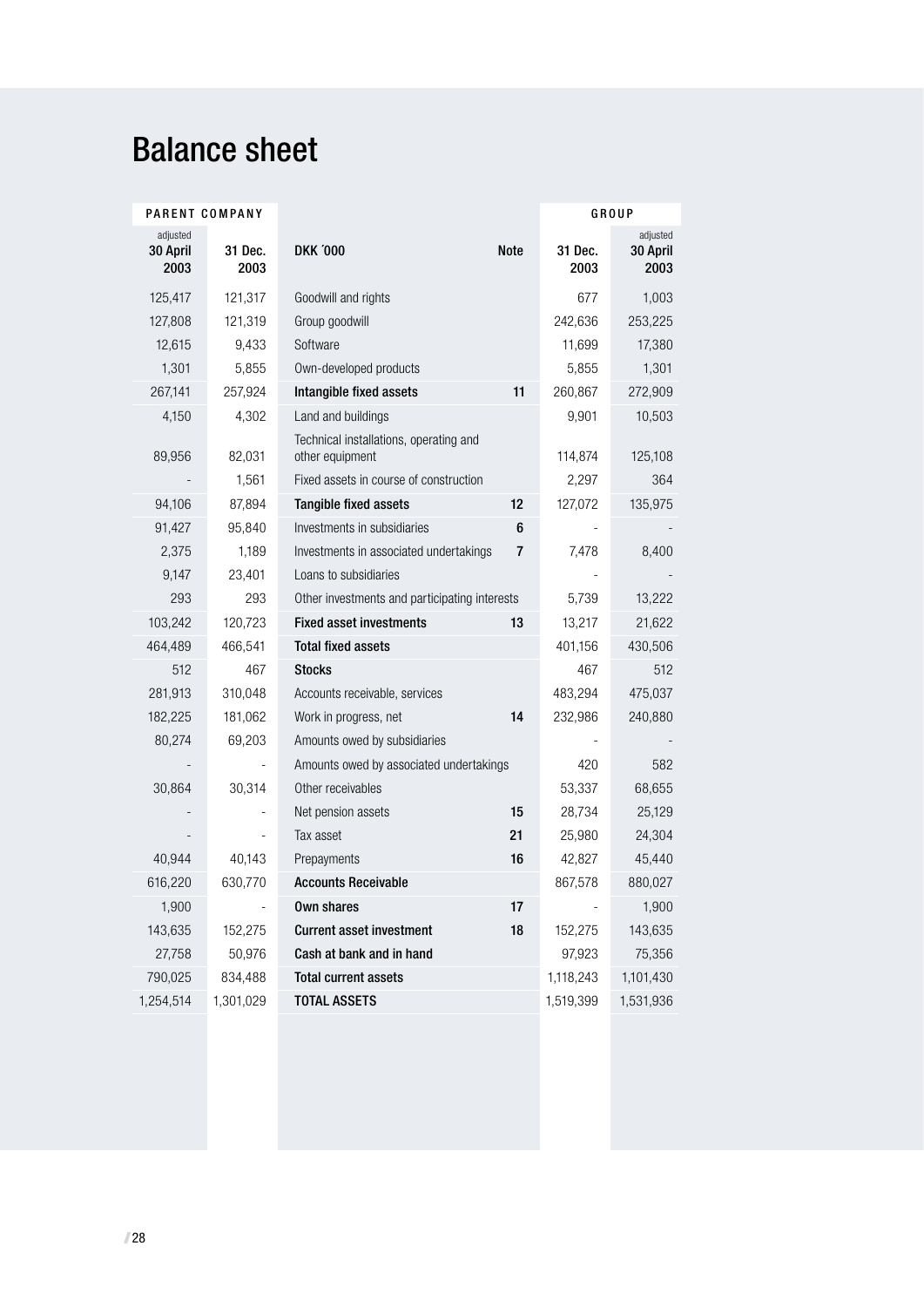| PARENT COMPANY               |                 |                                                                                  |                 |                 | GROUP                        |
|------------------------------|-----------------|----------------------------------------------------------------------------------|-----------------|-----------------|------------------------------|
| adjusted<br>30 April<br>2003 | 31 Dec.<br>2003 | <b>DKK '000</b>                                                                  | <b>Note</b>     | 31 Dec.<br>2003 | adjusted<br>30 April<br>2003 |
| 34,750                       | 34,750          | Share capital                                                                    |                 | 34,750          | 34,750                       |
| 5,881                        | 5,881           | Share premium account                                                            |                 | 5,881           | 5,881                        |
| 1,900                        |                 | Reserve for own shares                                                           |                 |                 | 1,900                        |
| 336,149                      | 347,349         | Retained earnings                                                                |                 | 347,349         | 336,149                      |
| 3,475                        | 2,318           | Proposed dividend                                                                |                 | 2,318           | 3,475                        |
| 382,155                      | 390,298         | Shareholders' funds                                                              | 19              | 390,298         | 382,155                      |
|                              |                 | <b>Minority interests</b>                                                        | 20              | 15,309          | 15,507                       |
| 153,780                      | 149,928         | Deferred tax                                                                     | 21              | 152,492         | 142,206                      |
| 28,000                       | 27,000          | Net pension benefit obligations                                                  | 15              | 28,615          | 31,170                       |
| 4,363                        | 2,375           | Other provisions                                                                 | 22              | 29,665          | 35,151                       |
| 186,143                      | 179,303         | <b>Provisions</b>                                                                |                 | 210,772         | 208,527                      |
| 11,889                       | 9,409           | Credit institutions                                                              |                 | 24,942          | 25,789                       |
|                              |                 | Other accounts payable                                                           |                 |                 | 12,769                       |
| 11,889                       | 9,409           | Long-term debt                                                                   | 23              | 24,942          | 38,558                       |
| 3,721                        | 3,660           | Current portion of long-term debt                                                |                 | 13,184          | 8,813                        |
| 50,665                       | 70,069          | Credit institutions                                                              |                 | 95,690          | 111,564                      |
| 14,167                       | 13,851          | Amounts owed to subsidiaries                                                     |                 |                 |                              |
|                              |                 | Amounts owed to associated undertakings                                          |                 |                 |                              |
| 46,604                       | 98,735          | Accounts payable, suppliers                                                      |                 | 132,535         | 75,454                       |
| 36,215                       | 37,069          | Taxes and VAT payable                                                            |                 | 76,670          | 88,946                       |
| 332,752                      | 339,707         | Amounts invoiced in advance                                                      | 24              | 337,227         | 323,172                      |
| 136,606                      | 128,177         | Accrued holiday allowance                                                        |                 | 166,721         | 192,245                      |
| 41,639                       | 29,351          | Other accounts payable                                                           |                 | 43,455          | 65,001                       |
| 11,958                       | 1,400           | Deferred income                                                                  |                 | 12,596          | 21,994                       |
| 674,327                      | 722,019         | Short-term debt                                                                  |                 | 878,078         | 887,189                      |
| 686,216                      | 731,428         | <b>Total debt</b>                                                                |                 | 903,020         | 925,747                      |
| 1,254,514                    | 1,301,029       | TOTAL LIABILITIES AND<br><b>SHAREHOLDERS' FUNDS</b>                              |                 | 1,519,399       | 1,531,936                    |
|                              |                 | Contingent liabilities, commitments<br>and guarantees<br>Notes without reference | 25<br>$26 - 28$ |                 |                              |
|                              |                 |                                                                                  |                 |                 |                              |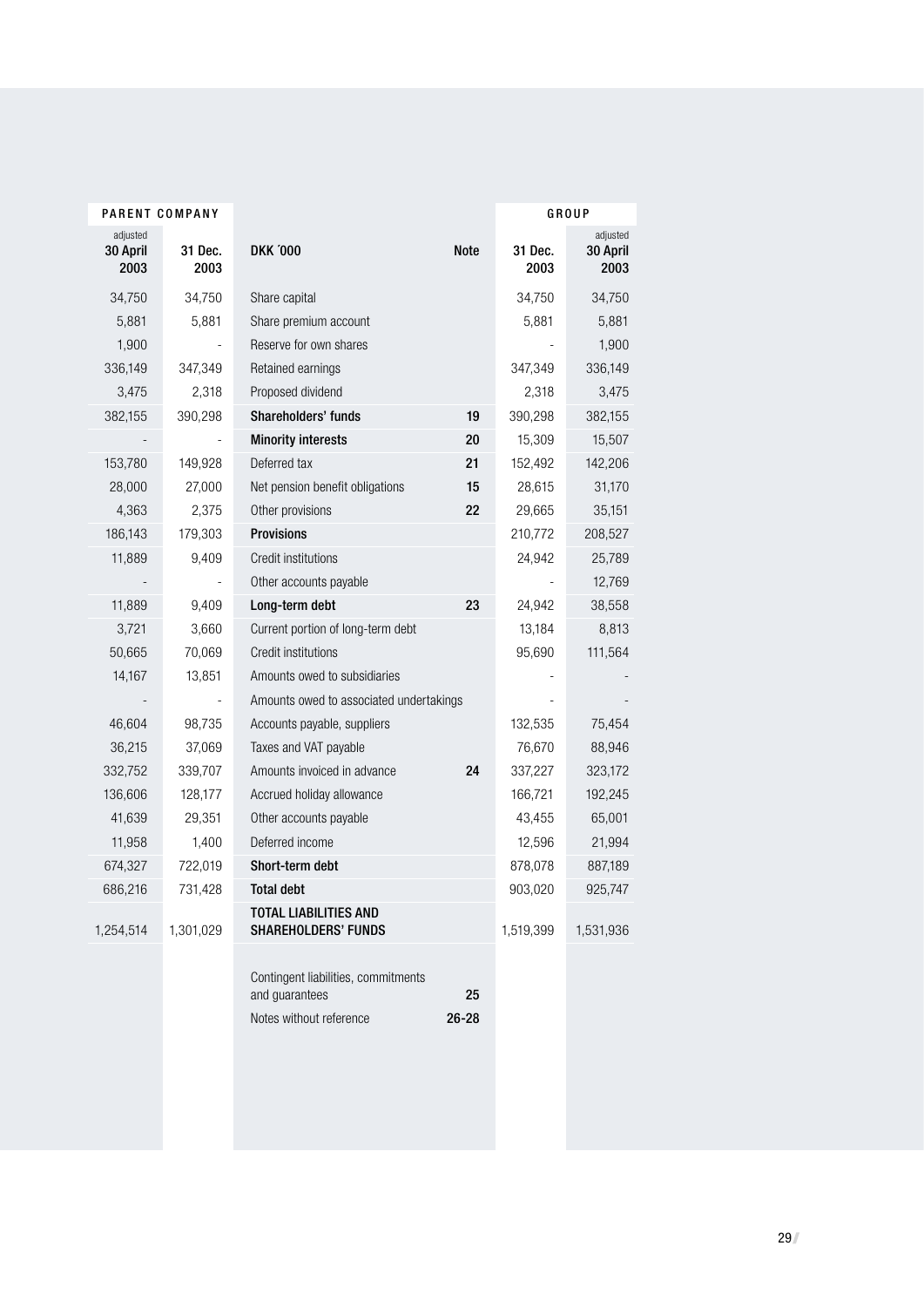# Statement of changes in shareholders' funds

# Statement of changes in shareholders' funds of the COWI Group

|                                                                  | GROUP                   |                             |                                     |                      |                      |              |
|------------------------------------------------------------------|-------------------------|-----------------------------|-------------------------------------|----------------------|----------------------|--------------|
| <b>DKK '000</b>                                                  | <b>Share</b><br>capital | Share<br>premium<br>account | <b>Reserve</b><br>for own<br>shares | Retained<br>earnings | Proposed<br>dividend | <b>Total</b> |
| Shareholders' funds<br>at 1 May 2002                             | 34,750                  | 5,881                       | 10,131                              | 318,276              | 3,475                | 372,513      |
| Distributed dividend                                             |                         |                             |                                     |                      | (3, 475)             | (3, 475)     |
| Profit for the year                                              |                         |                             |                                     | 23,527               |                      | 23,527       |
| Exchange adjustment,<br>foreign subsidiaries                     |                         |                             |                                     | (7,077)              |                      | (7,077)      |
| Value adjustments of<br>investments in subsidiaries              |                         |                             |                                     | (3,530)              |                      | (3,530)      |
| Value adjustment of hedging<br>instruments, beginning-of-year    |                         |                             |                                     | 197                  |                      | 197          |
| Value adjustment of hedging<br>instruments, end-of-year          |                         |                             |                                     |                      |                      |              |
| Sale of own shares                                               |                         |                             | (8, 231)                            | 8,231                |                      |              |
| Proposed dividend                                                |                         |                             |                                     | (3, 475)             | 3,475                |              |
| Shareholders' funds<br>at 1 May 2003                             | 34,750                  | 5,881                       | 1,900                               | 336,149              | 3,475                | 382,155      |
| Distributed dividend                                             |                         |                             |                                     |                      | (3, 475)             | (3, 475)     |
| Profit for the year                                              |                         |                             |                                     | 15,583               |                      | 15,583       |
| Exchange adjustment,<br>foreign subsidiaries                     |                         |                             |                                     | (4, 247)             |                      | (4, 247)     |
| Exchange adjustments relating<br>to foreign associated companies |                         |                             |                                     | (52)                 |                      | (52)         |
| Value adjustment of hedging<br>instruments, beginning-of-year    |                         |                             |                                     |                      |                      |              |
| Value adjustment of hedging<br>instruments, end-of-year          |                         |                             |                                     | 334                  |                      | 334          |
| Sale of own shares                                               |                         |                             | (1,900)                             | 1,900                |                      |              |
| Proposed dividend                                                |                         |                             |                                     | (2,318)              | 2,318                |              |
| Shareholders' funds<br>at 31 Dec. 2003                           | 34,750                  | 5,881                       | 0                                   | 347,349              | 2,318                | 390,298      |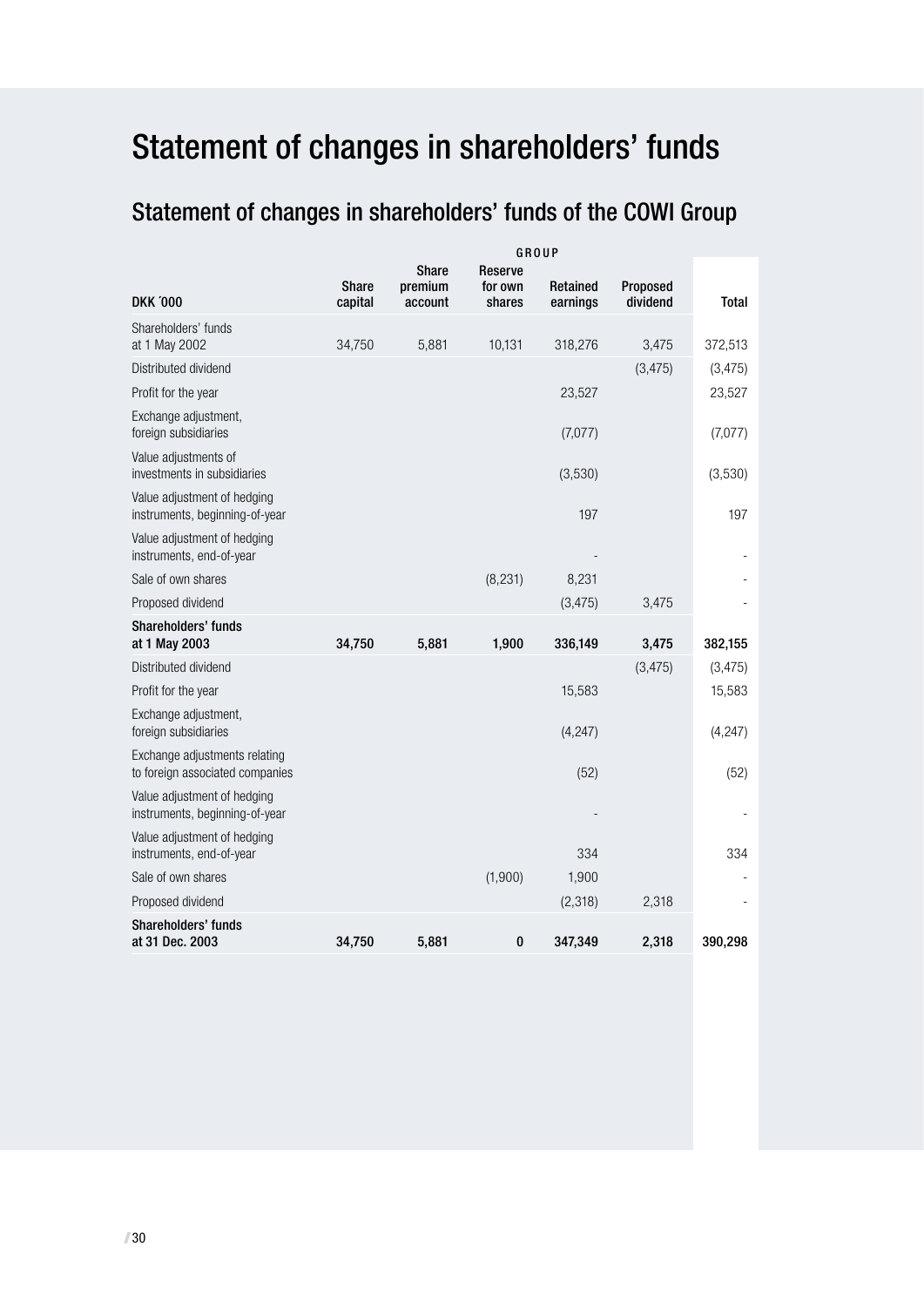# Statement of changes in shareholders' funds of COWI A/S

|                                                                  | PARENT COMPANY          |                                    |                              |                      |                      |              |
|------------------------------------------------------------------|-------------------------|------------------------------------|------------------------------|----------------------|----------------------|--------------|
| <b>DKK '000</b>                                                  | <b>Share</b><br>capital | <b>Share</b><br>premium<br>account | Reserve<br>for own<br>shares | Retained<br>earnings | Proposed<br>dividend | <b>Total</b> |
| Shareholders' funds                                              |                         |                                    |                              |                      |                      |              |
| at 1 May 2002                                                    | 34,750                  | 5,881                              | 6,602                        | 321,805              | 3,475                | 372,513      |
| Distributed dividend                                             |                         |                                    |                              |                      | (3, 475)             | (3, 475)     |
| Profit for the year                                              |                         |                                    |                              | 23,527               |                      | 23,527       |
| Exchange adjustment,<br>foreign subsidiaries                     |                         |                                    |                              | (7,077)              |                      | (7,077)      |
| Value adjustments of<br>investments in subsidiaries              |                         |                                    |                              | (3,530)              |                      | (3,530)      |
| Value adjustment of hedging<br>instruments, beginning-of-year    |                         |                                    |                              | 197                  |                      | 197          |
| Value adjustment of hedging<br>instruments, end-of-year          |                         |                                    |                              |                      |                      |              |
| Sale of own shares                                               |                         |                                    | (4,702)                      | 4,702                |                      |              |
| Proposed dividend                                                |                         |                                    |                              | (3, 475)             | 3,475                |              |
| Shareholders' funds<br>at 1 May 2003                             | 34,750                  | 5,881                              | 1,900                        | 336,149              | 3,475                | 382,155      |
| Distributed dividend                                             |                         |                                    |                              |                      | (3, 475)             | (3, 475)     |
| Profit for the year                                              |                         |                                    |                              | 15,583               |                      | 15,583       |
| Exchange adjustment,<br>foreign subsidiaries                     |                         |                                    |                              | (4, 247)             |                      | (4, 247)     |
| Exchange adjustments relating<br>to foreign associated companies |                         |                                    |                              | (52)                 |                      | (52)         |
| Value adjustment of hedging<br>instruments, beginning-of-year    |                         |                                    |                              |                      |                      |              |
| Value adjustment of hedging<br>instruments, end-of-year          |                         |                                    |                              | 334                  |                      | 334          |
| Sale of own shares                                               |                         |                                    | (1,900)                      | 1,900                |                      |              |
| Proposed dividend                                                |                         |                                    |                              | (2,318)              | 2,318                |              |
| Shareholders' funds<br>at 31 Dec. 2003                           | 34,750                  | 5,881                              | 0                            | 347,349              | 2,318                | 390,298      |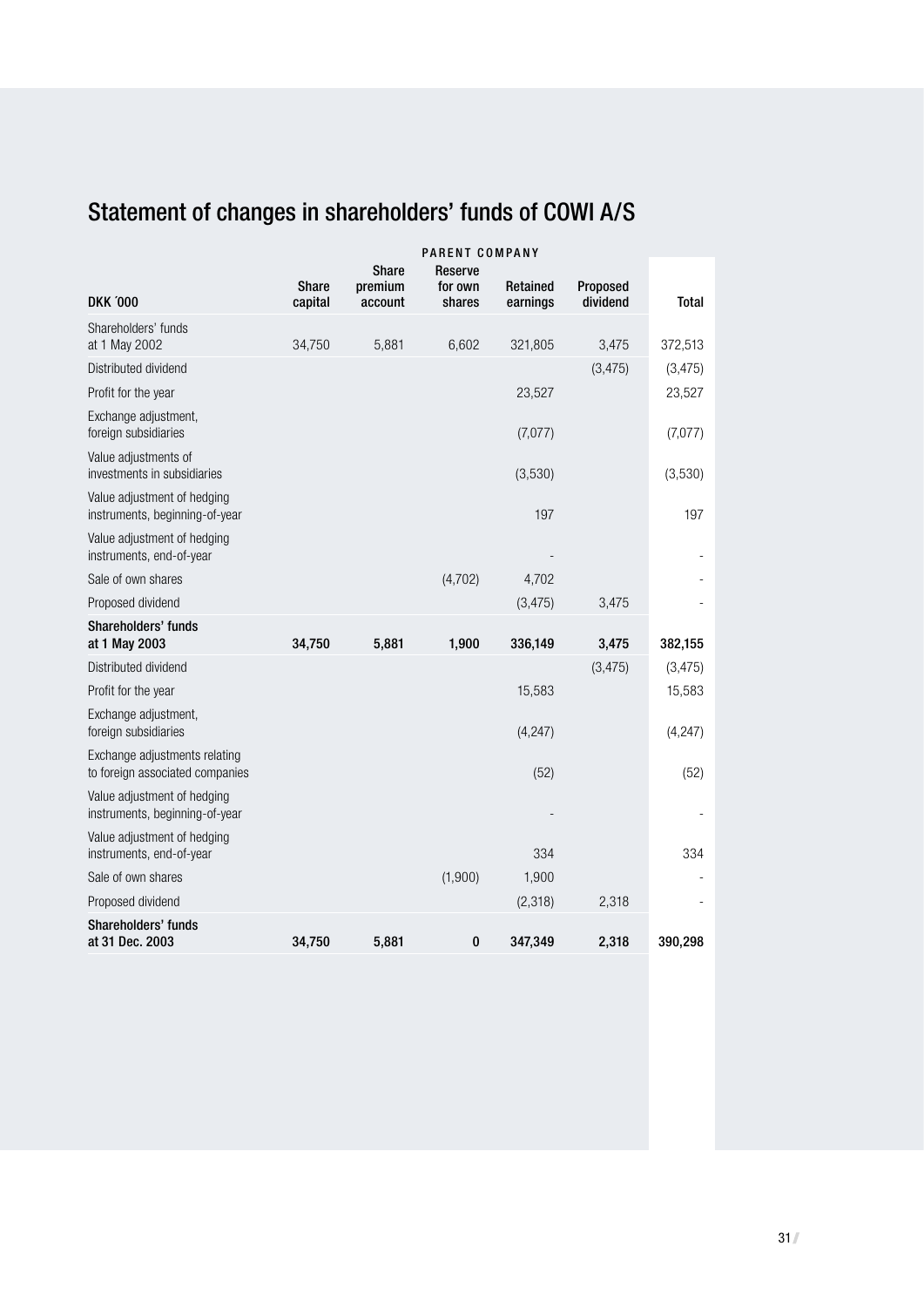# Cash flow statement

|                                                                                                      | GROUP       |            |             |  |
|------------------------------------------------------------------------------------------------------|-------------|------------|-------------|--|
| <b>DKK 000</b>                                                                                       | <b>Note</b> | 2003       | 2002/03     |  |
|                                                                                                      |             | (8 months) | (12 months) |  |
| Operating profit                                                                                     |             | 26,594     | 44,483      |  |
| Amortisation and depreciation for the year as<br>well as profit/(loss) from disposal of fixed assets |             | 48,306     | 60,523      |  |
| Unrealised value adjustments for the year, net                                                       |             | (5, 812)   | (21, 035)   |  |
| Other provisions for the year                                                                        |             | (8,041)    | 9,770       |  |
| Operating profit adjusted for<br>non-cash movements                                                  |             | 61,047     | 93,741      |  |
| Net financial income paid for the year                                                               |             | 5,345      | 11,300      |  |
| Corporation tax paid                                                                                 |             | (4, 339)   | (6,624)     |  |
| Cash flow from operating activities<br>before change in working capital                              |             | 62,053     | 98,417      |  |
| Change in stocks                                                                                     |             | 45         | (512)       |  |
| Change in work in progress                                                                           |             | 21,949     | 101,837     |  |
| Change in accounts receivable                                                                        |             | (8, 257)   | 66,257      |  |
| Change in accounts payable                                                                           |             | 57,081     | (12,052)    |  |
| Change in other receivables and prepayments                                                          |             | 14,488     | 15,827      |  |
| Change in other payables and deferred income                                                         |             | (81, 513)  | (132, 520)  |  |
| Cash flow from operating activities                                                                  |             | 65,846     | 137,254     |  |
| Acquisition of intangible fixed assets                                                               |             | (9,281)    | (24, 624)   |  |
| Disposal of intangible fixed assets                                                                  |             | 1,581      | 0           |  |
| Acquisition of tangible fixed assets                                                                 |             | (23, 232)  | (49, 744)   |  |
| Disposal of tangible fixed assets                                                                    |             | 3,707      | 13,493      |  |
| Acquisition of subsidiaries and activities                                                           |             | 0          | (124, 632)  |  |
| Disposal of other fixed asset investments                                                            |             | (2,350)    | (12, 350)   |  |
| Disposal of fixed asset investments                                                                  |             | 10,288     | $\Omega$    |  |
| Cash flow from investing activities                                                                  |             | (19, 287)  | (197, 857)  |  |
| Free cash flow                                                                                       |             | 46,559     | (60, 603)   |  |
| Repayment of financial accounts payable (net)                                                        |             | (12, 350)  | (33, 787)   |  |
| Shareholders:                                                                                        |             |            |             |  |
| Distributed dividend/purchase of minorities                                                          |             | (5, 569)   | (3, 475)    |  |
| Sale/purchase of own shares $(+/-)$                                                                  |             | 2,567      | 5,211       |  |
| Cash flow from financing activities                                                                  |             | (15, 352)  | (32,051)    |  |
| Cash flow for the year                                                                               |             | 31,207     | (92, 654)   |  |
| Cash and cash equivalents, beginning-of-year                                                         |             | 218,991    | 311,645     |  |
| Cash and cash equivalents, end-of-year 28                                                            |             | 250,198    | 218,991     |  |

The cash flow statement cannot be immediately derived from the profit and loss account.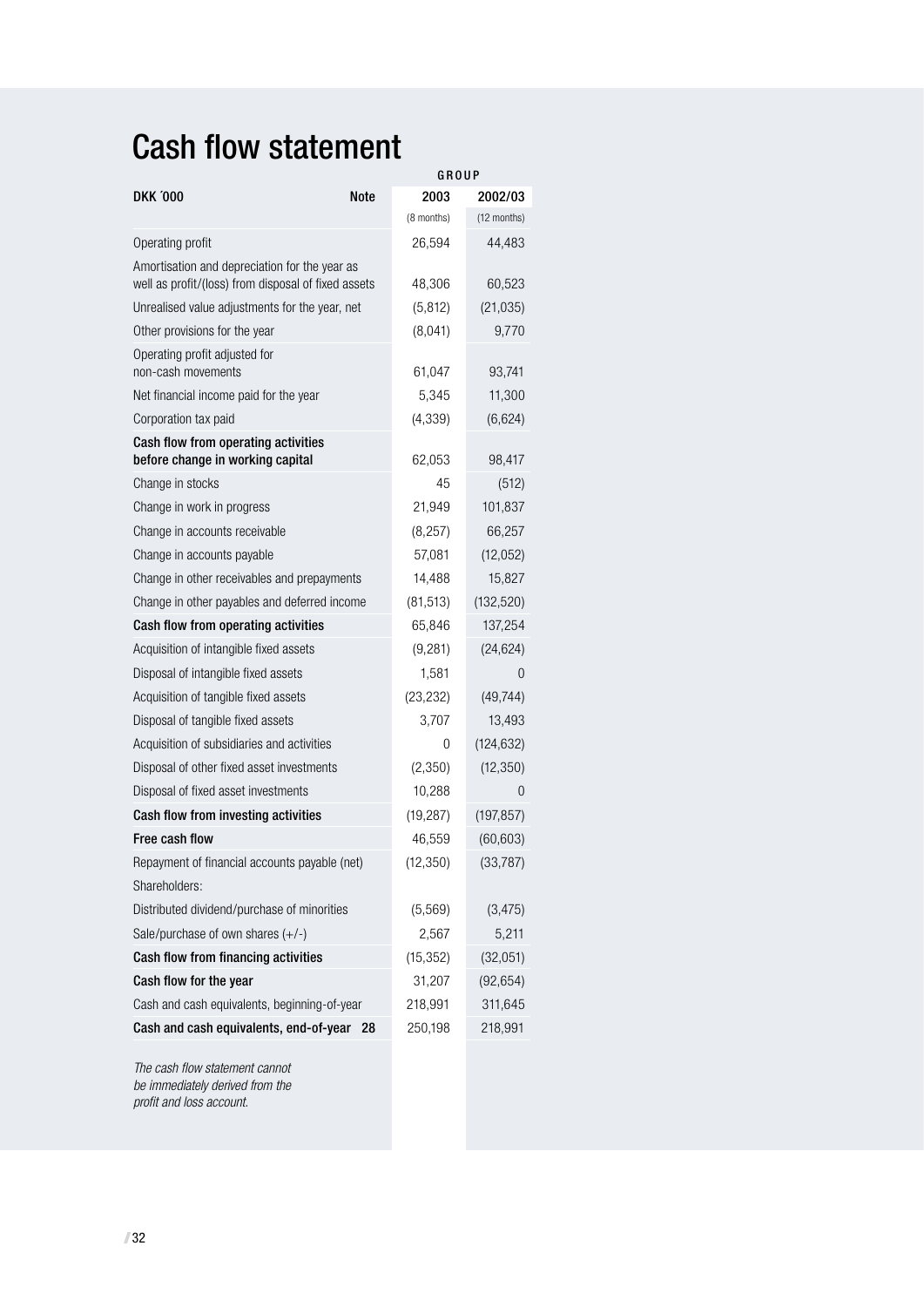#### **Note 1 Segment information**

Below, the Group's turnover, operating profit, fixed assets and liabilities are distributed by geographical market into the Danish market and the foreign market. A corresponding distribution of activities has been omitted with reference to the transition provisions of the Danish Financial Statements Act.

|                  |                  | GROUP             |
|------------------|------------------|-------------------|
| <b>DKK '000</b>  | Danish<br>market | Foreign<br>market |
| Net turnover     | 661,980          | 1,011,065         |
| Operating profit | 19,407           | 7,187             |
| Fixed assets     | 108,190          | 292,966           |
| Liabilities      | 350,317          | 438,623           |

#### **Note 2 Fees for auditor elected by the Annual General Meeting**

|                        | PARENT COMPANY     |                                                                 | GROUP              |                        |
|------------------------|--------------------|-----------------------------------------------------------------|--------------------|------------------------|
| 2002/03<br>(12 months) | 2003<br>(8 months) | <b>DKK '000</b>                                                 | 2003<br>(8 months) | 2002/03<br>(12 months) |
| (1, 574)               | (1,653)            | Audit fee                                                       | (2,768)            | (3,294)                |
| (2,063)                | (2,011)            | Fees, services other than audit                                 | (2,235)            | (2,503)                |
| (3,637)                | (3,664)            | Total fees for auditor elected by<br>the Annual General Meeting | (5,003)            | (5,797)                |

#### **Note 3 Staff expenses**

|                        | PARENT COMPANY     |                                           |                    | GROUP                  |
|------------------------|--------------------|-------------------------------------------|--------------------|------------------------|
| 2002/03<br>(12 months) | 2003<br>(8 months) | <b>DKK '000</b>                           | 2003<br>(8 months) | 2002/03<br>(12 months) |
|                        |                    | Remuneration for Board of                 |                    |                        |
| (646)                  | (442)              | Directors, Parent Company                 | (442)              | (646)                  |
| (825, 647)             | (588, 019)         | Salaries and wages                        | (848, 607)         | (1, 121, 180)          |
| (7, 494)               | (4,206)            | Pensions and social security              | (46,005)           | (52, 844)              |
| (23, 309)              | (20, 414)          | Other staff expenses                      | (33, 377)          | (36, 389)              |
| (857,096)              | (613,081)          | <b>Staff expenses</b>                     | (928, 431)         | (1,211,059)            |
|                        |                    |                                           |                    |                        |
| (6,794)                | (4,538)            | Remuneration, Executive Management        | (4,538)            | (6,794)                |
|                        |                    |                                           |                    |                        |
| 1,847                  | 1,966              | Average number of employees               | 3,467              | 2,923                  |
|                        |                    |                                           |                    |                        |
| 1,972                  | 1,960              | Number of employees at 31 Dec. (30 April) | 3,433              | 3,501                  |
|                        |                    |                                           |                    |                        |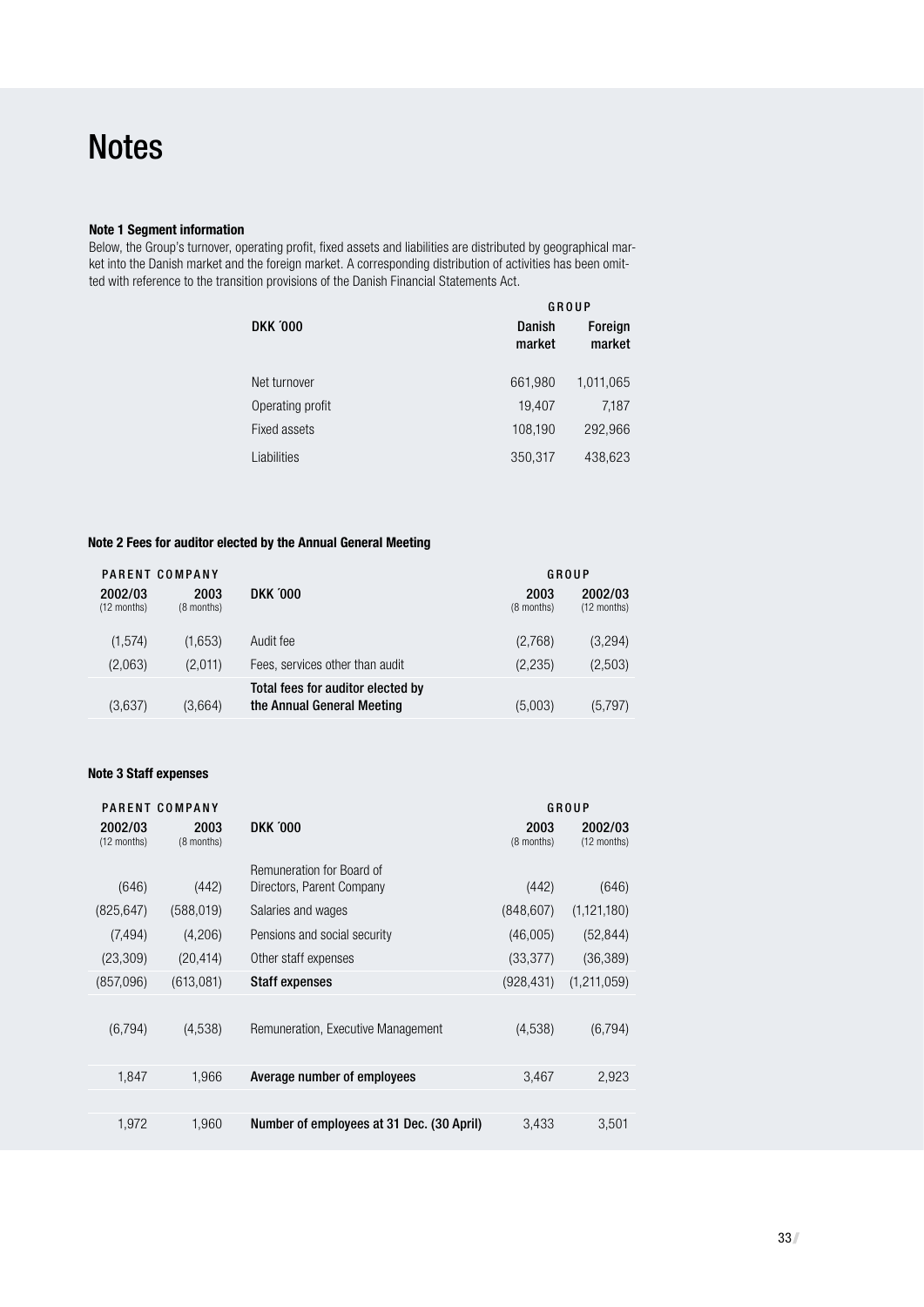## **Note 4 Amortisation, depreciation and impairment losses**

|                        | PARENT COMPANY     |                                                           |                    | GROUP                    |
|------------------------|--------------------|-----------------------------------------------------------|--------------------|--------------------------|
| 2002/03<br>(12 months) | 2003<br>(8 months) | <b>DKK '000</b>                                           | 2003<br>(8 months) | 2002/03<br>$(12$ months) |
| (6,839)                | (3,545)            | Software                                                  | (5, 451)           | (8,674)                  |
| (7, 363)               | (3,376)            | Own-developed products                                    | (3,376)            | (7, 363)                 |
| (157)                  | (80)               | Land and buildings                                        | (194)              | (257)                    |
|                        |                    | Technical installations, operating                        |                    |                          |
| (26,070)               | (17,097)           | and other equipment                                       | (28, 111)          | (39, 558)                |
| (40, 429)              | (24,098)           |                                                           | (37, 132)          | (55, 852)                |
| (5,783)                | (4,100)            | Goodwill and rights                                       | (274)              | (283)                    |
| (8,166)                | (6,677)            | Group goodwill                                            | (10, 777)          | (13,902)                 |
| (54, 378)              | (34, 875)          | Amortisation, depreciation and impairment losses (48,183) |                    | (70,037)                 |

#### **Note 5 Other operating expenses, net**

|                        | PARENT COMPANY           |                                   |                              | GROUP                  |
|------------------------|--------------------------|-----------------------------------|------------------------------|------------------------|
| 2002/03<br>(12 months) | 2003<br>(8 months)       | <b>DKK 000</b>                    | 2003<br>(8 months)           | 2002/03<br>(12 months) |
| 10.514                 | 420                      | Profits from sale of fixed assets | 420                          | 10,514                 |
| (86)                   | (52)                     | Loss from sale of fixed assets    | (543)                        | (999)                  |
|                        | $\overline{\phantom{a}}$ | Loss from closing down of company | $\qquad \qquad \blacksquare$ | (13, 477)              |
| 551                    | 1,713                    | Royalty income                    |                              |                        |
| (1, 277)               | (314)                    | Removal expenses                  | (314)                        | (1,281)                |
| 9,702                  | 1,767                    | Other operating expenses, net     | (437)                        | (5, 243)               |

#### **Note 6 Investments in subsidiaries**

|                                   |                 |                  |                         |                             |                             |                                                   | <b>COWI Group's share</b>   |
|-----------------------------------|-----------------|------------------|-------------------------|-----------------------------|-----------------------------|---------------------------------------------------|-----------------------------|
| Name                              | <b>Domicile</b> | Owner-<br>ship % | <b>Share</b><br>capital | Share-<br>holders'<br>funds | Profit/loss<br>for the year | Profit on<br>ordinary<br>activities<br>before tax | Share-<br>holders'<br>funds |
|                                   |                 |                  | (1,000)                 | <b>DKK '000</b>             | <b>DKK '000</b>             | <b>DKK '000</b>                                   | <b>DKK '000</b>             |
| Ben C. Gerwick Inc.               | <b>USA</b>      | 94.5%            | <b>USD 766</b>          | 9,860                       | (30)                        | 823                                               | 9,318                       |
| Bruun & Sørensen Energiteknik A/S | Denmark         | 100%             | DKK 1,000               | 5,322                       | (296)                       | (296)                                             | 5,322                       |
| <b>CCL GmbH</b>                   | Germany         | 100%             | <b>EUR 25</b>           |                             | 58                          | 58                                                |                             |
| <b>COMAR Engineers A/S</b>        | Denmark         | 100%             | <b>DKK 849</b>          | 1,847                       | (23)                        | (23)                                              | 1,847                       |
| <b>COWI Belgium SPRL</b>          | <b>Belgium</b>  | 100%             | EUR <sub>7</sub>        | 65                          | 27                          | 51                                                | 65                          |
| COWI Canada Ltd.                  | Canada          | 100%             | CAD 1,079               | (173)                       | 559                         | 934                                               | (173)                       |
| COWI Hungary Ltd.                 | Hungary         | 100%             | HUF 50,000              | 2,627                       | 230                         | 230                                               | 2,627                       |
| COWI Korea Ltd.                   | Korea           | 60%              | KRW 500,000             | 3,392                       | 995                         | 833                                               | 2,035                       |
|                                   |                 |                  |                         |                             |                             |                                                   | (cont.)                     |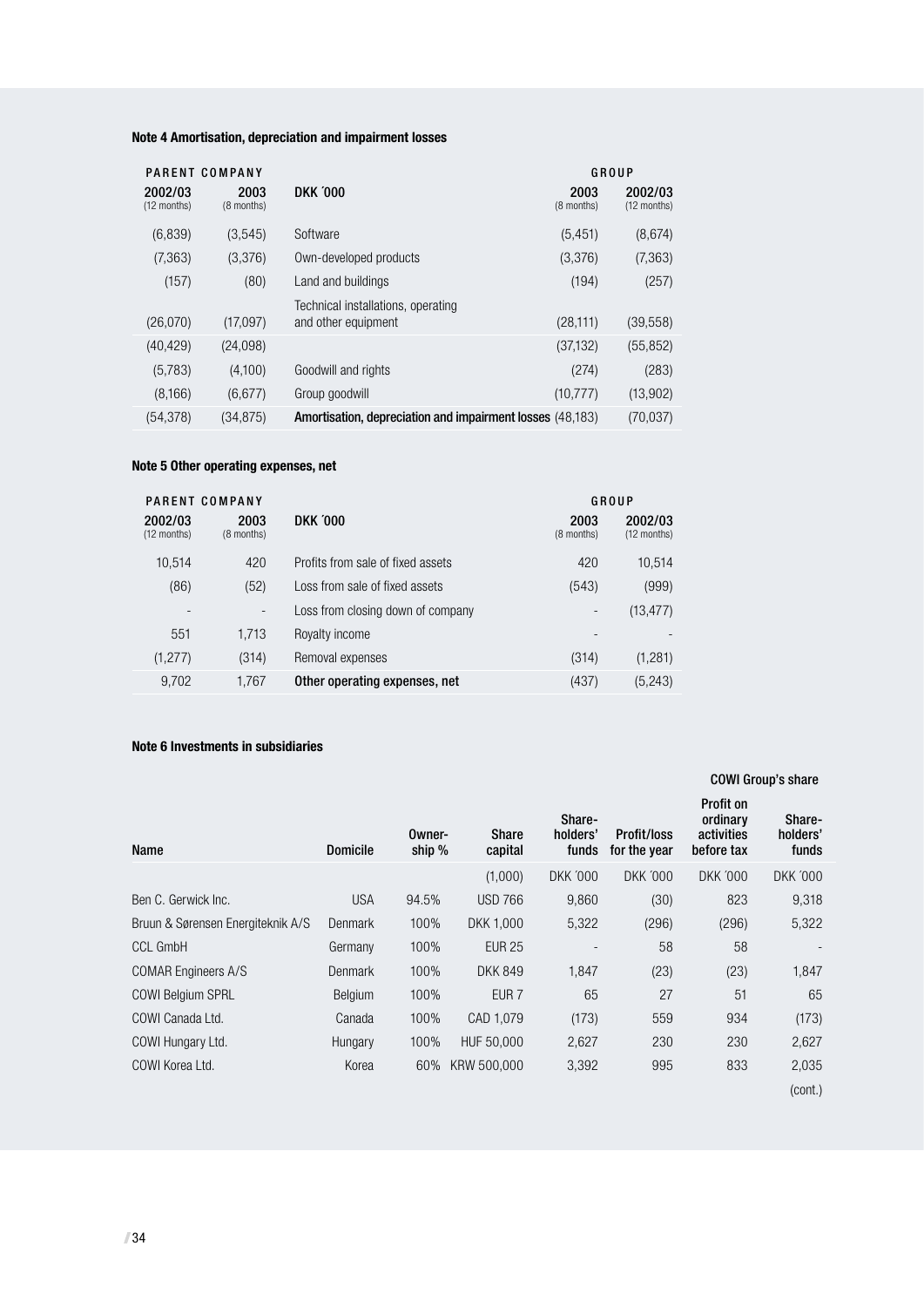## **Note 6 Investments in subsidiaries (cont.)**

COWI Group's share

| Name                                                                                               | <b>Domicile</b> | Owner-<br>ship % | <b>Share</b><br>capital | Share-<br>holders'<br>funds | Profit/loss<br>for the year | Profit on<br>ordinary<br>activities<br>before tax | Share-<br>holders'<br>funds |
|----------------------------------------------------------------------------------------------------|-----------------|------------------|-------------------------|-----------------------------|-----------------------------|---------------------------------------------------|-----------------------------|
|                                                                                                    |                 |                  | (1,000)                 | <b>DKK '000</b>             | <b>DKK '000</b>             | <b>DKK '000</b>                                   | <b>DKK '000</b>             |
| COWI Philippines Inc.                                                                              | Philippines     | 100%             | PHP 5,846               | 194                         | (117)                       | (194)                                             | 194                         |
| COWI Kampsax Sp. z.o.o.                                                                            | Poland          | 100%             | <b>PLN 223</b>          | (2,537)                     | (969)                       | (1,034)                                           | (2,537)                     |
| <b>COWI Tanzania Consulting</b><br>Engineers and Planners Ltd.                                     | Tanzania        | 100%             | TZS 20,000              | 3.973                       | 2.068                       | 838                                               | 3.973                       |
| COWI-Almoayed Gulf W.L.L.                                                                          | <b>Bahrain</b>  | 49%              | <b>BHD 20</b>           | 606                         | 1.065                       | 603                                               | 297                         |
| COWIconsult International Ltd.                                                                     | England         | 100%             | GBP <sub>10</sub>       | (241)                       | 187                         | 161                                               | (241)                       |
| Danport A/S                                                                                        | Denmark         | 100%             | <b>DKK 500</b>          | 542                         | (2)                         | 3                                                 | 542                         |
| Enviroplan International A/S                                                                       | Denmark         | 100%             | <b>DKK 500</b>          | 496                         | (18)                        | (18)                                              | 496                         |
| ETC GmbH                                                                                           | Germany         | 90%              | EUR 1,790               | 23,997                      | 3,932                       | 5,445                                             | 21,597                      |
| Hjellnes COWI A/S                                                                                  | Norway          | 70%              | NOK 4,678               | 22,630                      | 2,465                       | 2,477                                             | 15,841                      |
| Interconsult ASA                                                                                   | Norway          | 100%             | NOK 21,695              | 32,521                      | (1,797)                     | (1, 991)                                          | 32,521                      |
| KX A/S                                                                                             | Denmark         | 100%             | DKK 10,000              | (6, 473)                    | (7,884)                     | (9,056)                                           | (6, 473)                    |
| Matcon Rådgivende<br>Ingeniørfirma A/S                                                             | Denmark         | 100%             | <b>DKK 500</b>          | 1,715                       | 21                          | 21                                                | 1,715                       |
| MMS Norge A/S                                                                                      | Norway          | 100%             | NOK 100                 | 55                          | (8)                         | (8)                                               | 55                          |
| Studstrup og Østgaard A/S                                                                          | Denmark         | 100%             | DKK 1,125               | 2.377                       | 264                         | 364                                               | 2.377                       |
| <b>UAB COWI Baltic Consulting</b><br><b>Engineers and Planners</b>                                 | Lithuania       | 100%             | <b>LTL 200</b>          | 1,654                       | 649                         | 649                                               | 1,654                       |
|                                                                                                    |                 |                  |                         |                             |                             | 870                                               | 93,052                      |
| Other adjustments                                                                                  |                 |                  |                         |                             |                             | (1,246)                                           | (6,636)                     |
| For companies with negative shareholders' funds, a set-off has been effected in amounts receivable |                 |                  |                         |                             |                             |                                                   | 9,424                       |
|                                                                                                    |                 |                  |                         |                             |                             | (376)                                             | 95,840                      |

All subsidiaries are independent entities.

#### **Note 7 Investments in associated undertakings**

|                                                |                 |                  |                  |                             |                             |                                                   | <b>COWI Group's share</b>   |
|------------------------------------------------|-----------------|------------------|------------------|-----------------------------|-----------------------------|---------------------------------------------------|-----------------------------|
| Name                                           | <b>Domicile</b> | Owner-<br>ship % | Share<br>capital | Share-<br>holders'<br>funds | Profit/loss<br>for the year | Profit on<br>ordinary<br>activities<br>before tax | Share-<br>holders'<br>funds |
|                                                |                 |                  | (1,000)          | <b>DKK '000</b>             | <b>DKK '000</b>             | <b>DKK '000</b>                                   | <b>DKK '000</b>             |
| Casa Nova I/S                                  | Denmark         | 41%              | <b>Divested</b>  |                             |                             | 10                                                |                             |
| CAT Alliance Ltd.                              | England         | 33%              | <b>GBP 100</b>   | 940                         |                             |                                                   | 313                         |
| Covitecma S.A.                                 | Spain           | 25%              | <b>EUR 180</b>   | 2,252                       | (291)                       | (73)                                              | 563                         |
| Danrail Consult A/S                            | <b>Denmark</b>  | 33%              | <b>Divested</b>  |                             |                             |                                                   |                             |
| Yan-Dan Ltd.                                   | China           | 30%              | CNY 1,244        | 1,042                       |                             |                                                   | 313                         |
| COWI A/S's investments in associated companies |                 |                  |                  |                             |                             | (63)                                              | 1,189<br>(cont.)            |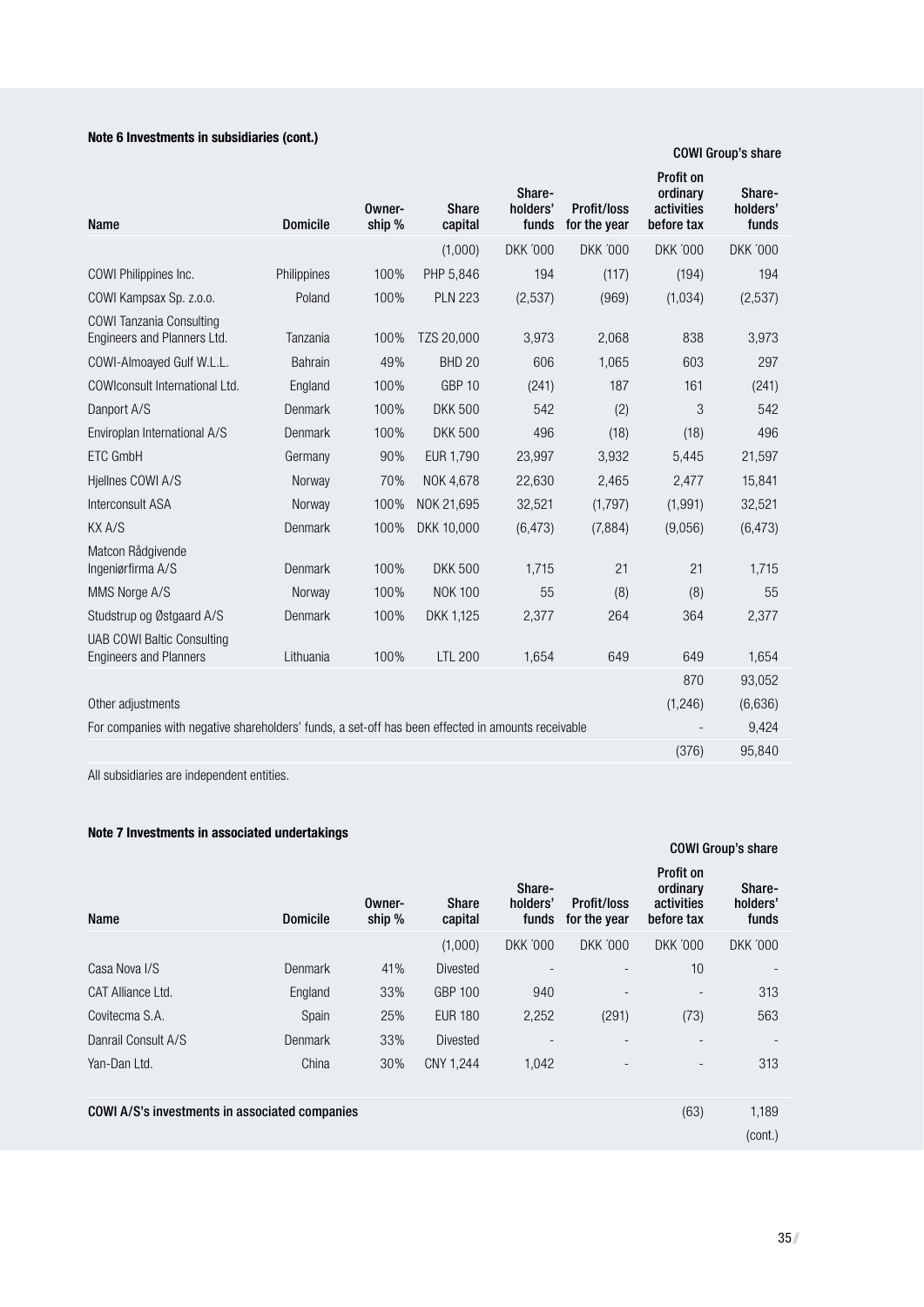#### **Note 7 Investments in associated undertakings (cont.)**

#### COWI Group's share

| Name                                                          | <b>Domicile</b> | Owner-<br>ship % | Share<br>capital | Share-<br>holders'<br>funds | <b>Profit/loss</b><br>for the year | <b>Profit on</b><br>ordinary<br>activities<br>before tax | Share-<br>holders'<br>funds |
|---------------------------------------------------------------|-----------------|------------------|------------------|-----------------------------|------------------------------------|----------------------------------------------------------|-----------------------------|
|                                                               |                 |                  | (1,000)          | <b>DKK '000</b>             | <b>DKK '000</b>                    | <b>DKK '000</b>                                          | <b>DKK '000</b>             |
| Aviaplan AS                                                   | Norway          | 33%              | <b>NOK 804</b>   | 645                         |                                    | (398)                                                    | 213                         |
| ComputIT AS                                                   | Norway          | 46%              | NOK 2,173        | 2,964                       | 1,117                              | 308                                                      | 1,482                       |
| Teledrifting AS                                               | Norway          | 50%              | <b>NOK 150</b>   | 3,922                       | (146)                              | (270)                                                    | 1,961                       |
| Lista Flypark AS                                              | Norway          | 50%              | <b>NOK 100</b>   |                             |                                    | (51)                                                     |                             |
| Synkarion AS                                                  | Norway          | 34%              | <b>NOK 100</b>   | 88                          |                                    |                                                          | 30                          |
| <b>Wellfield Consulting Services</b><br>(Proprietary) Limited | <b>Botswana</b> | 50%              | <b>BWP 209</b>   | 2,470                       |                                    |                                                          | 1,235                       |
| Interconsult Bulgaria Limited                                 | <b>Bulgaria</b> | 50%              | <b>USD 2.67</b>  | 966                         | 429                                | 214                                                      | 483                         |
| Hunan Qunshan Water<br>Treatment Equipment Co. Ltd.           | China           | 28%              | RMB 1,660        | 661                         |                                    |                                                          | 185                         |
| Zeolite Investments<br>(Private) Limited                      | Zimbabwe        | 35%              | ZWD 0.1          | 834                         |                                    |                                                          | 292                         |
| Interconsult Zimbabwe<br>(Private) Limited                    | Zimbabwe        | 35%              | <b>ZWD 200</b>   | 1,166                       |                                    |                                                          | 408                         |
|                                                               |                 |                  |                  |                             |                                    | (260)                                                    | 7,478                       |
|                                                               |                 |                  |                  |                             |                                    |                                                          |                             |

#### **Note 8 Financial income**

|                        | PARENT COMPANY     |                                                        |                    | GROUP                    |
|------------------------|--------------------|--------------------------------------------------------|--------------------|--------------------------|
| 2002/03<br>(12 months) | 2003<br>(8 months) | <b>DKK '000</b>                                        | 2003<br>(8 months) | 2002/03<br>$(12$ months) |
| 11,560                 | 4.458              | Interest, cash at bank and in hand and securities etc. | 8.553              | 15,626                   |
| 3,844                  | 1,761              | Interest, group undertakings                           |                    |                          |
| 10.864                 | 6.962              | Realised and unrealised capital gains, investments     | 6.997              | 10,864                   |
| 1.582                  | 1.766              | Foreign exchange gains                                 | 5.003              | 7,350                    |
| 27,850                 | 14,947             | <b>Financial income</b>                                | 20,553             | 33,840                   |
|                        |                    |                                                        |                    |                          |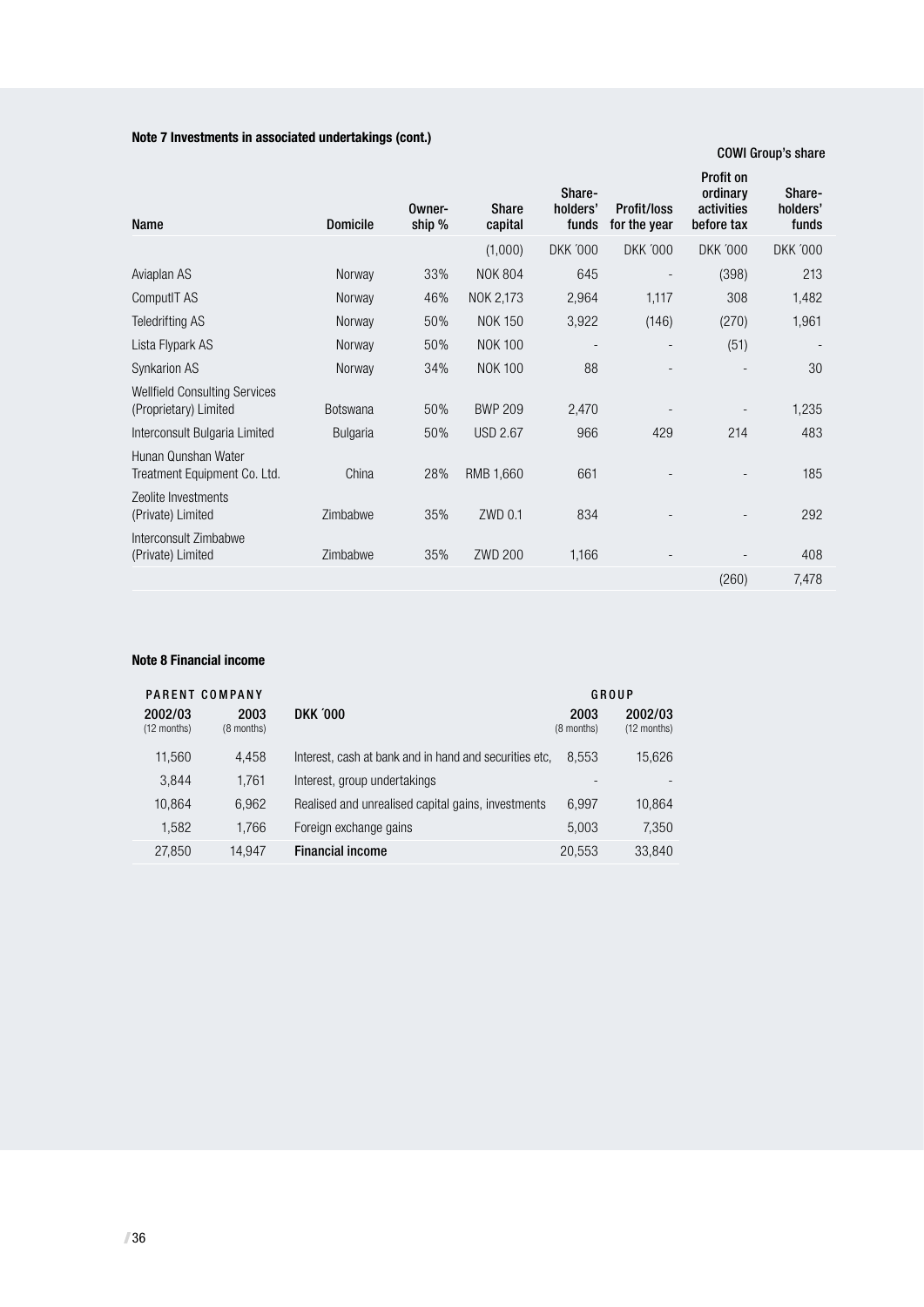#### **Note 9 Financial expenses**

|                          | PARENT COMPANY     |                                                   |                    | GROUP                  |
|--------------------------|--------------------|---------------------------------------------------|--------------------|------------------------|
| 2002/03<br>(12 months)   | 2003<br>(8 months) | <b>DKK '000</b>                                   | 2003<br>(8 months) | 2002/03<br>(12 months) |
| (3,659)                  | (3,283)            | Interest, bank and mortgage debt etc.             | (6,640)            | (10, 982)              |
| $\overline{\phantom{a}}$ | (213)              | Interest, group undertakings                      |                    |                        |
| (12, 290)                | (1, 467)           | Realised and unrealised capital loss, investments | (1,518)            | (12, 290)              |
| (8,052)                  | (2,569)            | Foreign exchange losses                           | (6, 384)           | (12, 262)              |
| (24,001)                 | (7,532)            | <b>Financial expenses</b>                         | (14, 542)          | (35, 534)              |

#### **Note 10 Tax on profit for the year**

|                        | PARENT COMPANY     |                                                                      | GROUP              |                        |
|------------------------|--------------------|----------------------------------------------------------------------|--------------------|------------------------|
| 2002/03<br>(12 months) | 2003<br>(8 months) | <b>DKK '000</b>                                                      | 2003<br>(8 months) | 2002/03<br>(12 months) |
|                        |                    | Current tax                                                          | (3, 347)           | (7, 128)               |
| (686)                  | (1,878)            | Current tax, foreign project offices                                 | (1,878)            | (686)                  |
| (13, 848)              | (4, 194)           | Deferred tax                                                         | (6,150)            | (15, 536)              |
|                        |                    | Tax in associated companies                                          |                    | (15)                   |
| (7,823)                | (4,636)            | Tax in group undertakings                                            |                    |                        |
| 5,198                  | (2,460)            | Deferred tax for previous years carried back                         | (2,460)            | 5,198                  |
| (17, 159)              | (13, 168)          | Tax on profit for the year                                           | (13, 835)          | (18, 167)              |
|                        |                    |                                                                      |                    |                        |
|                        |                    | broken down as follows:                                              |                    |                        |
| (17, 159)              | (13, 168)          | Tax on profit on ordinary activities                                 | (13, 835)          | (18, 167)              |
|                        |                    | Tax on profit on extraordinary activities                            |                    |                        |
| (17, 159)              | (13, 168)          | Tax on profits for the year                                          | (13, 835)          | (18, 167)              |
|                        |                    | Tax on movements in shareholders' funds                              |                    |                        |
| (17, 159)              | (13, 168)          | Total tax on profit for the year                                     | (13, 835)          | (18, 167)              |
|                        |                    |                                                                      |                    |                        |
|                        |                    | Tax on profit on ordinary activities can be broken down as follows:  |                    |                        |
| (12, 206)              | (8,625)            | Tax on profit on ordinary activities before<br>tax calculated at 30% | (9,704)            | (13,026)               |
| (6, 561)               | (1,662)            | Adjustment of tax calculated in foreign group                        | (1,662)            | (6, 561)               |
|                        |                    | Tax effect from:                                                     |                    |                        |
| (2,450)                | (2,003)            | Book amortisation of goodwill disallowed<br>for tax purposes         | (2,003)            | (2,450)                |
| (1, 140)               | 1,582              | Other costs/other earnings disallowed for tax purposes               | 1,994              | (1, 328)               |
| 5,198                  | (2,460)            | Adjustment of taxes for previous years                               | (2,460)            | 5,198                  |
| (17, 159)              | (13, 168)          |                                                                      | (13, 835)          | (18, 167)              |
| 42.2%                  | 45.8%              | <b>Effective tax rate</b>                                            | 42.8%              | 41.8%                  |
|                        |                    |                                                                      |                    |                        |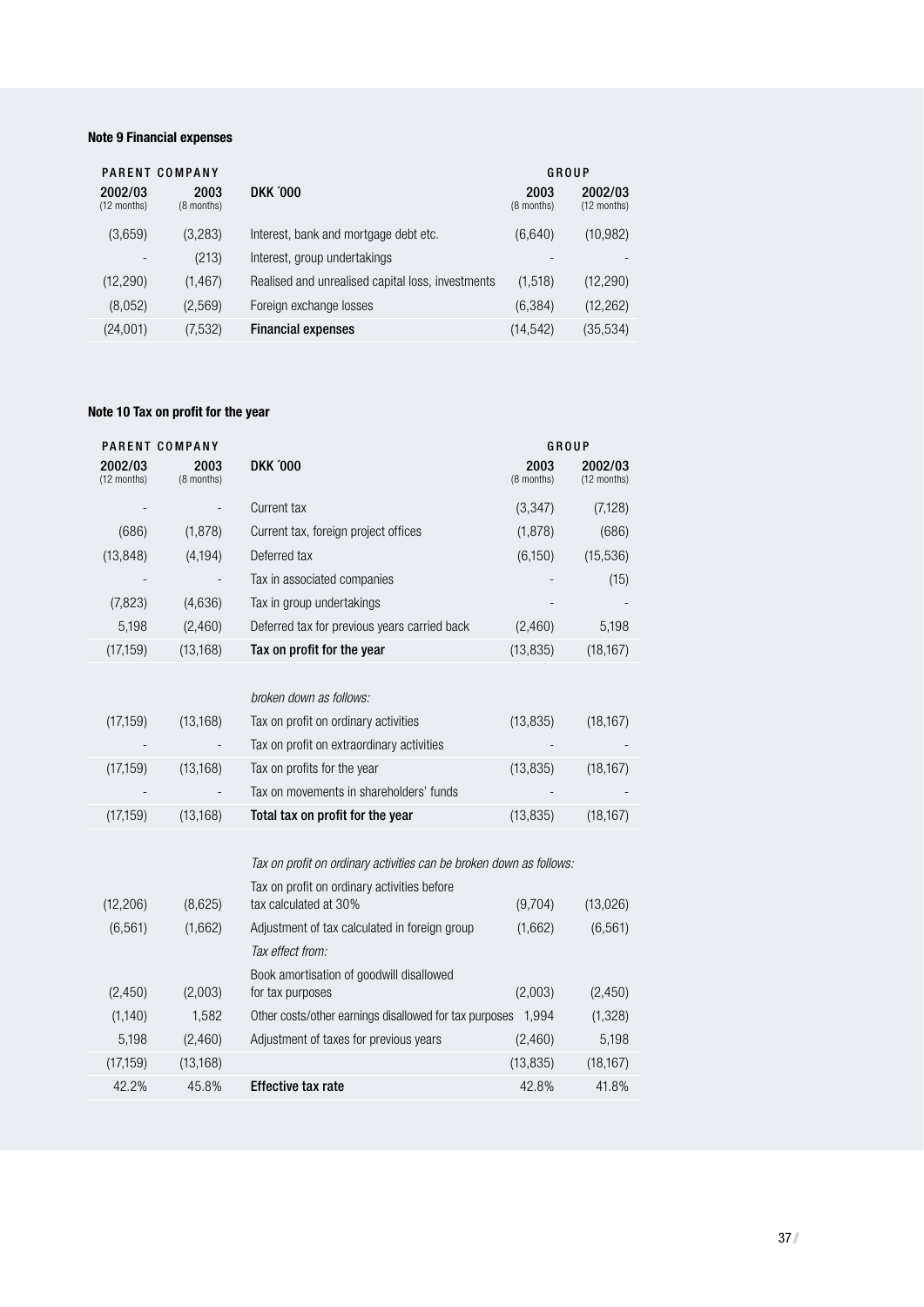#### **Note 11 Intangible fixed assets**

| <b>DKK '000</b>                                | Goodwill<br>and rights | Group<br>qoodwill        | Software | Own-<br>developed<br>products | <b>Total</b> |
|------------------------------------------------|------------------------|--------------------------|----------|-------------------------------|--------------|
| Cost at 1 May 2003                             | 21,026                 | 283,336                  | 48,350   | 8,664                         | 361,376      |
| Adjustment of acquisition prices for takeovers |                        | 1,829                    |          |                               | 1,829        |
| Adjusted cost at 1 May 2003                    | 21,026                 | 285,165                  | 48,350   | 8.664                         | 363,205      |
| Additions                                      |                        | 188                      | 1,351    | 7,930                         | 9,469        |
| <b>Disposals</b>                               | 91                     | $\overline{\phantom{a}}$ | 1.722    |                               | 1.813        |
| Cost at 31 Dec. 2003                           | 20,935                 | 285,353                  | 47,979   | 16,594                        | 370,861      |
| Depreciation and writedowns at 1 May 2003      | 20,023                 | 31,940                   | 30,970   | 7,363                         | 90,296       |
| Amortisation                                   | 274                    | 10,777                   | 5.451    | 3,376                         | 19,878       |
| Disposals                                      | 39                     |                          | 141      |                               | 180          |
| Amortisation and writedowns at 31 Dec. 2003    | 20,258                 | 42,717                   | 36,280   | 10,739                        | 109,994      |
| Net book value at 31 Dec. 2003                 | 677                    | 242,636                  | 11,699   | 5,855                         | 260,867      |
| Adjusted book value at 1 May 2003              | 1,003                  | 253,225                  | 17,380   | 1,301                         | 272,909      |

|                                                | PARENT COMPANY         |                   |                 |                               |              |  |
|------------------------------------------------|------------------------|-------------------|-----------------|-------------------------------|--------------|--|
| <b>DKK '000</b>                                | Goodwill<br>and rights | Group<br>goodwill | <b>Software</b> | Own-<br>developed<br>products | <b>Total</b> |  |
| Cost at 1 May 2003                             | 157,008                | 145,921           | 39,935          | 8,664                         | 351,528      |  |
| Adjustment of acquisition prices for takeovers | (6, 262)               | 8,091             |                 |                               | 1,829        |  |
| Adjusted cost at 1 May 2003                    | 150,746                | 154,012           | 39,935          | 8,664                         | 353,357      |  |
| Additions                                      |                        | 188               | 363             | 7,930                         | 8,481        |  |
| <b>Disposals</b>                               |                        |                   |                 |                               |              |  |
| Cost at 31 Dec. 2003                           | 150,746                | 154,200           | 40,298          | 16,594                        | 361,838      |  |
| Amortisation and writedowns at 1 May 2003      | 25,329                 | 26,204            | 27,320          | 7,363                         | 86,216       |  |
| Amortisation                                   | 4,100                  | 6,677             | 3,545           | 3,376                         | 17,698       |  |
| <b>Disposals</b>                               |                        |                   |                 |                               |              |  |
| Amortisation and writedowns at 31 Dec. 2003    | 29,429                 | 32,881            | 30,865          | 10,739                        | 103,914      |  |
| Net book value at 31 Dec. 2003                 | 121,317                | 121,319           | 9,433           | 5,855                         | 257,924      |  |
| Adjusted book value at 1 May 2003              | 125,417                | 127,808           | 12,615          | 1,301                         | 267.141      |  |

G R O U P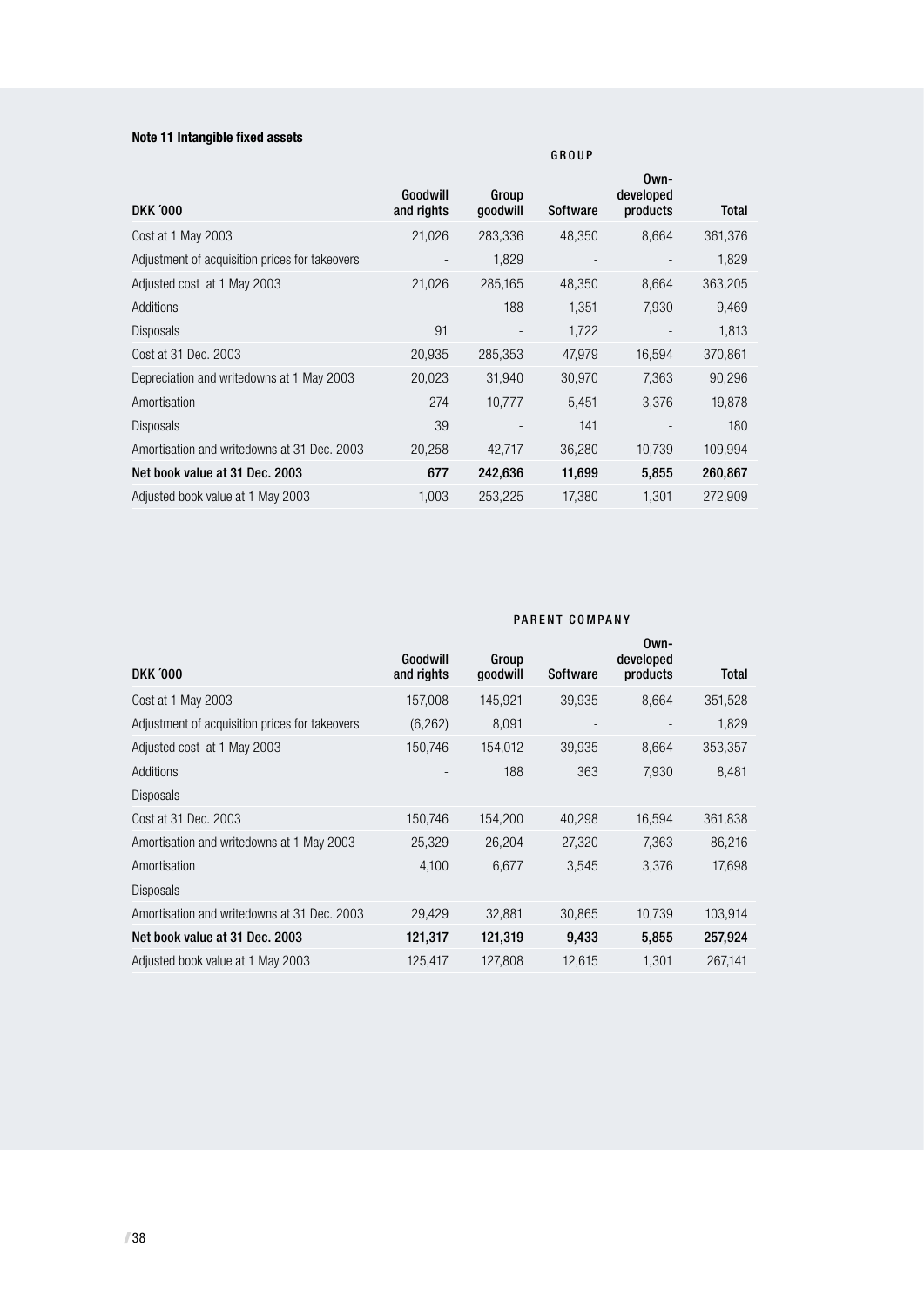#### **Note 12 Tangible fixed assets**

### **Technical** installations, operating Assets in<br>and other course of Land and and other<br>buildings equipment DKK '000 **buildings** equipment construction Total Cost at 1 May 2003 12,600 306,251 364 319,215 Additions 371 20,696 2,165 23,232 Disposals 793 49,228 232 50,253 Cost at 31 Dec. 2003 12,178 277,719 2,297 292,194 Depreciation and writedowns at 1 May 2003 2,097 181,143 - 183,240 Depreciation and writedowns 194 28,111 - 28,305 Disposals 14 46,409 - 46,423 Depreciation and writedowns at 31 Dec. 2003 2,277 162,845 - 165,122 Net book value at 31 Dec. 2003 9,901 114,874 2,297 127,072

At 1 January 2002, the official valuation of Danish properties with a net book value of DKK 6,384 thousand amounted to DKK 8,220 thousand.

#### PARENT COMPANY

**GROUP** 

| <b>DKK '000</b>                             | Land and<br>buildings | Technical<br>installations,<br>operating<br>and other<br>equipment | Assets in<br>course of<br>construction | Total   |
|---------------------------------------------|-----------------------|--------------------------------------------------------------------|----------------------------------------|---------|
| Cost at 1 May 2003                          | 5,011                 | 213.604                                                            | $\overline{\phantom{m}}$               | 218.615 |
| Additions                                   | 232                   | 9,485                                                              | 1,561                                  | 11,278  |
| <b>Disposals</b>                            |                       | 42,237                                                             |                                        | 42,237  |
| Cost at 31 Dec. 2003                        | 5,243                 | 180,852                                                            | 1,561                                  | 187,656 |
| Depreciation and writedowns at 1 May 2003   | 861                   | 123,648                                                            | -                                      | 124,509 |
| Depreciation and writedowns                 | 80                    | 17.097                                                             | $\qquad \qquad -$                      | 17,177  |
| <b>Disposals</b>                            |                       | 41,924                                                             | $\qquad \qquad \blacksquare$           | 41,924  |
| Depreciation and writedowns at 31 Dec. 2003 | 941                   | 98.821                                                             | $\overline{\phantom{m}}$               | 99.762  |
| Net book value at 31 Dec. 2003              | 4,302                 | 82,031                                                             | 1,561                                  | 87,894  |

At 1 January 2002, the official valuation of Danish properties with a net book value of DKK 4,150 thousand amounted to DKK 4,580 thousand.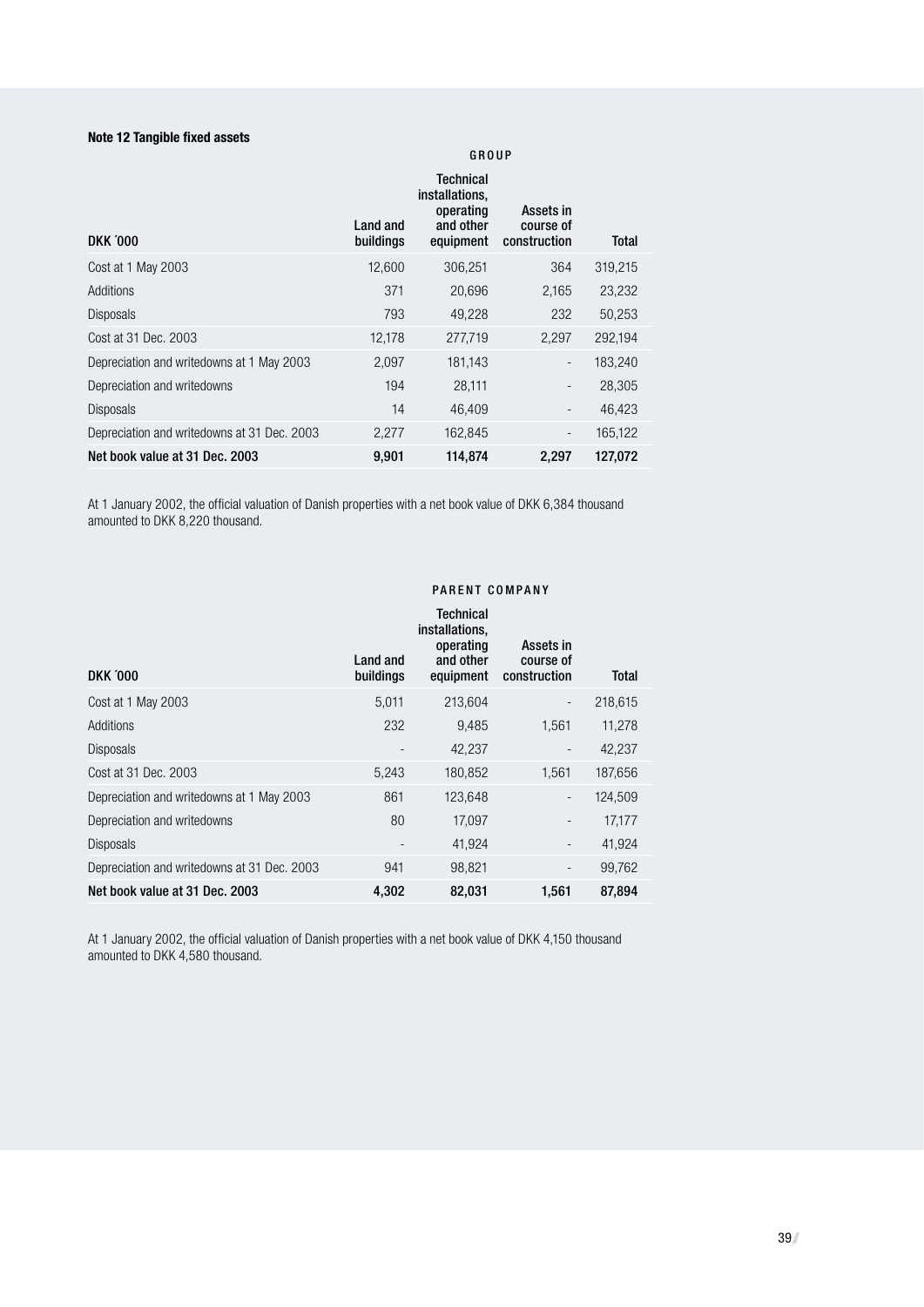#### **Note 13 Fixed asset investments**

#### G R O U P

|                              | <b>Investments</b><br>in associated | Other invest-<br>ments and<br>participating |              |
|------------------------------|-------------------------------------|---------------------------------------------|--------------|
| <b>DKK '000</b>              | undertakings                        | interests                                   | <b>Total</b> |
| Cost at 1 May 2003           | 8,047                               | 19,887                                      | 27,934       |
| Additions                    | 2,025                               | 325                                         | 2,350        |
| <b>Disposals</b>             | 2,258                               | 13,947                                      | 16,205       |
| Cost at 31 Dec. 2003         | 7,814                               | 6,265                                       | 14,079       |
| Revaluations at 1 May 2003   | 1,130                               | 24                                          | 1,154        |
| Additions                    |                                     |                                             |              |
| Disposals                    | 225                                 |                                             | 225          |
| Revaluations at 31 Dec. 2003 | 905                                 | 24                                          | 929          |
| Writedowns at 1 May 2003     | 777                                 | 6,689                                       | 7,466        |
| Additions                    | 464                                 | 3                                           | 467          |
| <b>Disposals</b>             |                                     | 6,142                                       | 6,142        |
| Writedowns at 31 Dec. 2003   | 1,241                               | 550                                         | 1,791        |
| Book value at 31 Dec. 2003   | 7,478                               | 5,739                                       | 13,217       |

#### PARENT COMPANY

| <b>DKK '000</b>              | Investments in<br>subsidiaries | Invest-<br>ments in<br>associerede<br>associated<br>companies | Loans to<br>subsidiaries | Invest-<br>ments and<br>participating<br><i>interests</i> | <b>Total</b> |
|------------------------------|--------------------------------|---------------------------------------------------------------|--------------------------|-----------------------------------------------------------|--------------|
| Cost at 1 May 2003           | 101,795                        | 2,022                                                         | 9,147                    | 809                                                       | 113,773      |
| Additions                    | 1,634                          |                                                               | 18,112                   |                                                           | 19,746       |
| <b>Disposals</b>             |                                | 878                                                           | 3,858                    |                                                           | 4,736        |
| Cost at 31 Dec. 2003         | 103,429                        | 1,144                                                         | 23,401                   | 809                                                       | 128,783      |
| Revaluations at 1 May 2003   | 19,553                         | 1,130                                                         | ٠                        | 24                                                        | 20,707       |
| <b>Additions</b>             | 6,172                          |                                                               |                          |                                                           | 6,172        |
| <b>Disposals</b>             | 1,276                          | 225                                                           |                          |                                                           | 1,501        |
| Revaluations at 31 Dec. 2003 | 24,449                         | 905                                                           |                          | 24                                                        | 25,378       |
| Writedowns at 1 May 2003     | 29,921                         | 777                                                           |                          | 540                                                       | 31,238       |
| Additions                    | 2,986                          | 83                                                            |                          |                                                           | 3,069        |
| <b>Disposals</b>             | 869                            |                                                               |                          |                                                           | 869          |
| Writedowns at 31 Dec. 2003   | 32,038                         | 860                                                           |                          | 540                                                       | 33,438       |
| Book value at 31 Dec. 2003   | 95,840                         | 1,189                                                         | 23,401                   | 293                                                       | 120,723      |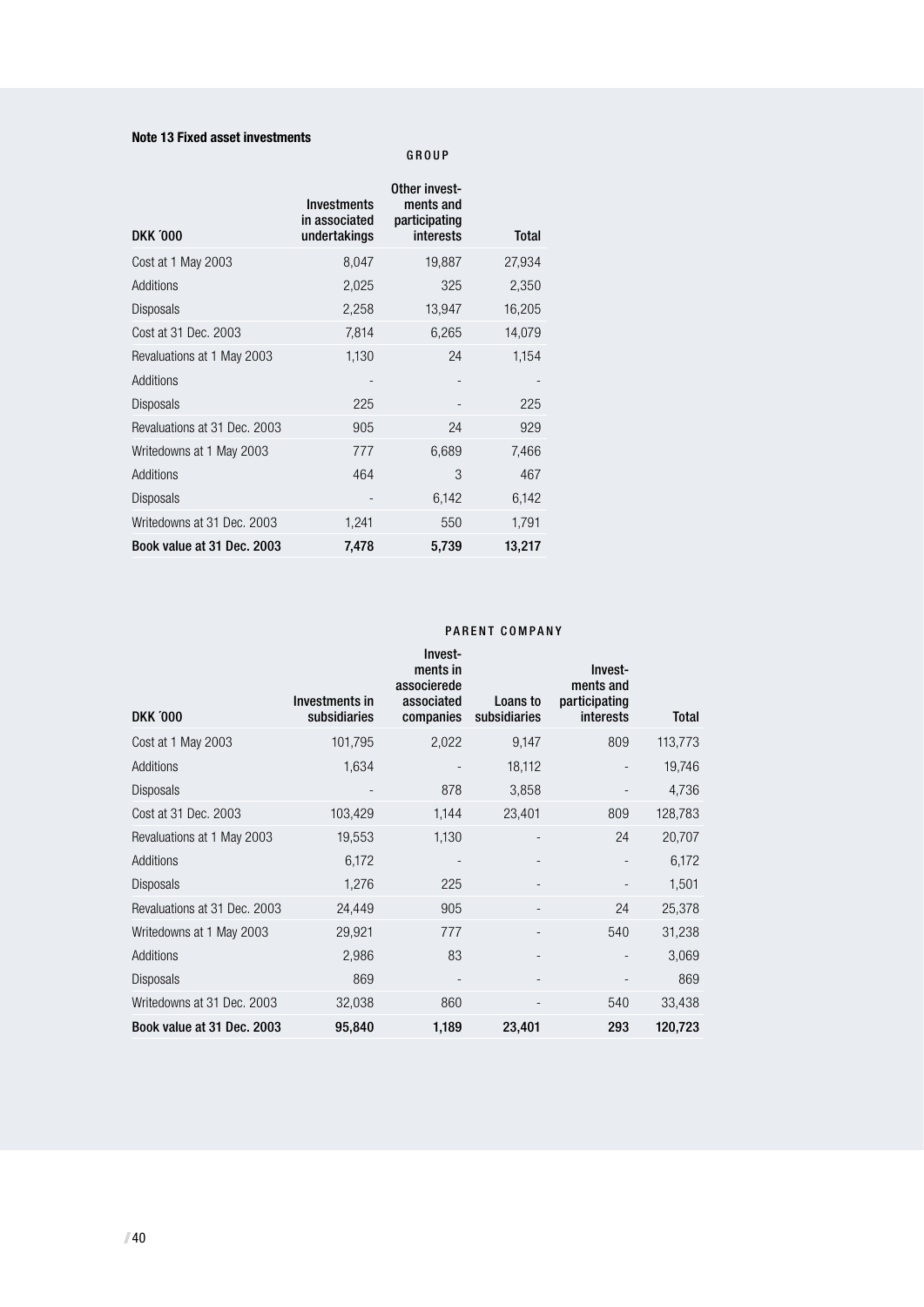#### **Note 14 Work in progress, net**

|                  | PARENT COMPANY  |                                                                               |                 | GROUP            |
|------------------|-----------------|-------------------------------------------------------------------------------|-----------------|------------------|
| 30 april<br>2003 | 31 dec.<br>2003 | <b>DKK '000</b>                                                               | 31 dec.<br>2003 | 30 april<br>2003 |
| 1,884,755        | 1.775.326       | Work in progress, direct expenses                                             | 2,174,605       | 2,418,728        |
| 821,711          | 677,183         | Addition for indirect expenses and interim profit<br>from on-account payments | 788,203         | 981,324          |
| 2,706,466        | 2,452,509       | Work in progress, gross                                                       | 2,962,808       | 3,400,052        |
| (2,524,241)      | (2,271,447)     | Amounts invoiced on account                                                   | (2,729,822)     | (3,159,172)      |
| 182,225          | 181,062         | Work in progress, net                                                         | 232,986         | 240,880          |
|                  |                 | Broken down as follows on domestic and foreign projects:                      |                 |                  |
| 94,906           | 79,668          | Domestic projects                                                             | 79,668          | 94,906           |
| 87,319           | 101.394         | Foreign projects                                                              | 153.318         | 145.974          |

#### **Note 15 Net pension assets and net pension benefit obligations**

The COWI Group's Norwegian subsidiaries have arranged defined benefit plans for their employees. In 2002/ 03, this comprised the Interconsult ASA group and Hjellnes COWI AS.

182,225 181,062 232,986 240,880

|                                                                                                     | 31 dec.<br>2003 | 30 april<br>2003 |
|-----------------------------------------------------------------------------------------------------|-----------------|------------------|
| Number of people covered by the benefit plan                                                        |                 |                  |
| Active staff                                                                                        | 665             | 691              |
| <b>Retired staff</b>                                                                                | 62              | 69               |
| Total number of people covered by the benefit plan                                                  | 727             | 760              |
|                                                                                                     |                 |                  |
| Net pension assets and pension benefit obligations                                                  |                 |                  |
| Estimated pension benefit obligations at 31 Dec. (30 April)                                         | 169,266         | 202,329          |
| Plan assets at 31 Dec. (30 April)                                                                   | 137,083         | 133,050          |
| Estimated fair value, net obligations as at 31 Dec. (30 April)                                      | 32,183          | 69,279           |
| Estimate/plan changes not recognised in the profit and<br>loss account at the time of takeover      | (85,069)        | (85,069)         |
| Estimate/plan changes at the time of takeover<br>amortised in connection with retirement            | 7,422           |                  |
| Estimate/plan changes at the time of takeover amortised<br>during the time of ownership             | 4,646           | 1,401            |
| Foreign exchange adjustments of estimate/plan changes<br>at the time of takeover                    | 11,196          | 5,827            |
| Estimate/plan changes not recognised in the profit and loss<br>account during the time of ownership | 2,503           | (13, 397)        |
| Net plan assets and obligations at 31 Dec. (30 April)                                               | (27, 119)       | (21, 959)        |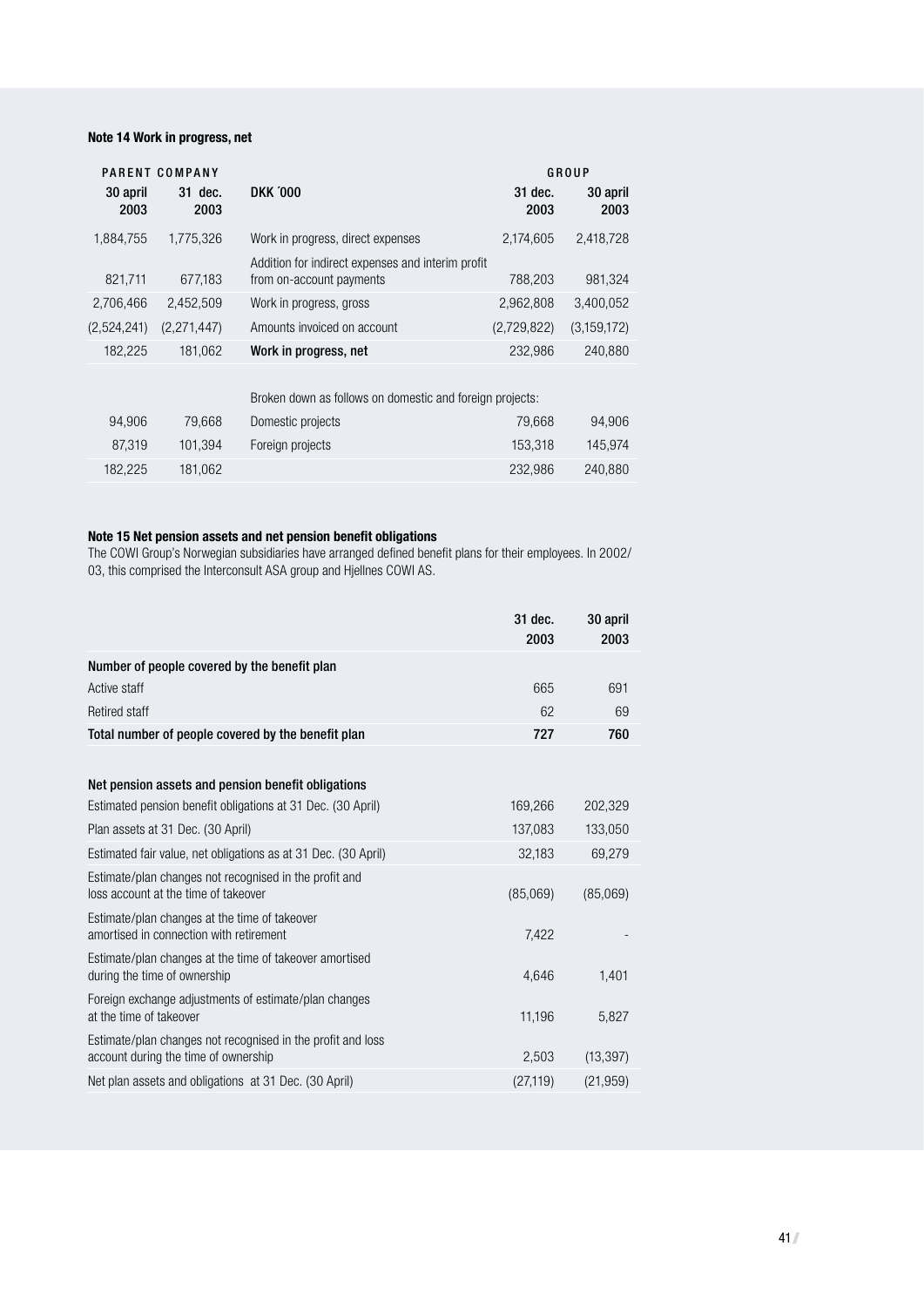| entered in the balance sheet as follows:                                                         |          |          |
|--------------------------------------------------------------------------------------------------|----------|----------|
| Net pension assets as 31 Dec. (30 April)                                                         | 28,734   | 25,129   |
| Net pension benefit obligations at 31 Dec. (30 April)                                            | (1,615)  | (3, 170) |
|                                                                                                  | 27,119   | 21,959   |
|                                                                                                  |          |          |
| Specification of net pension benefit obligations recognised in the profit and loss account:      |          |          |
| Pension earnings during the year                                                                 | 7,748    | 6,227    |
| Interest expenses on accrued benefit obligations                                                 | 6,214    | 4,580    |
| Expected return on plan assets                                                                   | (6, 234) | (3,893)  |
| Estimate and plan changes recognised in the profit and loss account                              | 3,352    | 1,548    |
| Other changes in benefit obligations                                                             |          | (74)     |
| Total benefit obligations recognised in the profit and loss account at 31 Dec. (30 April) 11,080 |          | 8,388    |
|                                                                                                  |          |          |
| Benefit calculations are based on the following financial assumptions:                           |          |          |
| Discount rate                                                                                    | 6.0%     | 6.0%     |
| Expected return                                                                                  | 7.0%     | 7.0%     |
| Salary adjustments                                                                               | 3.5%     | 4.0%     |
| Long-term health regulation                                                                      | 3.3%     | 3.3%     |
| Pension adjustments                                                                              | 2.5%     | 2.5%     |
| Expected voluntary redundancy before 40 years of age                                             | 4.0%     | 4.0%     |
| Expected voluntary redundancy after 40 years of age                                              | 2.0%     | 2.0%     |
| Discount rate applied at 31 Dec. (30 April)                                                      | 6.0%     | 6.0%     |

**Note 15 Net pension assets and net pension benefit obligations (cont.)**

Estimate changes and fluctuations are amortised over the expected remaining pension earnings period to the extent that they exceed ten per cent of the higher of benefit obligations and plan assets (corridor). Both in the Parent Company and the Group, plan changes are amortised over the expected remaining pension earnings time (non-corridor approach).

Both in the Parent Company and the Group, over-funding is made probable by the cash value of the total benefit obligation (accrued and future) exceeding the value of the plan assets.

In previous years, COWI A/S has approved defined benefit plans for a number of former and present members of Management. The net present value of these may be specified as follows:

| Benefit obligations to present members of Management                   | 9.915  | 9,600  |
|------------------------------------------------------------------------|--------|--------|
| Benefit obligations to former members of Management                    | 17,085 | 18,400 |
| Benefit obligations in COWI A/S                                        | 27,000 | 28,000 |
|                                                                        |        |        |
| Benefit calculations are based on the following financial assumptions: |        |        |
| Basis of determination                                                 | $G-82$ | $G-82$ |
| Interest rate                                                          | 4.5%   | 4.5%   |
| Furture wage regulation rate                                           | 2.5%   | 2.5%   |
|                                                                        |        |        |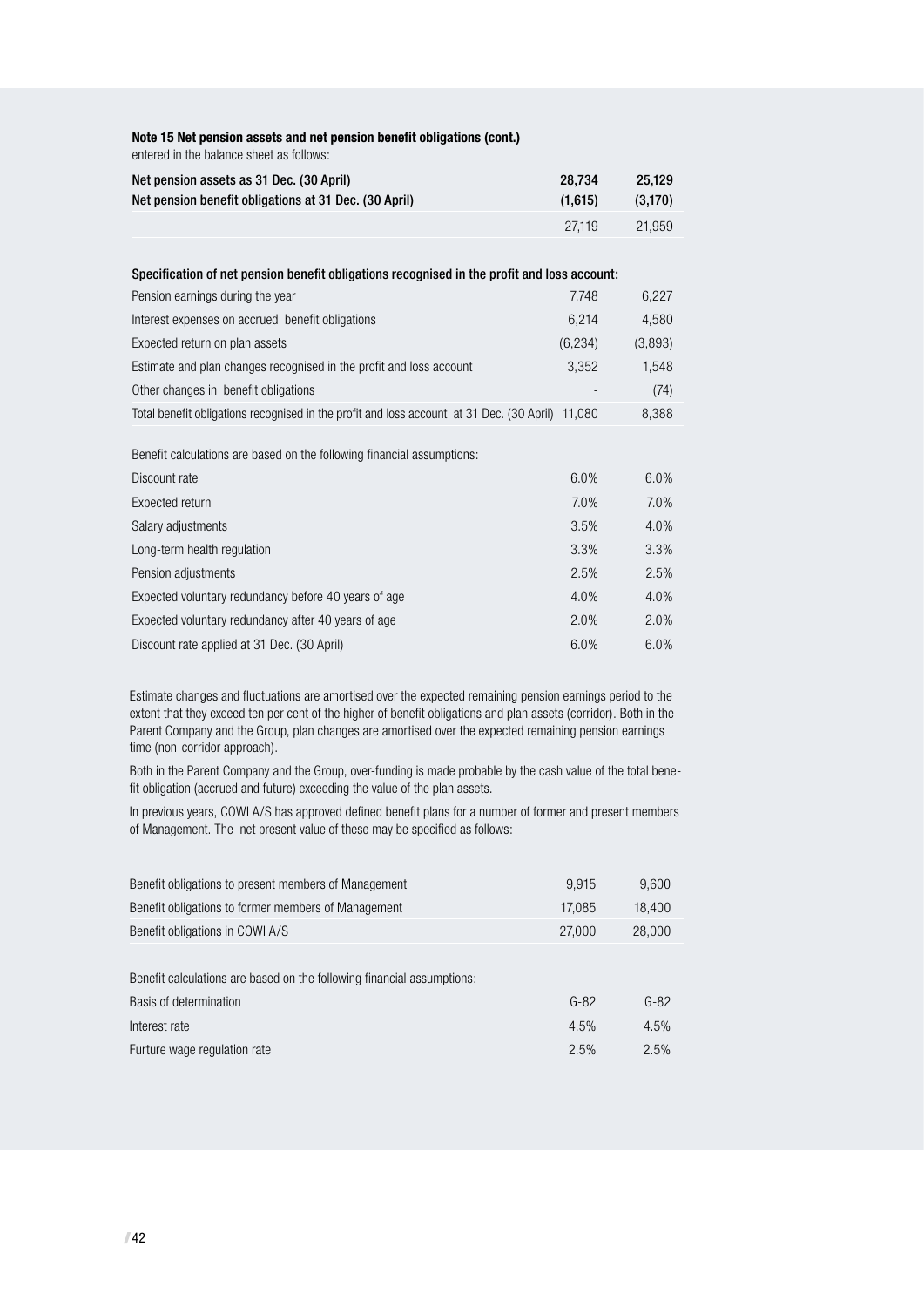#### **Note 16 Prepayments**

| PARENT COMPANY   |                 |                    |                 | GROUP            |
|------------------|-----------------|--------------------|-----------------|------------------|
| 30 april<br>2003 | 31 dec.<br>2003 | <b>DKK '000</b>    | 31 dec.<br>2003 | 30 april<br>2003 |
| 6.819            | 2.081           | Insurance premiums | 2.747           | 10.421           |
| 2,831            | 17.099          | Rent               | 17.601          | 8,885            |
| 31,294           | 20.963          | Other              | 22,479          | 26.134           |
| 40.944           | 40.143          | <b>Prepayments</b> | 42,827          | 45.440           |

#### **Note 17 Own shares**

|                           | PARENT COMPANY                     |                                     |                      |  |
|---------------------------|------------------------------------|-------------------------------------|----------------------|--|
| <b>DKK '000</b>           | Share of<br>shareholders'<br>funds | <b>Nominal</b><br>share-<br>holding | Acquisition<br>price |  |
| Cost at 1 May             | 0.6%                               | 222                                 | 1,900                |  |
| Acquisitions for the year | 0.6%                               | 210                                 | 2,425                |  |
| Disposals during year     | 1.2%                               | 432                                 | 4,325                |  |
| Shareholding at 31 Dec.   |                                    |                                     |                      |  |

#### **Note 18 Current asset investments**

| NYW IV YMITYIII MYYYI IIITYYNIIVIIIV |                |          |  |  |  |
|--------------------------------------|----------------|----------|--|--|--|
|                                      | PARENT COMPANY |          |  |  |  |
| <b>DKK '000</b>                      | 31 dec         | 30 april |  |  |  |
|                                      | 2003           | 2003     |  |  |  |
| <b>Shares</b>                        | 38,499         | 29.653   |  |  |  |
| <b>Bonds</b>                         | 113,776        | 113,982  |  |  |  |
| Portfolio at 31 Dec. (30 April)      | 152.275        | 143,635  |  |  |  |

#### **Note 19 Shareholders' funds**

The share capital consists of:

|                                |            | 2003<br><b>DKK '000</b> |
|--------------------------------|------------|-------------------------|
| A shares:                      |            |                         |
| 2 shares of each DKK           | 1,000      | $\overline{2}$          |
| 1 share of DKK                 | 2,998,000  | 2,998                   |
| 1 share of DKK                 | 7,000,000  | 7,000                   |
| 1 share of DKK                 | 10,000,000 | 10,000                  |
|                                |            | 20,000                  |
| <b>B</b> shares:               |            |                         |
| 147,500 shares of each DKK 100 |            | 14,750                  |
|                                |            | 14,750                  |
|                                |            |                         |

Each A share of DKK 100 carries 10 votes whereas each B share of DKK 100 carries 1 vote.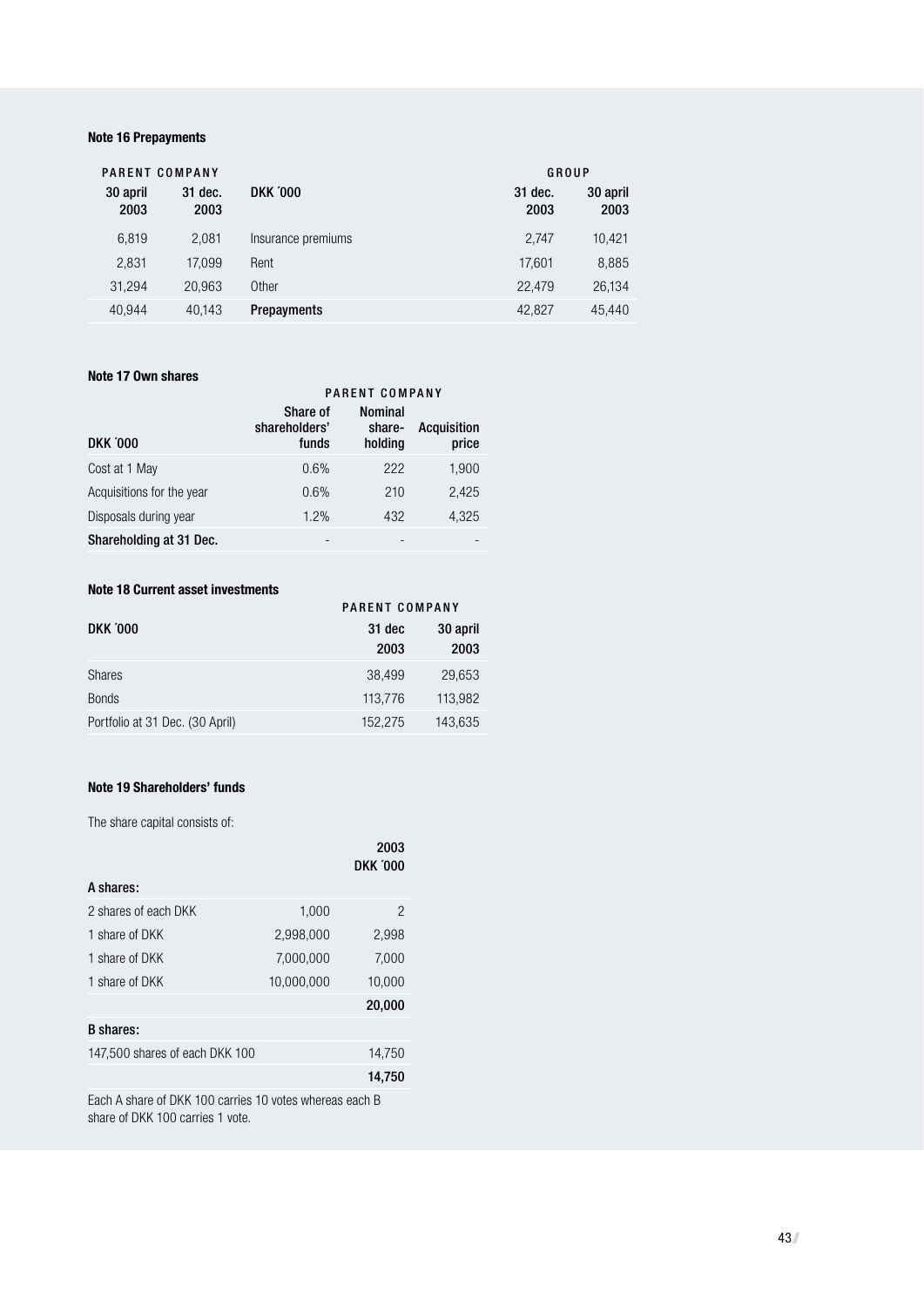#### **Note 20 Minority interests**

|                                          | GROUP           |                  |
|------------------------------------------|-----------------|------------------|
| <b>DKK '000</b>                          | 31 dec.<br>2003 | 30 april<br>2003 |
| Minority interests at 1 May              | 15,507          | 11,655           |
| Disposals and additions                  | (2,278)         | 3,493            |
| Share of profit for the year             | 2.927           | 1,725            |
| Exchange adjustment                      | (847)           | (1,366)          |
| Minority interests at 31 Dec. (30 April) | 15.309          | 15.507           |

#### **Note 21 Deferred tax**

|                  | PARENT COMPANY  |                                          |             | GROUP           |                  |
|------------------|-----------------|------------------------------------------|-------------|-----------------|------------------|
| 30 april<br>2003 | 31 dec.<br>2003 | <b>DKK '000</b>                          | <b>Note</b> | 31 dec.<br>2003 | 30 april<br>2003 |
| 145,130          | 153,780         | Deferred tax at 1 May                    |             | 117,902         | 147,723          |
| (5, 198)         | 2,460           | Reversal concerning previous years       |             | 2,460           | (5, 198)         |
| 13,848           | 4,194           | Deferred tax for the year                |             | 6,150           | 15,536           |
|                  | (10, 506)       | Transferred from subsidiaries            |             |                 |                  |
|                  |                 | Addition on acquisition of group company |             |                 | (40, 159)        |
| 153,780          | 149,928         |                                          |             | 126,512         | 117,902          |
|                  |                 | Recognised in the Annual Report:         |             |                 |                  |
|                  |                 | Tax asset                                |             | 25,980          | 24,304           |
| 153,780          | 149,928         | Deferred tax                             |             | 152,492         | 142,206          |
| 153,780          | 149,928         |                                          |             | 126,512         | 117,902          |
|                  |                 | Tax asset concerns:                      |             |                 |                  |
|                  |                 | Tangible fixed assets                    |             | (4,108)         | (4, 473)         |
|                  |                 | Fixed asset investments                  |             |                 | 1                |
|                  |                 | <b>Current assets</b>                    |             | 926             | (882)            |
|                  |                 | Provisions                               |             | 493             | (8,018)          |
|                  |                 | Debts                                    |             | (452)           | 4,112            |
|                  |                 | Tax-loss carryforwards                   |             | 29,121          | 33,564           |
|                  |                 |                                          |             | 25,980          | 24,304           |
|                  |                 | Deferred tax concerns:                   |             |                 |                  |
| (2,606)          | (2, 203)        | Intangible fixed assets                  |             | (2, 201)        | (2,606)          |
| (5,350)          | (9, 191)        | Tangible fixed assets                    |             | (8,955)         | (4,629)          |
| 691              | 245             | Fixed asset investments                  |             | 245             | 691              |
| 187,206          | 173,106         | Current assets                           |             | 175,432         | 188,886          |
| (8,400)          | (12, 029)       | Provisions                               |             | (12, 029)       | 91               |
| (2,400)          |                 | Debts                                    |             |                 | (2, 471)         |
| (15, 361)        |                 | Tax-loss carryforwards                   |             |                 | (37,756)         |
| 153,780          | 149,928         |                                          |             | 152,492         | 142,206          |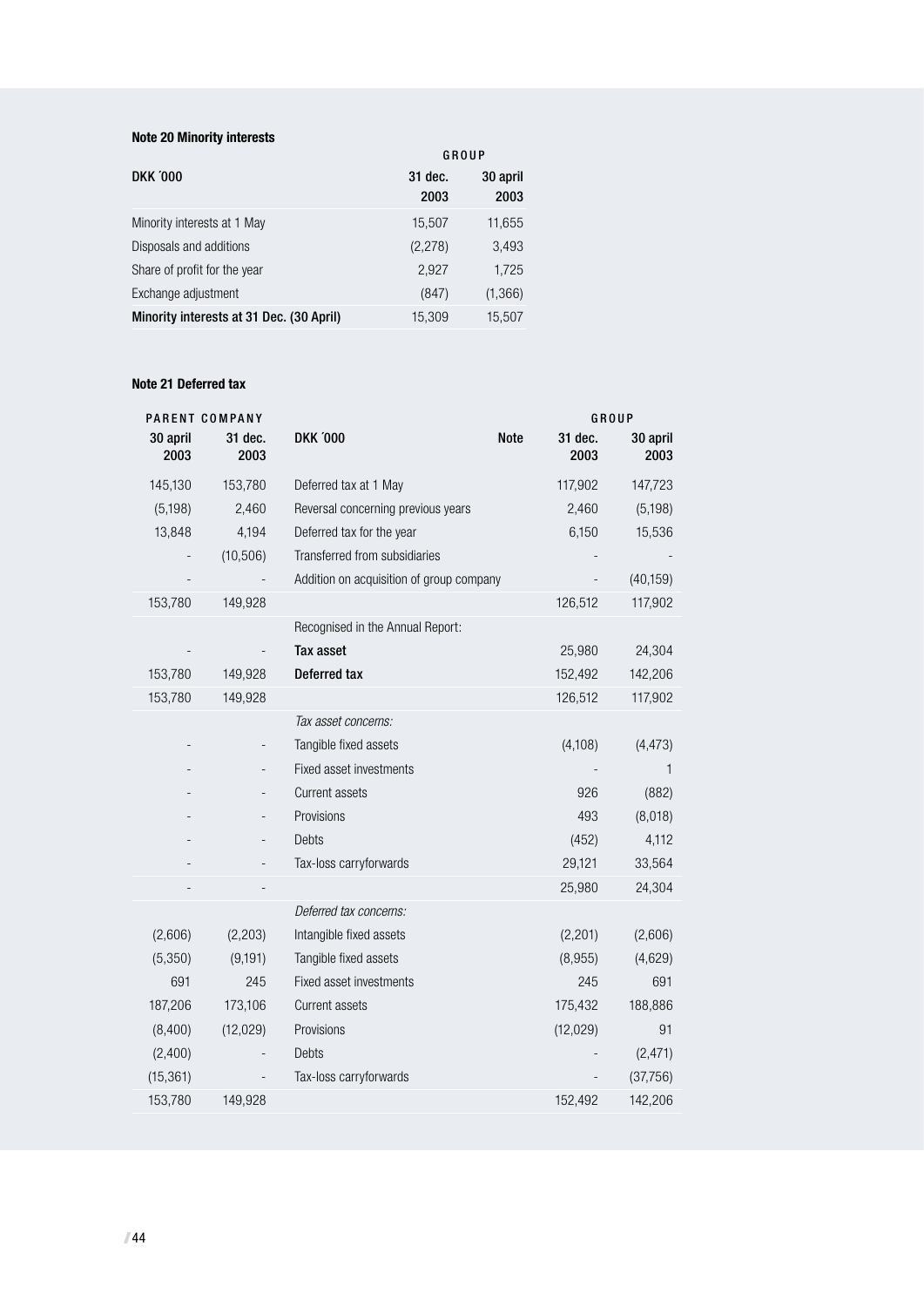#### **Note 22 Other provisions**

| PARENT COMPANY           |                          |                                        | GROUP          |                  |
|--------------------------|--------------------------|----------------------------------------|----------------|------------------|
| 30 april<br>2003         | 31 dec.<br>2003          | <b>DKK '000</b>                        | 31 dec<br>2003 | 30 april<br>2003 |
| ۰                        | $\overline{\phantom{a}}$ | Guarantees at 1 May                    | 7,582          | 1,729            |
| ۰                        | $\overline{\phantom{a}}$ | Adjustment for the year                | 19,708         | 5,853            |
| $\overline{\phantom{a}}$ | $\overline{\phantom{a}}$ | Guarantees                             | 27,290         | 7,582            |
| 4,363                    | 2,375                    | Other provisions                       | 2.375          | 27,569           |
| 4,363                    | 2,375                    | Other provisions at 31 Dec. (30 April) | 29,665         | 35,151           |

#### **Note 23 Long-term debt**

|                  | PARENT COMPANY  |                                                    |                | GROUP             |
|------------------|-----------------|----------------------------------------------------|----------------|-------------------|
| 30 april<br>2003 | 31 dec.<br>2003 | <b>DKK '000</b>                                    | 31 dec<br>2003 | 30. april<br>2003 |
| 2.407            | 1.877           | Long-term debt falling due after more than 5 years | 3.117          | 4.278             |
| 9.482            | 7.532           | Long-term debt falling due between 1 and 5 years   | 21.825         | 34.280            |
| 11.889           | 9.409           | Long-term debt at 31 Dec. (30 April)               | 24.942         | 38.558            |

#### **Note 24 Amounts invoiced in advance**

| PARENT COMPANY   |                 |                                                                 | GROUP          |                  |
|------------------|-----------------|-----------------------------------------------------------------|----------------|------------------|
| 30 april<br>2003 | 31 dec.<br>2003 | <b>DKK '000</b>                                                 | 31 dec<br>2003 | 30 april<br>2003 |
|                  |                 | Broken down as follows between domestic<br>and foreign projects |                |                  |
| 103.042          | 113,013         | Domestic projects                                               | 113,013        | 103,042          |
| 229,710          | 226.694         | Foreign projects                                                | 224,214        | 220.130          |
| 332,752          | 339,707         | Amounts invoiced in advance                                     | 337,227        | 323.172          |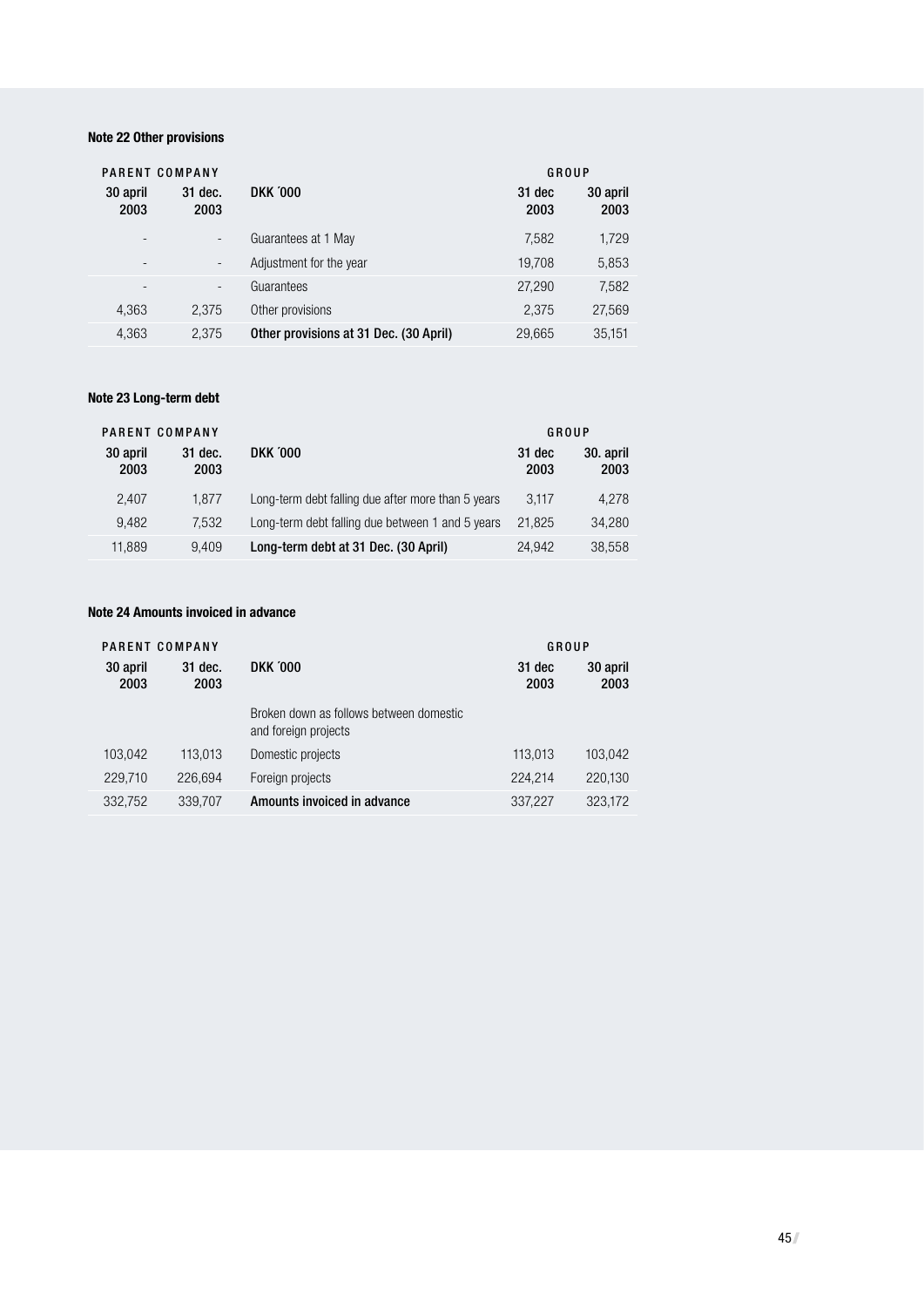#### **Note 25 Contingent liabilities, commitments and guarantees**

| PARENT COMPANY   |                 |                                                                       | GROUP            |                   |
|------------------|-----------------|-----------------------------------------------------------------------|------------------|-------------------|
| 30 april<br>2003 | 31 dec.<br>2003 | <b>DKK '000</b>                                                       | 31. dec.<br>2003 | 30. april<br>2003 |
|                  |                 | <b>Contingent liabilities</b><br>Lease commitments (operating leases) |                  |                   |
| 2,094            | 1.469           | expiring within 5 years with a total of                               | 16.327           | 25.371            |
| 356,286          | 327.539         | Rental commitments in the period of termination                       | 609,784          | 657,310           |
| 453.459          | 535.294         | Recourse quarantees and performance bonds                             | 539.528          | 457,689           |
| 23,035           | 22.507          | Other quarantees and charges                                          | 52.981           | 28,508            |

 The Group's Danish companies are jointly and severally liable for tax on Group income subject to joint taxation.

 By virtue of its business operations, the COWI Group is a party to legal disputes that can be expected in the course of its business operations. In the opinion of Management, no material liabilities are incumbent on the Company as a consequence of this.

 Current restructuring expenses are charged to the profit and loss account as incurred.

 COWI A/S has entered into a number of joint ventures and in this connection COWI A/S is liable for any joint liabilities. At the end of the financial year, the liabilities in joint ventures of which COWI is a lead-partner amounted to DKK 39 million.

#### Guarantees

|        |        | The following assets have been provided as<br>guarantees to credit institutions:                                                                                                                     |        |         |
|--------|--------|------------------------------------------------------------------------------------------------------------------------------------------------------------------------------------------------------|--------|---------|
| 14,821 | 12.357 | Technical installations, operating and other<br>equipment at a net book value of                                                                                                                     | 48.271 | 111,555 |
|        |        | Account receivable, services at a book value of                                                                                                                                                      | 51,772 |         |
|        |        | Furthermore, COWI A/S has a total quarantee<br>facility of DKK 668 million, of which DKK 535 million<br>had been spent by 31 December 2003 on<br>performance bonds relative to projects in progress. |        |         |

#### **Note 26 Related party transactions**

The COWI FOUNDATION owns all A shares in the Company and exercises a controlling influence on the Company. The COWI FOUNDATION does not carry on any independent business, and no material transactions are conducted between the Foundation and the Company. No transactions with other related parties are conducted.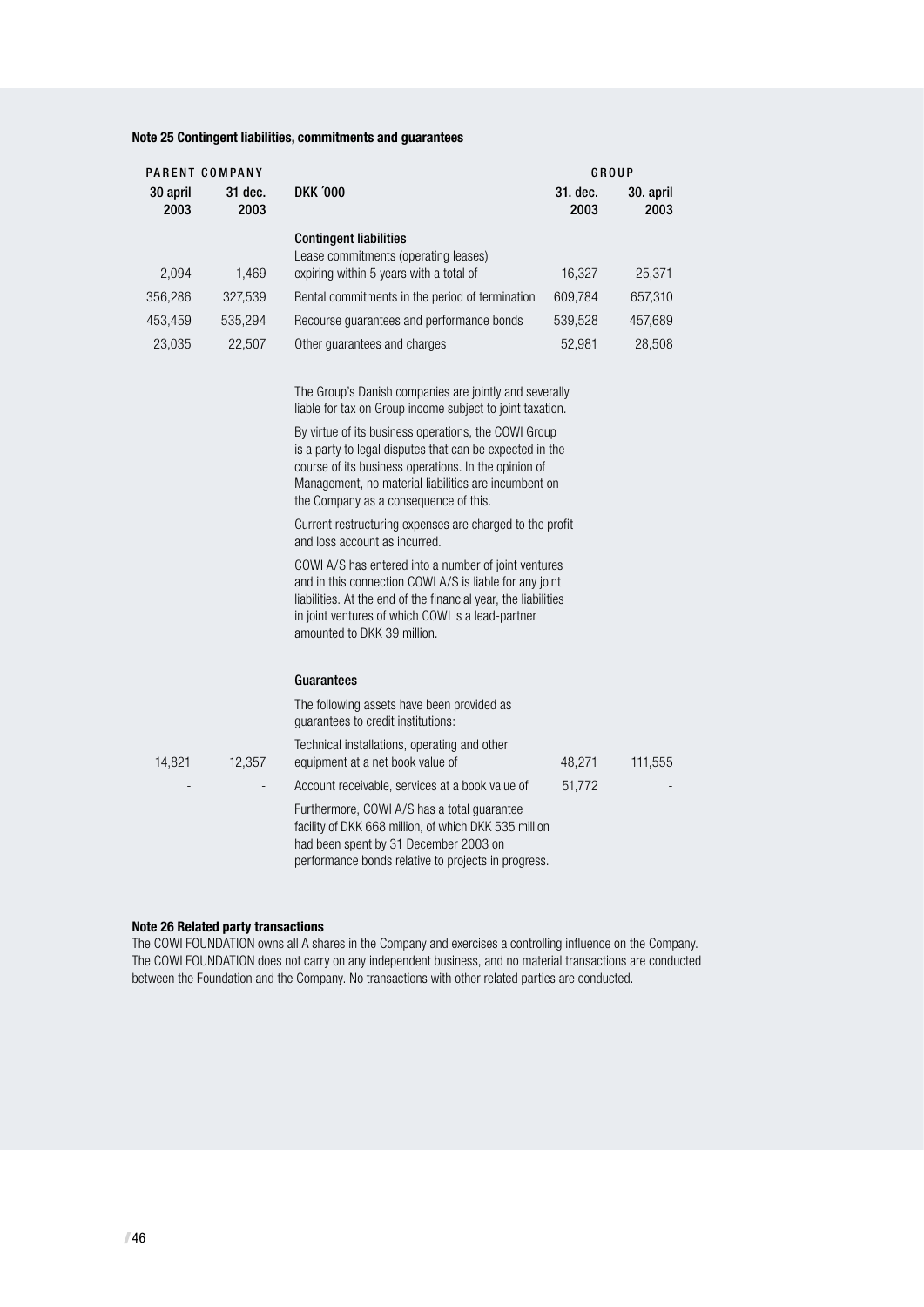#### **Note 27 Board of Directors and Executive Management**

The Company's directors and members of Executive Management own the following nominal shareholdings in COWI A/S and, at the end of the financial year, held the following directorships and executive functions in companies other than consolidated COWI companies:

| <b>Board of Directors</b>                                           | Directorships and executive<br>functions in other companies                                                                | Shares in COWI A/S,<br>nom. holdings |
|---------------------------------------------------------------------|----------------------------------------------------------------------------------------------------------------------------|--------------------------------------|
| Ole Steen Andersen, Chairman                                        | Danfoss A/S (M), Sauer-Danfoss Inc. (MB),<br>Danfoss Murmann Holding A/S (MB)                                              |                                      |
| Vagn Jensen, Vice Chairman                                          |                                                                                                                            | 17,900                               |
| Henrik Gürtler                                                      | Novo A/S (MD), Novozymes A/S (CB), Center for<br>Ledelse (CB), Københavns Lufthavne A/S (MB),<br>Brdr. Hartmanns Fond (MB) |                                      |
| Niels Christian Nielsen                                             | Danske Bank A/S (MB), Grundfos A/S (MB),<br>Otto Mønsted A/S (MB), Oticon-Fonden (MB)                                      |                                      |
| Jette Wigand Knudsen                                                |                                                                                                                            |                                      |
| Anders Thyge Egeberg                                                |                                                                                                                            | 900                                  |
| Berit Bankel *                                                      |                                                                                                                            | 3,500                                |
| Henriette R. Bundgaard *                                            |                                                                                                                            | 2,100                                |
| Lars Rosholm *                                                      |                                                                                                                            | 6,600                                |
| <b>Executive Management</b>                                         |                                                                                                                            |                                      |
| Klaus H. Ostenfeld, Managing Director, CEO                          |                                                                                                                            | 17,900                               |
| Keld Sørensen, Financial Director, CFO                              |                                                                                                                            | 1,300                                |
| Knud Østergaard Hansen, Executive Director, Danish Operations       |                                                                                                                            | 17,900                               |
| Henning H. Therkelsen, Executive Director, International Operations |                                                                                                                            | 17,900                               |

(CB) = Chairman of the Board of Directors (MB) = Member of the Board of Directors

(MD) = Managing Director

 $(M) =$ Manager

\*) Staff representatives

#### **Note 28 Cash and cash equivalents**

| 31 dec.<br>30 april<br>2003<br>2003<br>152,275<br>143,635<br>97,923<br>75,356<br>Cash and cash equivalents 31 Dec. (30 April)<br>218,991<br>250,198<br>231,000<br>287,000<br>449,991<br>537,198 |                                                                                                     | GROUP |
|-------------------------------------------------------------------------------------------------------------------------------------------------------------------------------------------------|-----------------------------------------------------------------------------------------------------|-------|
|                                                                                                                                                                                                 | <b>DKK '000</b>                                                                                     |       |
|                                                                                                                                                                                                 |                                                                                                     |       |
|                                                                                                                                                                                                 | Cash and cash equivalents at<br>31 December (30 April) include:                                     |       |
|                                                                                                                                                                                                 | <b>Securities</b>                                                                                   |       |
|                                                                                                                                                                                                 | Cash at bank and in hand                                                                            |       |
|                                                                                                                                                                                                 |                                                                                                     |       |
|                                                                                                                                                                                                 | Committed undrawn credit facilities at 31 December<br>(30 April) not including guarantee facilities |       |
|                                                                                                                                                                                                 | Financial resources at 31 Dec. (30 April)                                                           |       |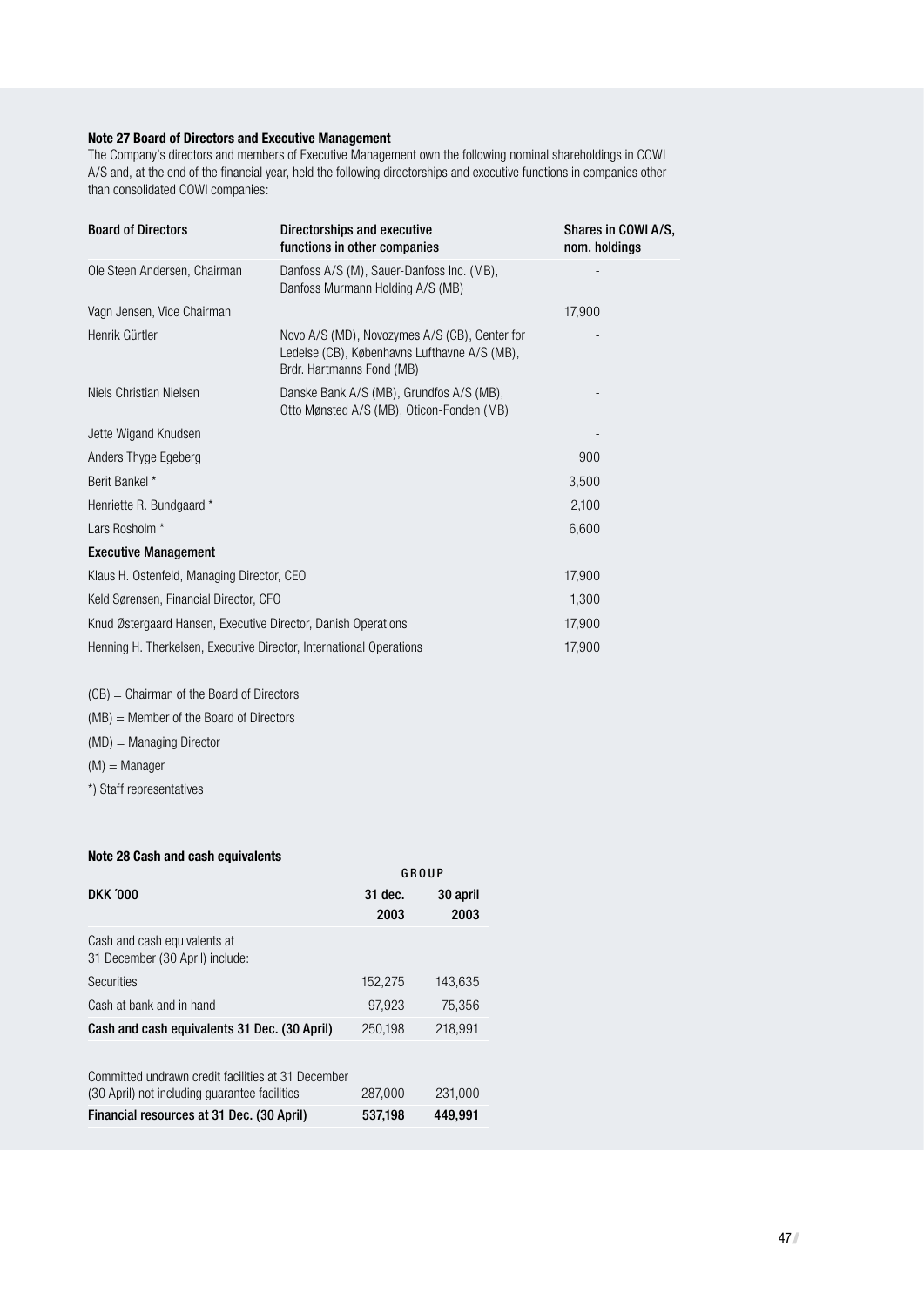# Intellectual Capital Report

#### **R E S O U R C E S P R O C E S S E S**

**CLIENTS & MARKETS** 

CLIENTS & MARKETS

**O R G A N I S AT I O N**

**DRGANISATION** 

|  | <b>PROCESSES</b> |  |
|--|------------------|--|
|--|------------------|--|

|   |                                                | <b>Budget</b> |       | <b>Accounts</b> |       |                                                | <b>Budget</b> |       | <b>Accounts</b> |       |
|---|------------------------------------------------|---------------|-------|-----------------|-------|------------------------------------------------|---------------|-------|-----------------|-------|
|   |                                                |               |       |                 |       |                                                |               |       |                 |       |
|   |                                                | 2004          | 2003  | 02/03           | 01/02 |                                                | 2004          | 2003  | 02/03           | 00/01 |
|   |                                                |               |       |                 |       |                                                |               |       |                 |       |
| 1 | Public clients                                 |               | 47%   | 45%             | 46%   | Lectures/100 employees, number (**)<br>8       |               | 17    | 13              | 10    |
|   | 2 Semi-public clients                          |               | 9%    | 14%             | 15%   | Professional publications/100 employees,<br>9  |               |       |                 |       |
| 3 | Private clients                                | ↑             | 34%   | 31%             | 27%   | number $(**)$                                  |               | 12    | 10              | 11    |
|   | Other clients                                  |               | 10%   | 10%             | 11%   | 10 Client inflow (**)                          |               | 13%   | 32%             | 16%   |
| 5 | Number of clients                              |               | 1,494 | 1,622           | 1,438 | 11 Client outflow (**)                         |               | 21%   | 19%             | 19%   |
|   | Projects abroad                                |               | 34%   | 29%             | 29%   |                                                |               |       |                 |       |
|   | 7 Clients abroad                               |               | 17%   | 15%             | 16%   |                                                |               |       |                 |       |
|   |                                                |               |       |                 |       |                                                |               |       |                 |       |
|   | 13 Professional networks, number (*)           |               | 56    | 49              | 45    | 19 Inter-disc. cooperation; technical          |               | 16%   | 18%             | 16%   |
|   | 14 Staff participating in professional         | ↑             |       |                 |       | 20 Inter-disc. cooperation; natural sciences   |               | 51%   | 55%             | 51%   |
|   | networks (*)                                   | ↑             | 22%   | 20%             | 15%   | 21 Inter-disc. cooperation; social sciences    |               | 46%   | 46%             | 45%   |
|   | 15 Best practices on the Intranet, number (*)  |               | 965   | 964             | 894   | 22 Trade within COWI Group (*)                 |               | 12.9% | 6.4%            | 3.5%  |
|   | 16 Projects/employee, number                   |               | 14    | 17              | 18    | 23 Staff exchange with COWI Group              | 个             | 0.5%  | 0.6%            | 0.7%  |
|   | 17 Ongoing projects, number                    |               | 5,016 | 5.774           | 5.410 | 24 Long-term postings                          | ↑             | 7.9%  | 6.4%            | 2.8%  |
|   | 18 Average turnover/project (DKK '000)         |               | 1,148 | 1.157           | 1.030 | 25 Development activity, externally financed   |               | 5.8%  | 5.9%            | 6.5%  |
|   |                                                |               |       |                 |       | 26 Development activity, internally financed   |               | 0.9%  | 0.9%            | 1.2%  |
|   |                                                |               |       |                 |       |                                                |               |       |                 |       |
|   | 29 Number of employees                         |               | 1,960 | 1.972           | 1.643 | 43 International travelling experience in COWI |               | 22%   | 21%             | 28%   |
|   | 30 Average age                                 | ↓             | 44.0  | 43.6            | 42.5  | 44 Supplementary education (*)                 | ↑             | 0.6%  | 0.6%            | 0.8%  |
|   | 31 Length of education, year                   |               | 6.2   | 6.4             | 6.6   | 45 Staff inflow (**)                           |               | 12%   | 31%             | 17%   |
|   | 32 Length of education, written down, year     |               | 4.1   | 4.3             | 4.5   | 46 Staff outflow (**)                          |               | 12%   | 11%             | 13%   |
|   | 33 Employees with highest education (PhD, etc) |               | 4.0%  | 4.1%            | 4.7%  | 47 Travel abroad                               |               | 6.0%  | 6.0%            | 6.3%  |
|   | 34 Higher education; technical                 |               | 52%   | 52%             | 55%   |                                                |               |       |                 |       |
|   | 35 Higher education; natural sciences          |               | 5%    | 5%              | 5%    |                                                |               |       |                 |       |
|   | 36 Higher education; social sciences           |               | 9%    | 9%              | 9%    |                                                |               |       |                 |       |
|   | 37 Other higher education                      |               | 5%    | 4%              | 4%    |                                                |               |       |                 |       |
|   | 38 Work experience, year                       |               | 16.2  | 15.4            | 16.1  |                                                |               |       |                 |       |
|   | 39 Seniority in COWI, year                     |               | 10.1  | 9.7             | 9.7   |                                                |               |       |                 |       |
|   | 40 Project management capacity, all projects   |               | 59%   | 58%             | 61%   |                                                |               |       |                 |       |
|   | 41 Project management capacity, major projects |               | 36%   | 35%             | 37%   |                                                |               |       |                 |       |

## **Clients and market**<br>1-4 Share of year's proje

42 Project management capacity,

Share of year's project manhour costs by client category. 'Other clients' includes international organisations, joint ventures, etc.

international projects 25% 24% 26%

- 5 Number of clients in the year with independent organisational status—own CVR number (DK) or VAT number (abroad).
- 6 Share of year's project manhour costs used on projects with location/recipient outside Denmark.
- 7 Share of year's manhour costs used on projects for clients abroad. 8 Number of external lectures per 100 employees
- held during the year.
- 9 Number of publications available to the public per 100 employees recorded during the year.
- 10 Share of new clients for the year—either brand new or former clients for whom COWI did not work in 2001/2002. The number is related to the number of clients as per end of 2000/2001.
- 11 Share of clients from 2001/2002 for whom COWI has not worked this year. (Note 10 ).
- 12 Number of media exposures (in millions) in the year. The indicator is the sum of the number of readers/ listeners/viewers of COWI references in printed and electronic media, including TV and radio programmes but excluding advertising material. Based on summaries from Gallup and Infopaq.

#### **Organisation**

13 Number of registered internal professional networks at corporate or divisional level.

- 14 Share of employees participating in one or more registered internal professional networks.
- 15 Number of 'best practices' accessible on COWI's intranet.
- 16 Average number of active external projects an employee has worked on in the year.
- 17 Number of active ongoing external projects.<br>18 Average budgeted fee (in DKK 1,000) per pr Average budgeted fee (in DKK 1,000) per project —excl. VAT and reimbursements. Based on active projects in the year.
- 19 Average share of project activity by economists, biologists, etc. on projects with participation of staff with technical education.
- 20 Average share of project activity by economists engineers, etc. on projects with participation of staff with natural sciences education.
- 21 Average share of project activity by engineers, biologists, etc. on projects with participation of staff with social sciences education.
- 22 Share of COWI Group's total turnover invoiced from or to foreign subsidiaries in the Group. Most trade within the COWI Group is done with Kampsax and subsidiaries. Apart from this, trade was 2.3% in 2002/2003 and 3.2 % in 2003.
- 23 Share of employees posted to foreign subsidiaries in the COWI Group or vice versa.
- 24 Share of employees with long-term postings to foreign subsidiaries in the COWI Group, permanent COWI offices abroad or project offices abroad.
- 25-26 Overall development activity on external and internal projects compared to total project activity.
- 27 Number of internal and external quality audits per 100 employees.
- 28 Share of turnover used for correcting external errors and omissions in the year—that is errors and omissions discovered after project approval.

**S TA F F**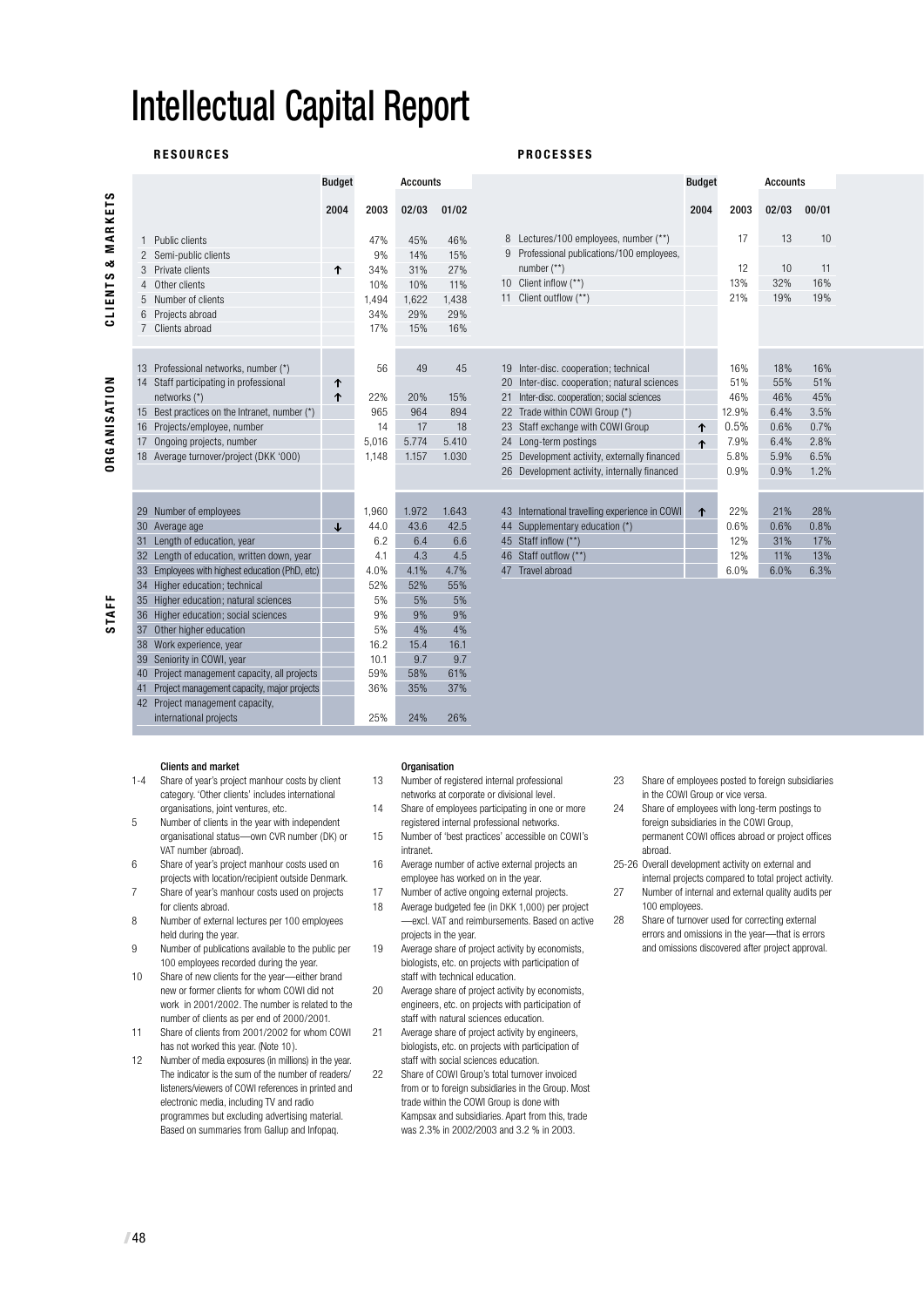#### **R E S U LT S**

|    |                                                           | <b>Budget</b> | <b>Accounts</b> |       |       |
|----|-----------------------------------------------------------|---------------|-----------------|-------|-------|
|    |                                                           | 2004          | 2003            | 02/03 | 01/02 |
|    | 12 Media exposure, millions number (**)                   |               | 120             | 149   | 110   |
|    |                                                           |               |                 |       |       |
|    |                                                           |               |                 |       |       |
|    |                                                           |               |                 |       |       |
|    |                                                           |               |                 |       |       |
|    |                                                           |               |                 |       |       |
|    |                                                           |               |                 |       |       |
| 27 | QA audits completed/100 employees, no. (**)               |               | 4,1             | 2.3   | 5.7   |
|    | 28 Costs attributable to external faults (**)             |               | 0,1%            | 0.4%  | 0.1%  |
|    |                                                           |               |                 |       |       |
|    |                                                           |               |                 |       |       |
|    |                                                           |               |                 |       |       |
|    |                                                           |               |                 |       |       |
|    |                                                           |               |                 |       |       |
|    |                                                           |               |                 |       |       |
|    | 48 Staff satisfaction index (*)                           |               | n/a             | 67,7% | n/a   |
| 49 | Sick leave                                                |               | 2,2%            | 2.5%  | 2.7%  |
| 50 | Staff owning COWI shares (*)                              | 个             | 46%             | 48%   | 62%   |
| 51 | Engineering students' preferred place of<br>work, no. (*) | 2/1           | n/a             | 3/2   | 5/1   |
|    | 52 Business students' preferred place of                  | 20/7          |                 | 30/9  | 36/11 |
|    | work, no. (*)                                             |               | n/a             |       |       |

#### Staff

- 29-30 Number of employees and their average age.<br>31 Average official length of education since 31 Average official length of education since
- secondary school 32 Average official length of education written down to 50% of initial value after 35 years.
- 33 Share of employees with highest level of education—PhD, doctorate or MBA/MPA in
- addition to masters degrees. 34-37 Share of employees with higher education in technical disciplines, natural sciences or social sciences as well as other higher educations (BSc or MSc).
- 38 Average employee work experience since end of main education.
- 39 Average staff seniority in COWI.
- 40 Share of employees with project management experience in COWI.
- 41 Share of employees with project management experience in COWI projects with a value greater than DKK 1 million.
- 42 Share of employees with project management experience on international COWI projects.
- 43 Average foreign travel experience since being employed by COWI. 100% is reached at 200 travel days.
- 44 Share of supplementary education activity (courses, conferences, etc.) of total fixed working hours.
- 45-46 Inflow and outflow of employees in the year compared to number of employees by end previous reporting year, incl. part-time staff.
- 47 Share of fixed working hours used on travel days abroad. Basis: 220 fixed working days per fulltime employee per year.
- 48 Staff satisfaction index based on weighted average of answers in staff survey. The index was reached by weighting satisfaction against importance of a particular issue. In 1999/2000 and this year, the satisfaction index was not measured. In 2000/2001, the satisfaction index was 68%.
- 49 Share of sick leave of the total fixed working hours. Maternity leave and child's first day of illness not included.
- 50 Share of current staff owning COWI shares.<br>51 COWI's ranking by engineering students as
- 51 COWI's ranking by engineering students as preferred workplace according to Universum survey. No. overall/consultants.
- 52 COWI's ranking by students at business colleges and social sciences as preferred workplace according to Universum survey. No. overall/ consultants. (\*) See note I

#### General

- A. Unless otherwise specified, figures are as per end of accounts period.
- B. Units are given in tables, with name of indicator or in the specific indicator note.
- C. Arrow annotations in the budget column for 2004 indicate desired trend for future developments.

#### Accounting policy

- D. The Intellectual Capital Report is for the parent company COWI A/S.
- E. The accounts period follows the financial year— 1 May to 31 December.
- F. The accounts period is 8 months. To facilitate comparison with the figures from previous 12-month accounts periods, a number of indicators—marked (\*\*)—have been extrapolated with factor 1.5.
- G. The ICR has the same structure as in 2002/2003 i.e. by legal units: staff, client and company. Included thereafter are what we have (resources), what we do (processes) and the effect of what has been done (results).
- H. All clients, projects and staff with a contractual relationship with COWI are included, irrespective of geographical location or form of contract.
- I. Apart from those marked (\*), indicators are based on transaction information on clients, projects and staff in COWI's central administrative systems.
- J. Several indicators have been adjusted and/or redefined compared to 2002/2003. To enable comparison, these indicators have been re-calculated for both 2001/2002 and 2002/2003. Exceptions to this are stated in the relevant notes
- K. Data is collected and consolidated for a period after the end of the account year, whereafter the ICR is closed. The last indicators are from 24 February 2004.
- L. The ICR includes items posted after closing in account year 2002/2003. Transactions for 2003 that were not received before end of consolidation period will be posted in 2004.
- M. The data basis is consistent with the financial accounts.
- N. The ICR published externally is consistent with the internal ICR at department, division and company level.
- O. The ICR has not been audited externally. All definitions, calculations and results are documented for administrative use.

(\*\*) see note F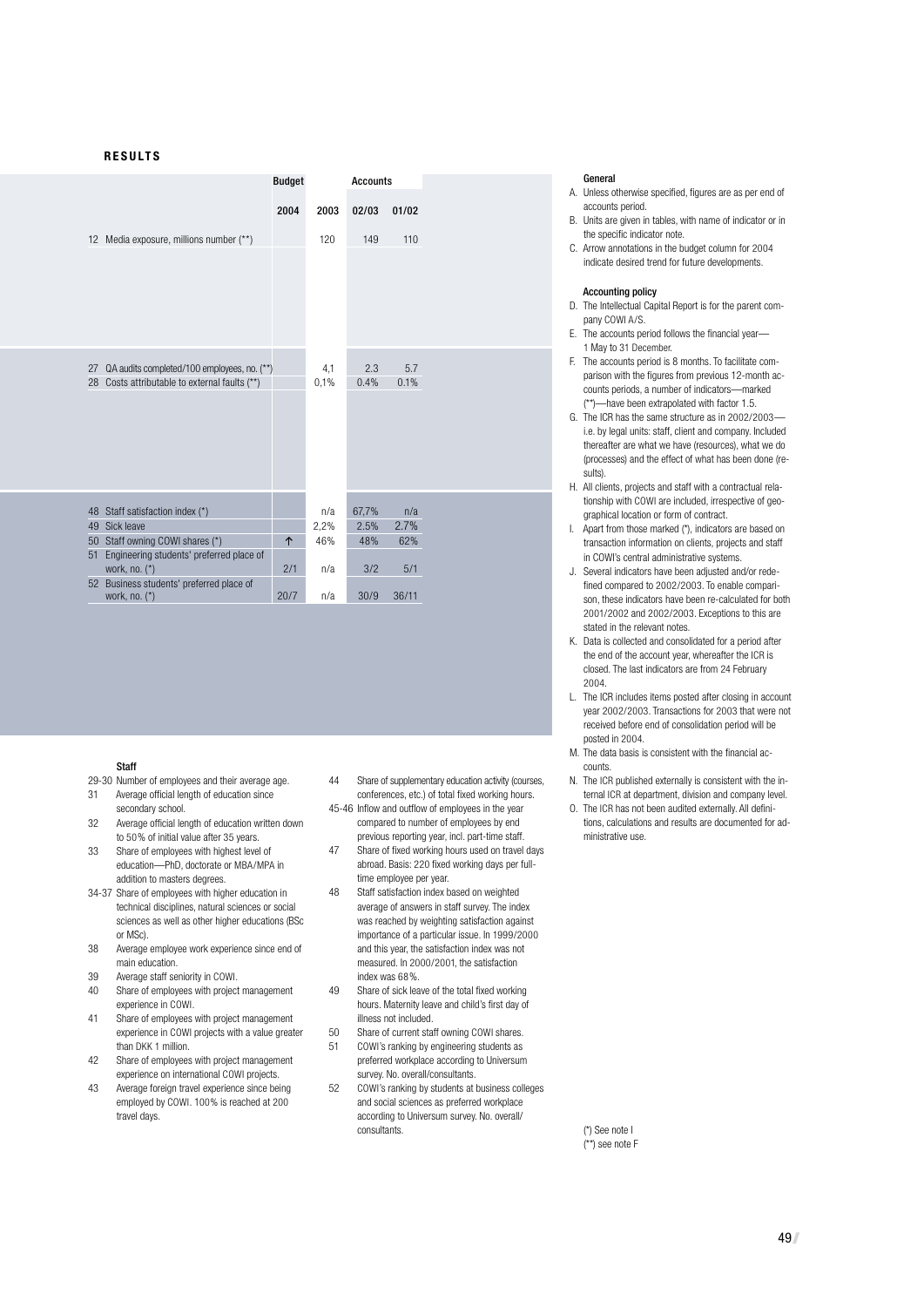# COWI worldwide

COWI's offices in Denmark



COWI's offices abroad

- Offices abroad
- $\bullet$  International experience

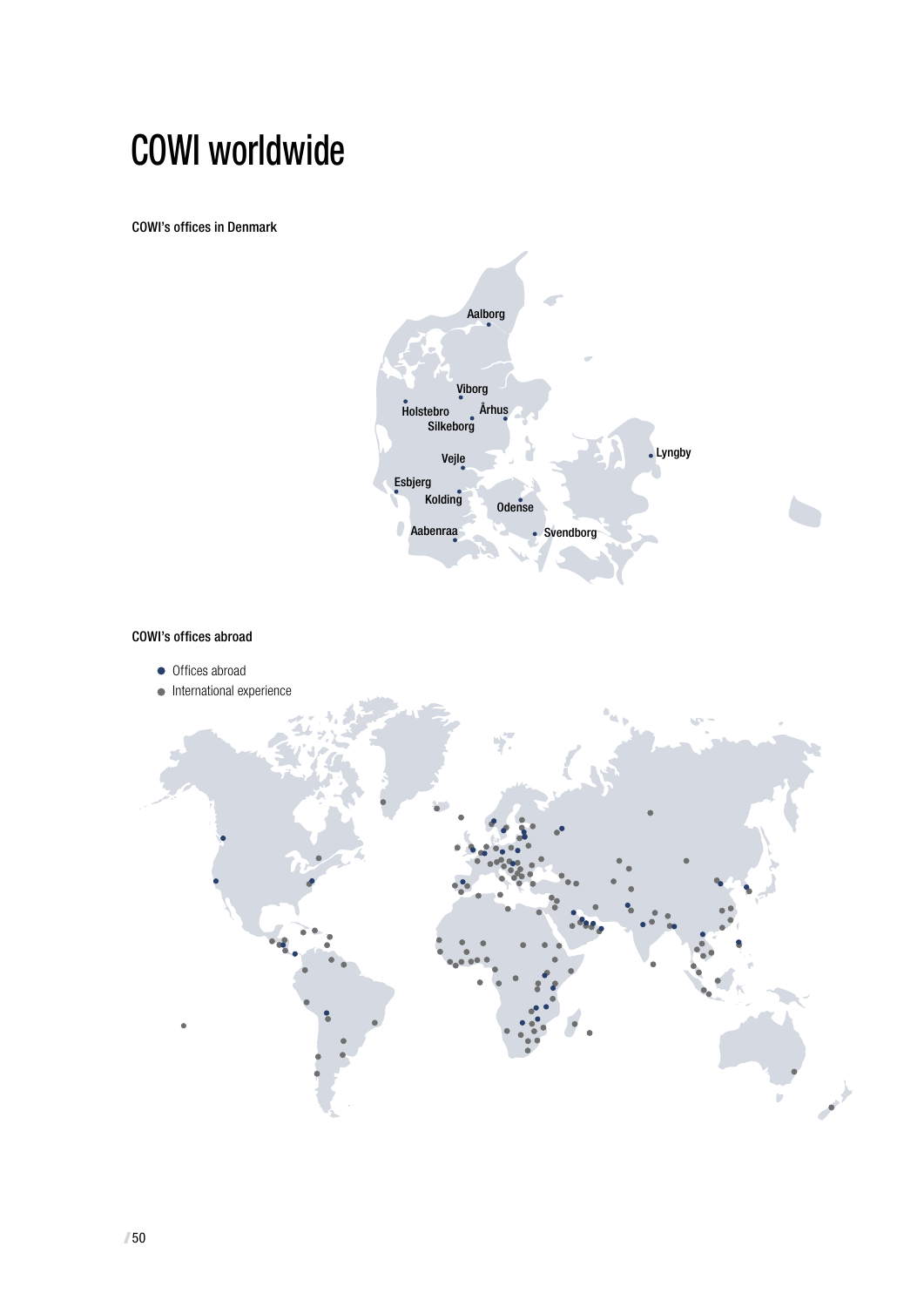# **COWI services**

COWI has three service lines. Our consultancy services comprise 29 main areas, from classical engineering, through environmental science to modern economic analyses. A living and vibrant consultancy environment where cross-disciplinary abilities